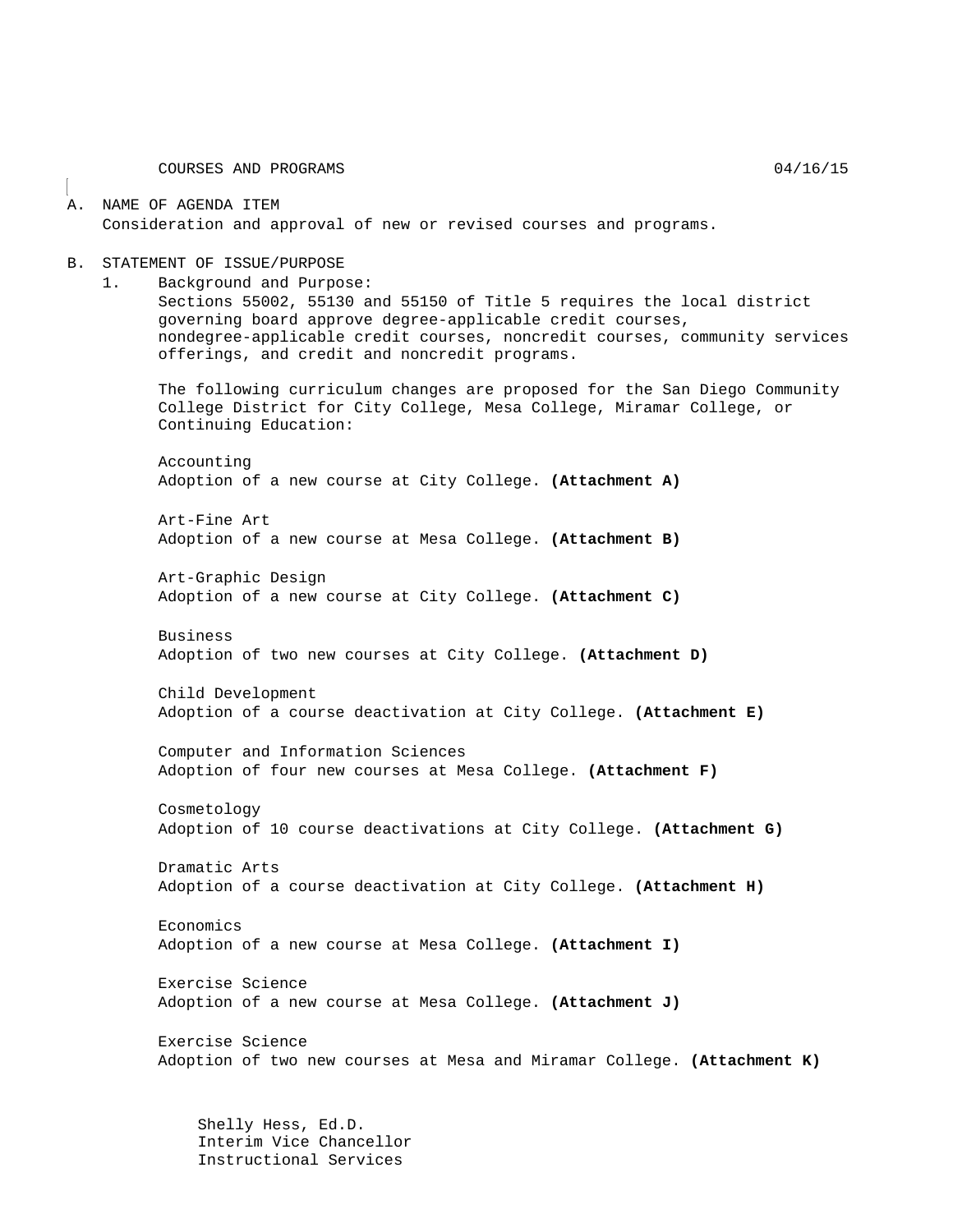B. STATEMENT OF ISSUE/PURPOSE (continued) 1. Background and Purpose: (continued) Fashion Adoption of a new course at Mesa College. **(Attachment L)** Fire Protection Technology Adoption of a course deactivation at Miramar College. **(Attachment M)** Legal Assistant Adoption of three new courses at Miramar College. **(Attachment N)** Multimedia Adoption of three new courses at Mesa College. **(Attachment O)**  $M<sub>11</sub>Si<sub>c</sub>$ Adoption of 10 new courses at Mesa College. **(Attachment P)** Music Adoption of a course deactivation at Mesa College. **(Attachment Q)** Phlebotomy Adoption of two new courses at Mesa College. **(Attachment R)** Radiologic Technology Adoption of three new courses at Mesa College. **(Attachment S)** Radio, Television and Film Adoption of two new courses at City College. **(Attachment T)** Radio, Television and Film Adoption of three course deactivations at City College. **(Attachment U)** Behavioral Sciences Adoption of a program revision at City College. **(Attachment V)** Business Studies Adoption of a new program at City College. **(Attachment W)** Business Studies Adoption of a program revision at City College. **(Attachment X)** Business Studies Adoption of a program deactivation at City College. **(Attachment Y) C**hild Development Adoption of a program revision at City College. **(Attachment Z)** Communications Adoption of a program revision at City College. **(Attachment AA)**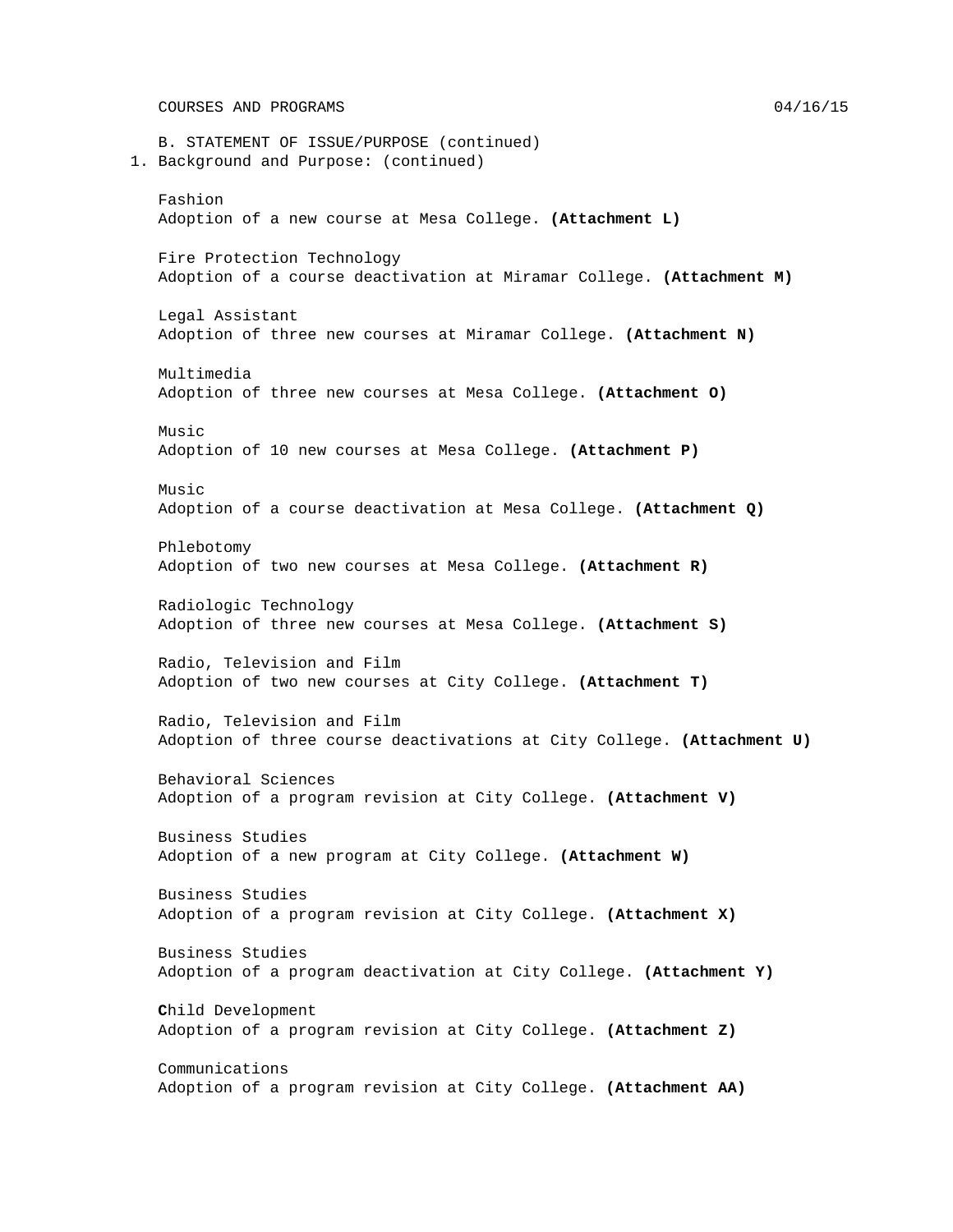COURSES AND PROGRAMS 04/16/15 B. STATEMENT OF ISSUE/PURPOSE (continued) 1. Background and Purpose: (continued) Computer Business Technology Adoption of a program revision at City College. **(Attachment BB)** Cosmetology Adoption of a program revision at City College. **(Attachment CC)** Dramatic Arts Adoption of a program revision at Mesa College. **(Attachment DD)** Exercise Science Adoption of a new program at Miramar College. **(Attachment EE)** Fashion Adoption of a program revision at Mesa College. **(Attachment FF)** Fire Protection Technology Adoption of a program revision at Miramar College. **(Attachment GG)** Liberal Arts and Sciences Adoption of a program revision at Mesa College. **(Attachment HH)** Mathematics Adoption of a program revision at Mesa College. **(Attachment II)** Music Adoption of a program revision at Mesa College. **(Attachment JJ)** Music Adoption of a program revision at Miramar College. **(Attachment KK)** Phlebotomy Adoption of a new program at Mesa College. **(Attachment LL)** Women's Studies Adoption of a new program at Mesa College. **(Attachment MM)** 2. Cost and Funding There is no additional cost to the District.

## C. PROPOSAL The Board of Trustees hereby grants authority to take the action outlined in Part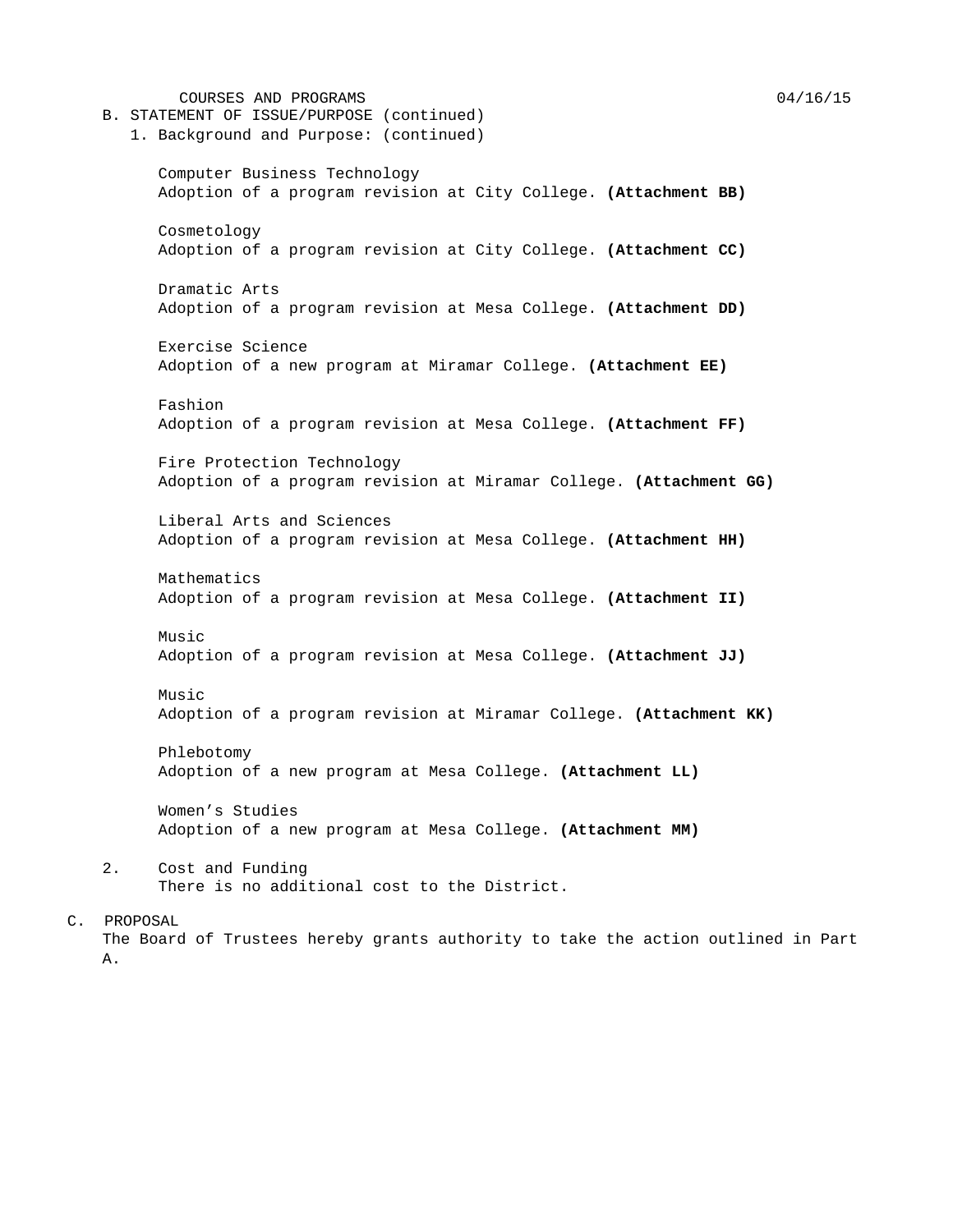Adoption of a new course at City College.

Proposed new course at City College:

### **132 Internal Revenue Service Tax Training 16 - 18 hours lecture, 1 units Grade Only**

*Advisory:* English 47A or English 48 and English 49, each with a grade of "C" or better, or equivalent or Assessment Skill Levels R5 and W5; Mathematics 38 with a grade of "C" or better, or equivalent or Assessment Skill Level M30.

This course trains students to prepare taxes through the Volunteer Income Tax Assistance Program (VITA). The VITA Program gives lowincome families in the community the opportunity to receive complementary tax preparation. Emphasis for this course is placed on tax preparer VITA certification and proficiency with the Internal Revenue Service (IRS) Tax-Wise system. Topics include an overview of the tax preparation process, Form 1040 and support schedule preparation, income definition, adjustments to income, standard and itemized deductions, credit application, and VITA program requirements. This course is intended for students majoring in accounting or business, and those students interested in tax preparation. (FT) Associate Degree Credit & transfer to CSU.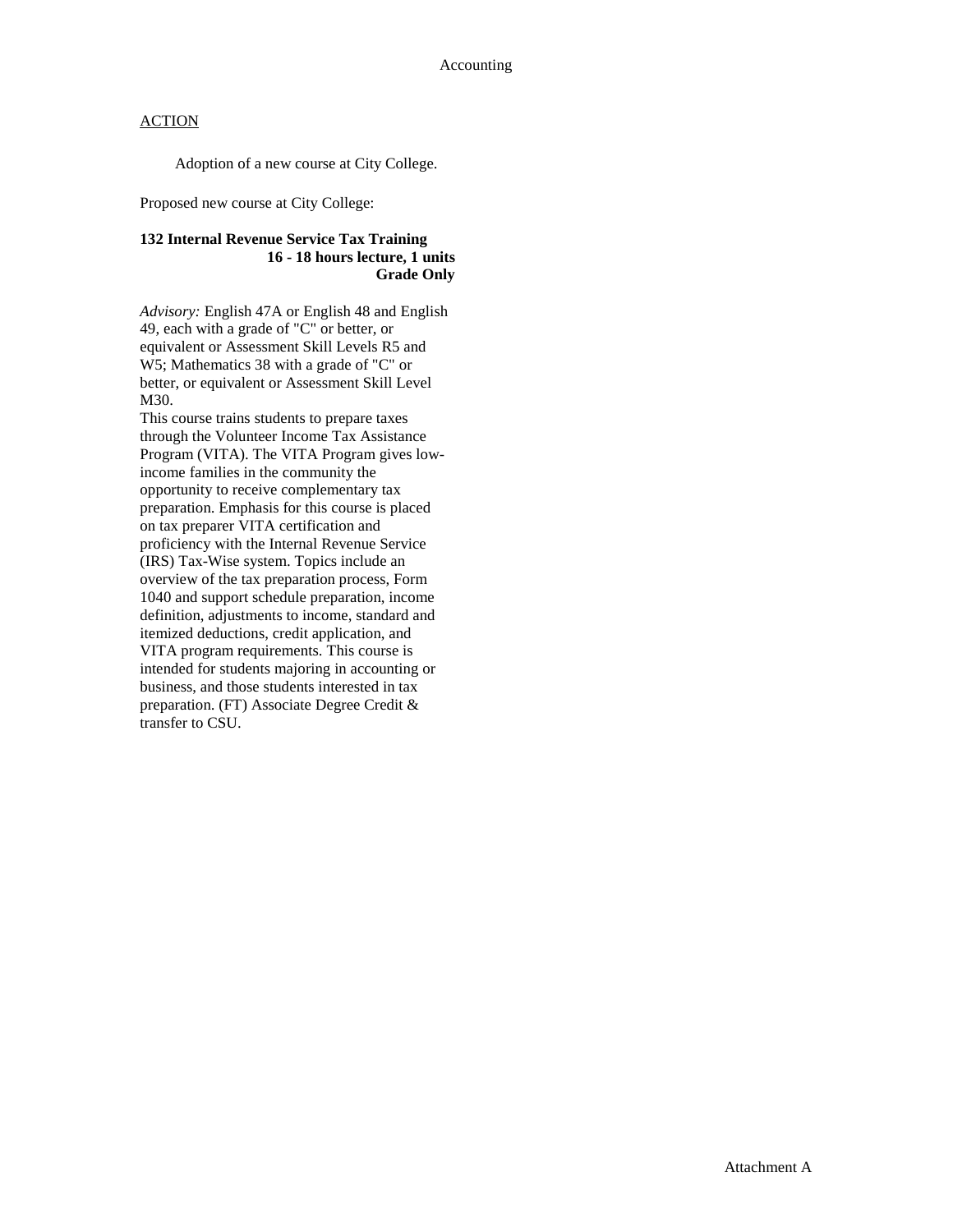Adoption of a new course at Mesa College.

Proposed new course at Mesa College:

#### **108 Women in Art**

#### **48 - 54 hours lecture, 3 units Letter Grade or Pass/No Pass Option**

*Advisory:* English 101 with a grade of "C" or better, or equivalent or Assessment Skill Levels R6 and W6.

Women in Art is a survey of art produced by women as well as the representation of women in art from the prehistoric through contemporary period. This course will provide an interdisciplinary overview of art work produced by women artists focusing on the intersection of art, gender and social ideologies. This course will also explore the portrayal of women in art and the manner in which cultural definitions of gender shape women's aesthetic expression and representation. The course is intended for students interested in art, women's studies and the humanities. (FT) Associate Degree Credit & transfer to CSU.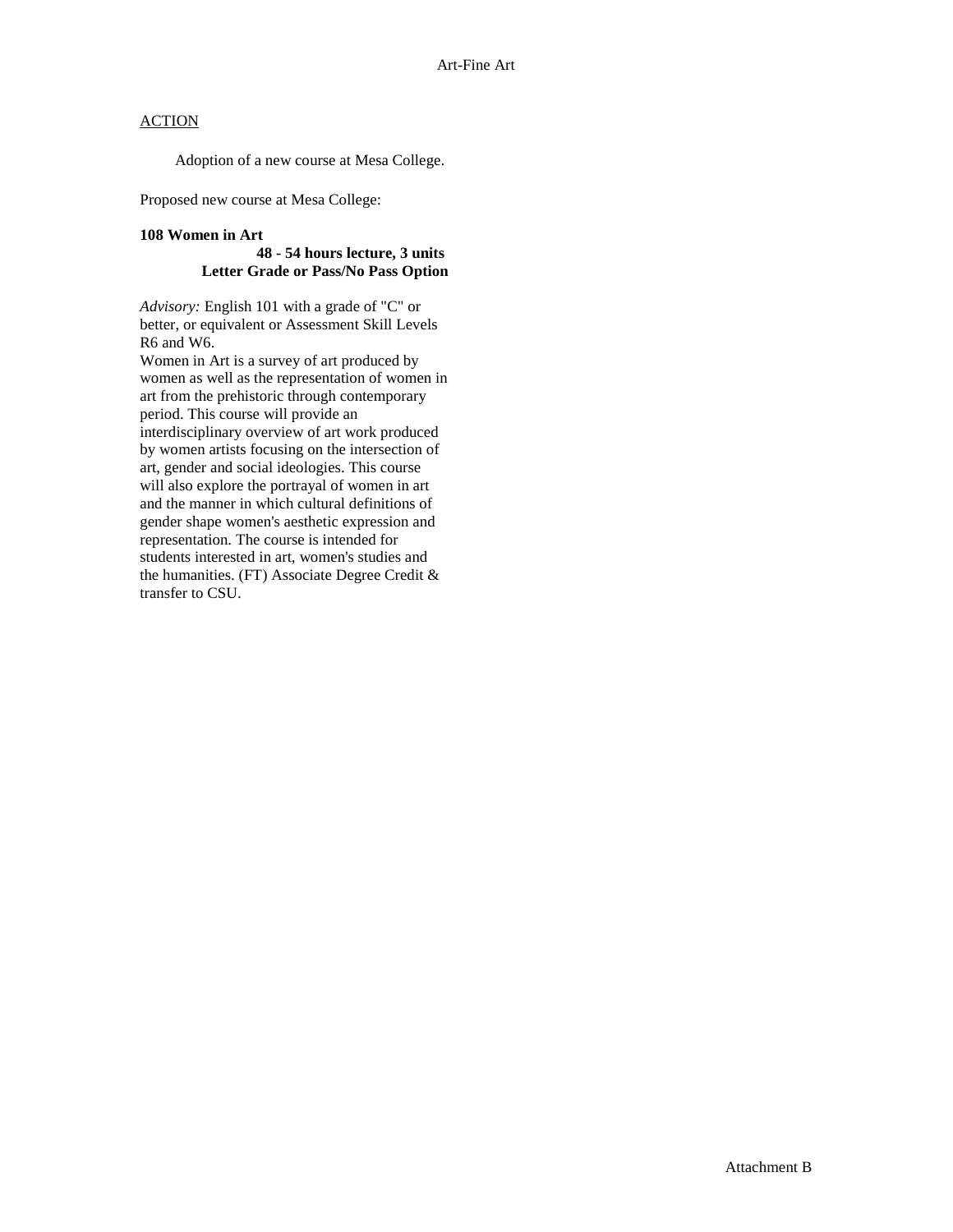Adoption of a new course at City College.

Proposed new course at City College:

#### **153 Mobile Experience Design**

#### **24 - 27 hours lecture, 72 - 81 hours lab, 3 units Grade Only**

*Advisory:* Art-Graphic Design 125 with a grade of "C" or better, or equivalent. This intermediate course explores the best practices and strategies of successful mobile experience design. Emphasis is placed on the basics of mobile web and application design, mobile first strategies, elements of mobile design, adaptive and responsive design and user experience. Each component and class assignment is intended to assist students in effectively communicating throughout the design process to visualize and execute a strong viewpoint, plan and voice. This course is tailored to the student in graphic design working towards building a portfolio for graduation. (FT) Associate Degree Credit & transfer to CSU.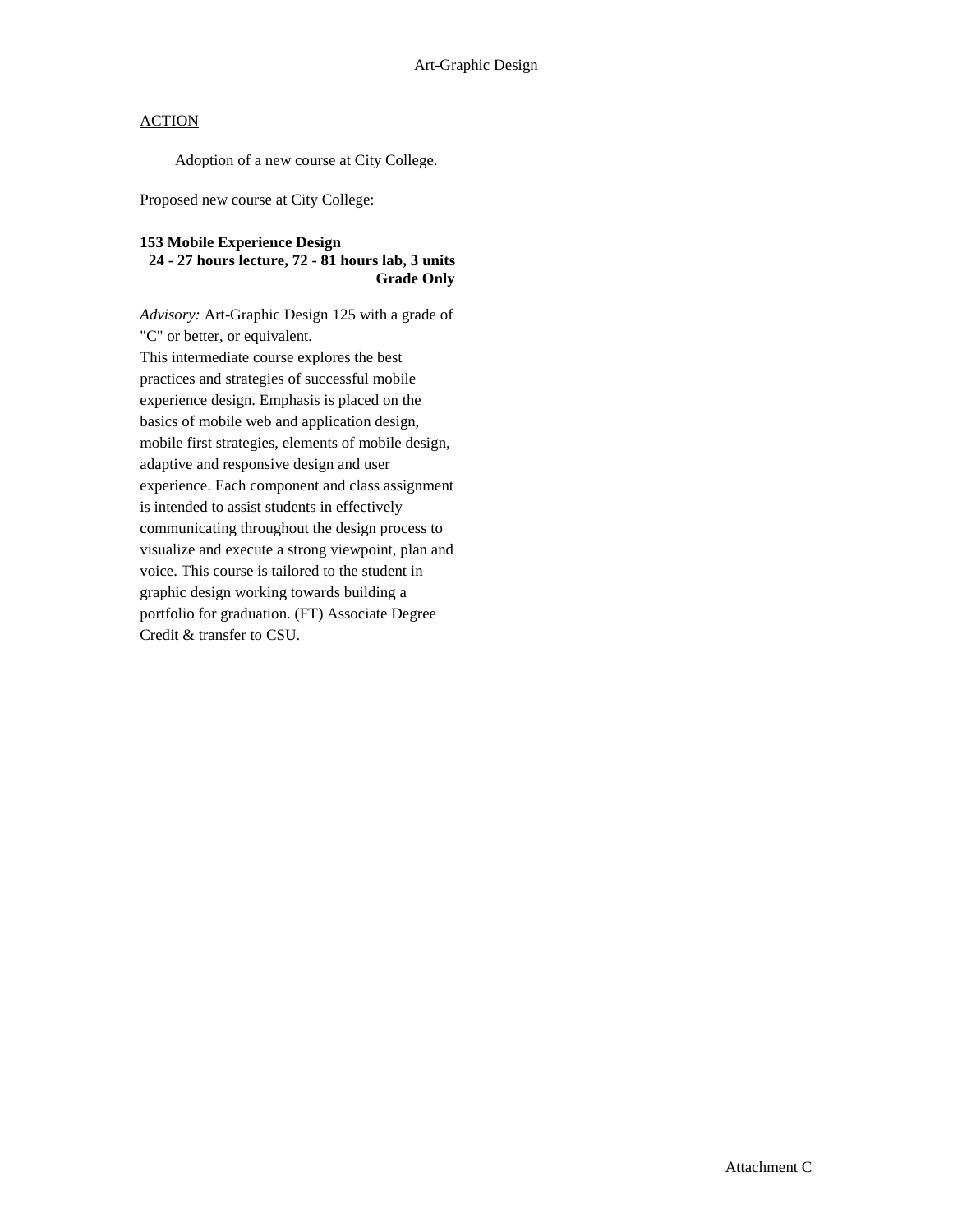Adoption of two new courses at City College.

Proposed new courses at City College:

#### **122 Sports Management**

**48 - 54 hours lecture, 3 units Grade Only**

*Advisory:* English 47A or English 48 and English 49, each with a grade of "C" or better, or equivalent or Assessment Skill Levels R5 and W5; Mathematics 38 with a grade of "C" or better, or equivalent or Assessment Skill Level M30.

This course introduces the principles of sports management. Emphasis is placed on analysis, discussion, and development of real-world based sports business scenarios and interaction with industry professionals. Topics include an overview of the sports business environment, sports sales and sponsorship, sports marketing, accounting and finance, communications and public relations, game operations, player management, and collegiate sports. This course is intended for students majoring in business or accounting and those students interested in career opportunities in the sports industry. (FT) Associate Degree Credit & transfer to CSU.

#### **124 Sports Sales**

**48 - 54 hours lecture, 3 units Grade Only**

*Advisory:* English 47A or English 48 and English 49, each with a grade of "C" or better, or equivalent or Assessment Skill Levels R5 and W5; Mathematics 38 with a grade of "C" or better, or equivalent or Assessment Skill Level M30.

This course explores professional sales in the sports industry. Emphasis is placed on discussion, analysis, and development of real-world based sports sales situations and interaction with industry professionals. Topics include an overview of sports sales, prospecting potential customers, building relationships, closing strategies, customer service, season, group and individual ticket sales, premium seat and suite contracts, sponsorship development, and career opportunities in professional sports sales. This course is intended for students majoring in business or accounting and those students interested in sales careers in the sports industry. (FT) Associate Degree Credit & transfer to CSU.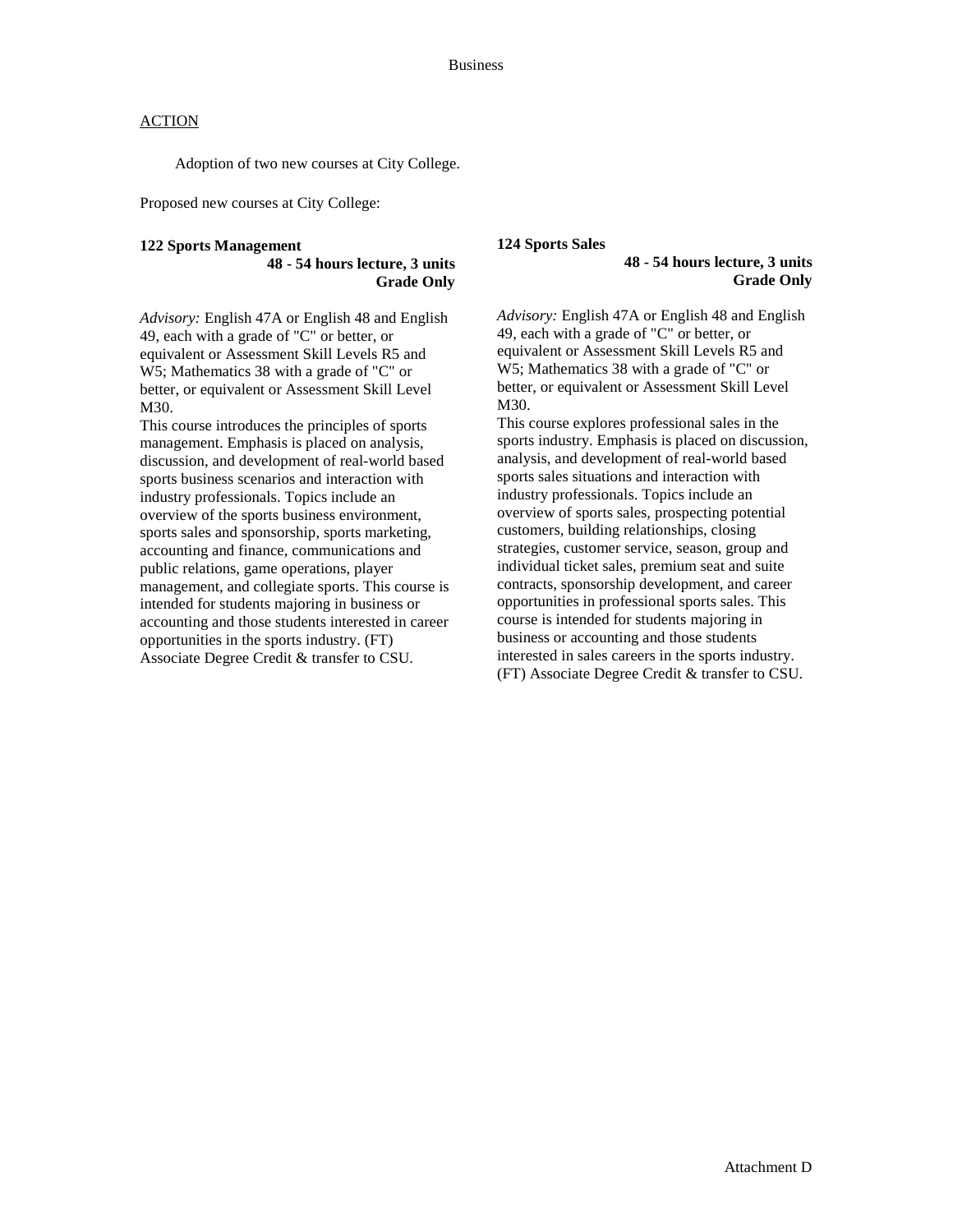Adoption of a course deactivation City College.

Proposed course deactivation at City College:

### **185 Computer Usage with Young Children 48 - 54 hours lecture, 3 units Grade Only**

*Advisory:* English 48 and English 49, each with a grade of "C" or better, or equivalent or Assessment Skill Levels R5 and W5. This course explores principles of computer application in the Child Development field. Emphasis will be on the use of computers as an educational tool. Through the in-depth exploration of computer software applications, students will learn the functions, integration, and flexibility of computer usage with young children. (FT) Associate Degree Credit & transfer to CSU.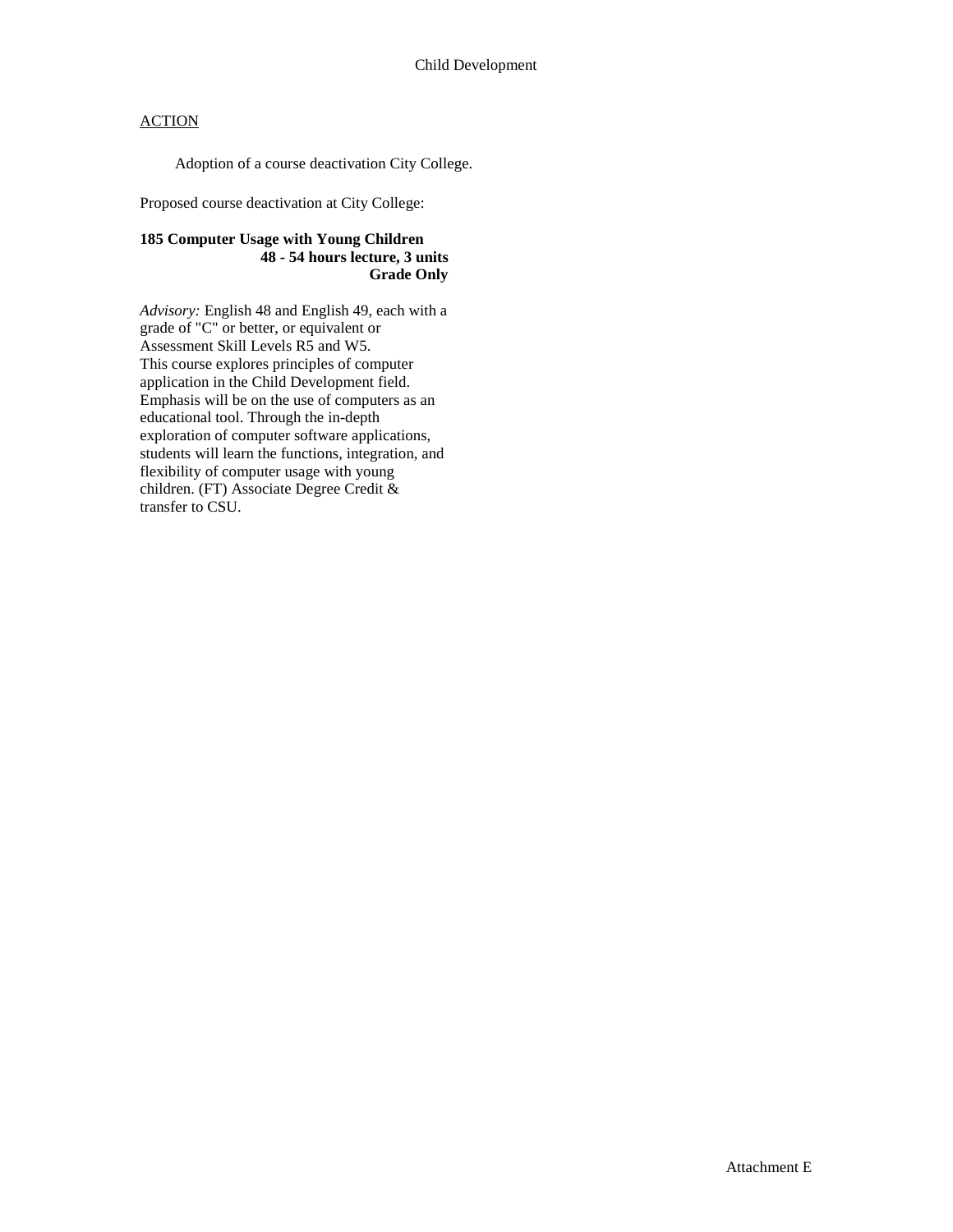Adoption of four new courses at Mesa College.

Proposed new courses at Mesa College:

### **106 Introduction to Computer Science 32 - 36 hours lecture, 96 - 108 hours lab, 4 units Grade Only**

*Advisory:* Computer and Information Sciences 150 with a grade of "C" or better, or equivalent. This course is a hands-on study of the foundational principles of computer science. Emphasis is placed on fundamental computer science concepts and techniques through textbased software game development. Topics include conditional logic, looping, lists, arrays, circular lists, association lists, trees, undirected graphs, hash tables, algorithms, user-defined data types, lambdas, generic programming, complex data structures, input/output (I/O) streams, files, sockets, closures, memoization, tail call optimization, lazy evaluation, macros, and domains. This course is designed for students majoring in computer information sciences or multimedia and for anyone interested in the computer science of game development. Associate Degree Credit & transfer to CSU.

### **206 Mobile Game Development on iOS 32 - 36 hours lecture, 96 - 108 hours lab, 4 units Grade Only**

*Advisory:* Computer and Information Sciences 106 and Computer and Information Sciences 192, each with a grade of "C" or better, or equivalent. This course is an introduction to the development of mobile games for iOS platforms. Emphasis is placed on the use of the Xcode and Interface Builder developer tools, the Objective-C or Swift programming language, and the Cocoa software framework to develop a game application that runs on an iOS platform, such as an iPhone and/or iPad. Topics include the major design patterns of the Cocoa framework. This course is designed for students majoring in computer and information science, software engineering or game programming and anyone interested in updating their programming skills. (FT) Associate Degree Credit & transfer to CSU.

### **207 Mobile Game Development on Android 32 - 36 hours lecture, 96 - 108 hours lab, 4 units Grade Only**

*Advisory:* Computer and Information Sciences 106 and Computer and Information Sciences 190, each with a grade of "C" or better, or equivalent. This course is an introduction to the development of mobile games for the Android platform. Emphasis is placed on the use of the Java programming language and support tools to develop a game application that runs on the Android platform. Topics include the major design patterns of the Android framework. This course is designed for students majoring in computer and information science, software engineering or game programming and anyone interested in updating their programming skills. (FT) Associate Degree Credit & transfer to CSU.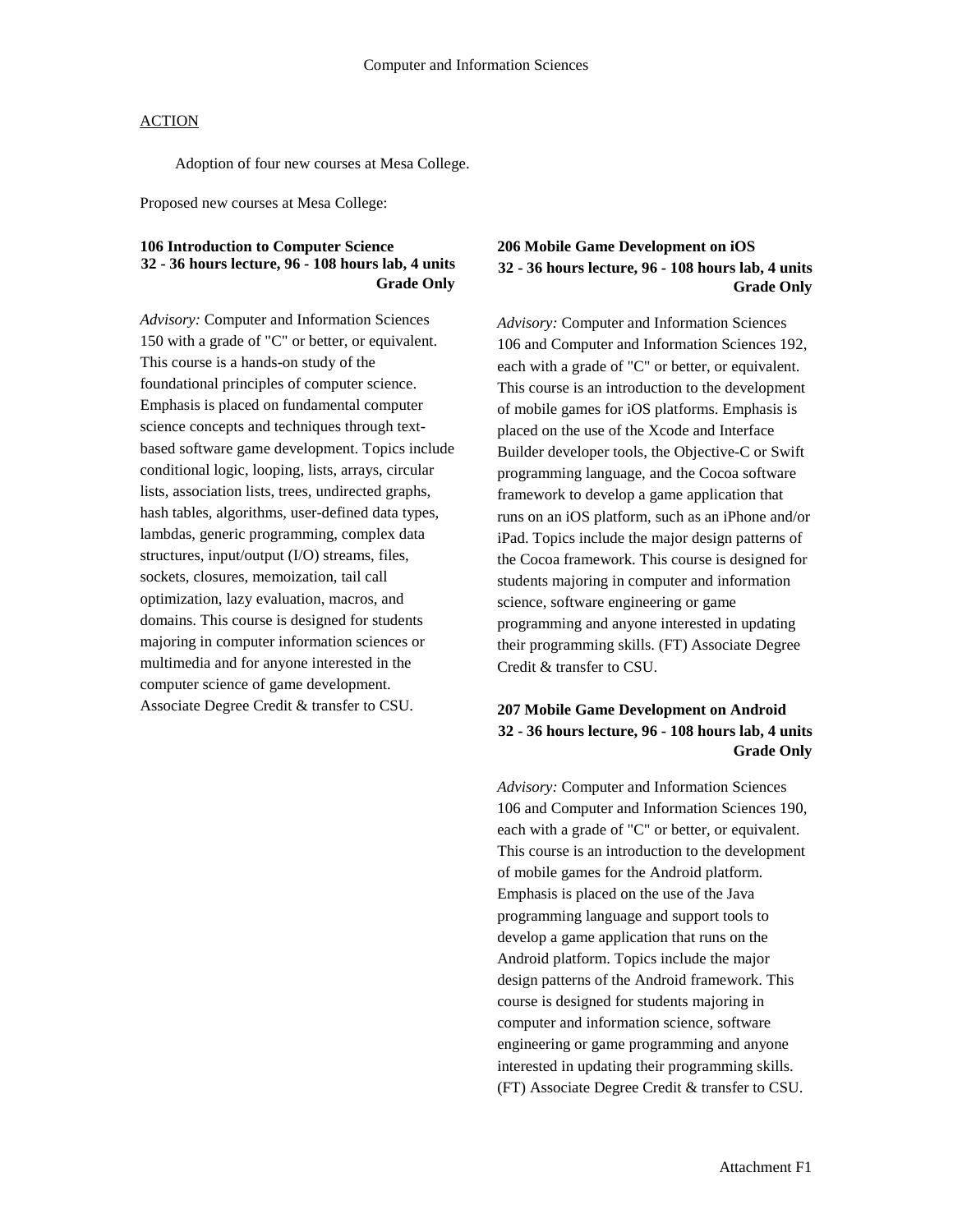### **221 Intermediate Game Programming: Integrating Art and Science 48 - 54 hours lecture, 48 - 54 hours lab, 4 units Letter Grade or Pass/No Pass Option**

*Prerequisite:* Computer and Information Sciences 220 with a grade of "C" or better, or equivalent. This course covers the field of software game program development. Students work as a team to design and build a complex software game. Students learn the essential elements of game construction, the constituent technologies that facilitate their development, and collaborative software development and integration methodologies. This course is designed for students interested in entering the software game development field, or for working computer professionals who want to extend their knowledge and skills to include game programming technologies. (FT) Associate Degree Credit & transfer to CSU.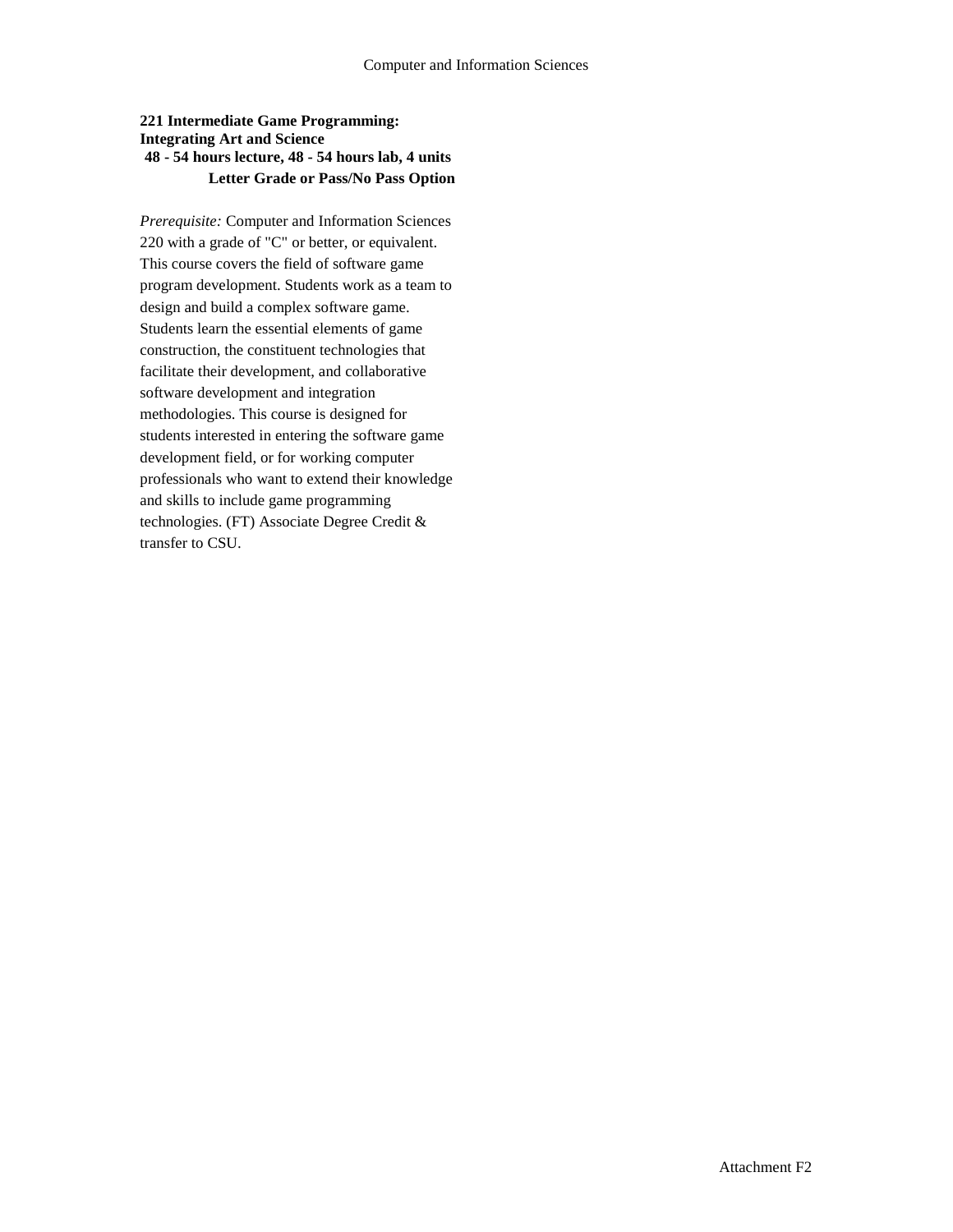Adoption of 10 course deactivations at City College.

Proposed course deactivations at City College:

#### **50LA Fundamentals of Cosmetology I 144 - 162 hours lab, 3 units Grade Only**

*Corequisite: Completion of or concurrent enrollment in:* Cosmetology 50 with a grade of "C" or better, or equivalent. *Advisory: Completion of or concurrent enrollment in* English 48 and English 49, each with a grade of "C" or better, or equivalent or Assessment Skill Levels R5 and W5. *Limitation on Enrollment:* This course is not open to students with previous credit for Cosmetology 110, Cosmetology 110A or Cosmetology 50L. This course is an introduction to the basic fundamentals of Cosmetology. Course content includes basic procedures of draping, shampooing, conditioning, haircutting, wet

hairstyling, manicuring, pedicuring, facials, makeup, and removing unwanted hair. This course is intended to prepare students for 50LB and the California State Bureau of Barbering and Cosmetology licensure. (FT) Associate Degree Credit only and not Transferable.

**50LB Fundamentals of Cosmetology II 144 - 162 hours lab, 3 units Grade Only**

*Prerequisite:* Cosmetology 50LA with a grade of "C" or better, or equivalent. *Corequisite: Completion of or concurrent enrollment in* Cosmetology 50 or Cosmetology 60, each with a grade of "C" or better, or equivalent. *Advisory: Completion of or concurrent enrollment in* English 48 and English 49, each with a grade of "C" or better, or equivalent or Assessment Skill Levels R5 and W5. *Limitation on Enrollment:* This course is not open to students with previous credit for Cosmetology 110, Cosmetology110B or Cosmetology 50L. This course is a continuation of Cosmetology 50LA, an introduction to the basic fundamentals of Cosmetology, at a more advanced level. Course content includes basic procedures of draping, shampooing, conditioning, haircutting, wet hairstyling, manicuring, pedicuring, facials, makeup, and removing unwanted hair. This course is intended to prepare students for 60LA and the California State Bureau of Barbering and Cosmetology licensure exam. (FT) Associate Degree Credit only and not Transferable.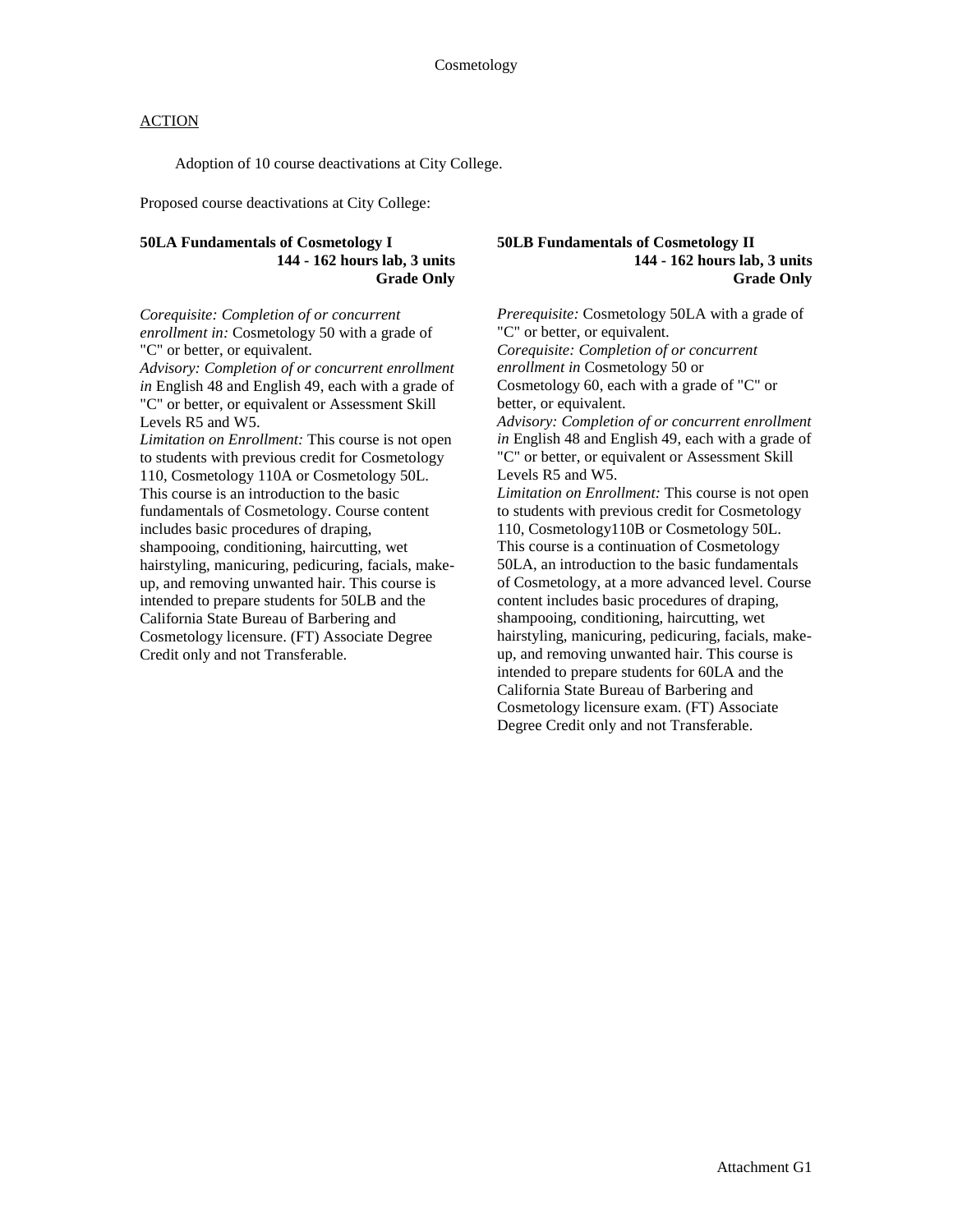#### **60LA Intermediate Cosmetology Lab IA 144 - 162 hours lab, 3 units Grade Only**

*Prerequisite:* Cosmetology 50L or Cosmetology 50LA and Cosmetology 50LB, each with a grade of "C" or better, or equivalent. *Corequisite: Completion of or concurrent enrollment in* Cosmetology 50, Cosmetology 60 or Cosmetology 70, each with a grade of "C" or better, or equivalent. *Limitation on Enrollment:* This course is not open to students with previous credit for Cosmetology 120, or Cosmetology120A or Cosmetology 60L. This course is designed to cover the first half of COSM 60L. Course content includes basic procedures of hair coloring, permanent waving, soft curl permanent waving, chemical straightening, and thermal pressing and curling. A review of Cosmetology 50L is included to develop skill level and subject matter mastery of the following subjects: state board set, manicuring, pedicuring, artificial nails, facials, make up, removing unwanted hair, sanitation safety and client protection. This course together with COSM 60LB is intended to prepare students for 70L or 70LA and 70LB and the California State Bureau of Barbering and Cosmetology examination. This course also prepares students for client services. (FT) Associate Degree Credit only and not Transferable.

#### **60LB Intermediate Cosmetology Lab IB 144 - 162 hours lab, 3 units Grade Only**

*Prerequisite:* Cosmetology 60LA or Cosmetology 50L, each with a grade of "C" or better, or equivalent.

*Corequisite: Completion of or concurrent enrollment in* Cosmetology 50, Cosmetology 60 or Cosmetology 70, each with a grade of "C" or better, or equivalent.

*Limitation on Enrollment:* This course is not open to students with previous credit for Cosmetology 120 or Cosmetology 120B or Cosmetology 60L. This course is a continuation of Cosmetology 60LA. It covers the second half of COSM 60L. Course content includes basic procedures of hair coloring, permanent waving, soft curl permanent waving, chemical straightening, and thermal pressing and curling. A review of Cosmetology 50L is included to develop skill level and subject matter mastery of the following subjects: state board set, manicuring, pedicuring, artificial nails, facials, make up, removing unwanted hair, sanitation safety and client protection. This course together with COSM 60LA is intended to prepare students for 70L or 70LA and 70LB and the California State Bureau of Barbering and Cosmetology examination. This course also prepares students for client services. (FT) Associate Degree Credit only and not Transferable.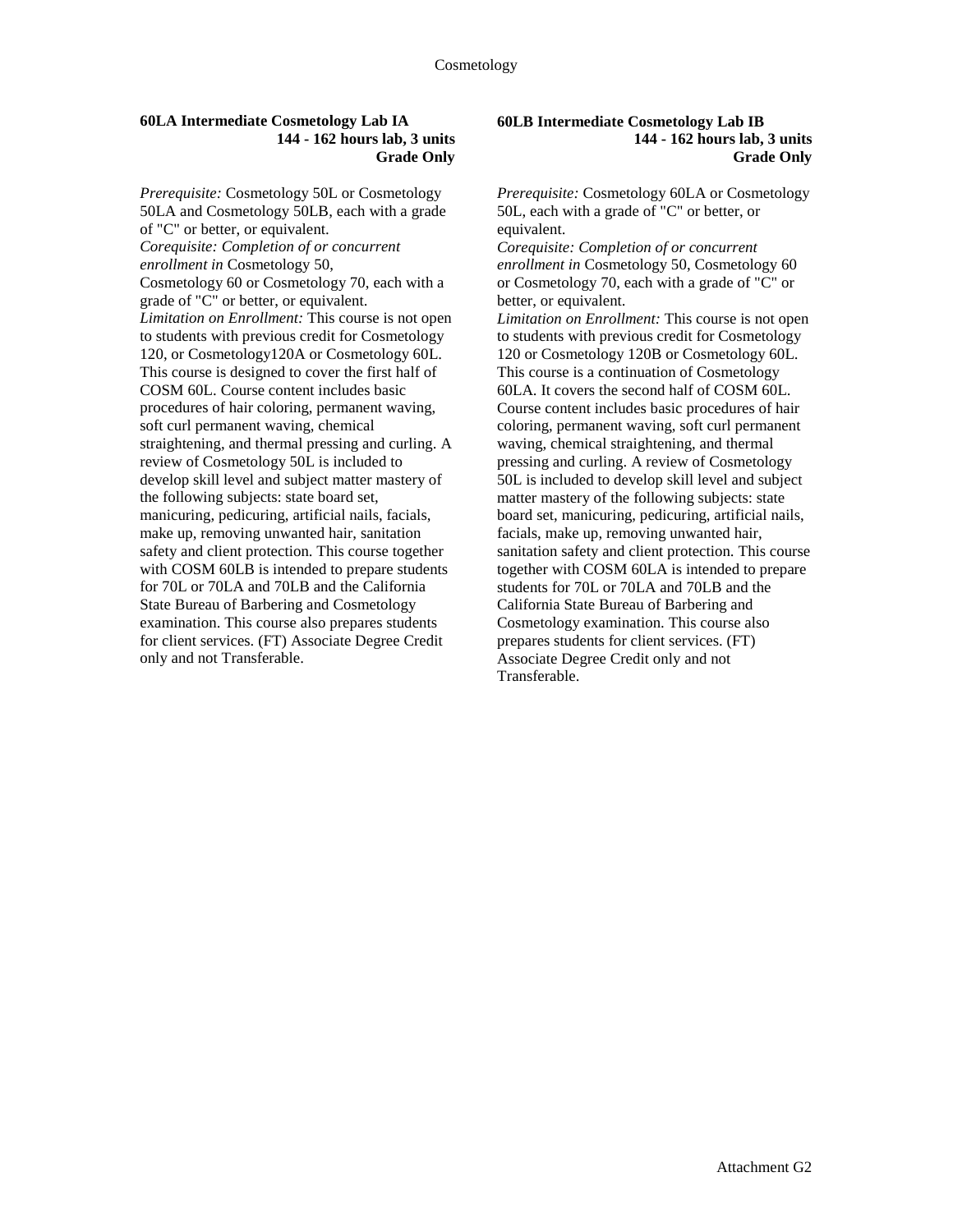#### **70LA Intermediate Cosmetology Lab IIA 144 - 162 hours lab, 3 units Grade Only**

*Prerequisite:* Cosmetology 60L or Cosmetology 60LA and Cosmetology 60LB, each with a grade of "C" or better, or equivalent. *Corequisite: Completion of or concurrent enrollment in* Cosmetology 60 or Cosmetology 70 or Cosmetology 81, each with a grade of "C" or better, or equivalent. *Limitation on Enrollment:* This course is not open to students with previous credit for Cosmetology 130, Cosmetology130A or Cosmetology70L. This course is an introduction to the basic laboratory fundamentals of chemicals and hair design and covers the first half of COSM 70L. Course content includes basic procedures of hair coloring, permanent waving, soft curl permanent waving, chemical straightening, and thermal pressing and curling. A review of the topics from COSM 60L is included to maintain subject matter mastery and to prepare students for client services. Emphasis is placed on preparing students for 80L or 80LA and 80LB and the California State Bureau of Barbering and Cosmetology examination. (FT) Associate Degree Credit only and not Transferable.

#### **70LB Intermediate Cosmetology Lab IIB 144 - 162 hours lab, 3 units Grade Only**

*Prerequisite:* Cosmetology 60L or Cosmetology 60LA, Cosmetology 60LB, and Cosmetology 70LA, each with a grade of "C" or better, or equivalent. *Corequisite: Completion of or concurrent enrollment in* Cosmetology 60 or Cosmetology 70 or Cosmetology 81, each with a grade of "C" or better, or equivalent. *Limitation on Enrollment:* This course is not open to students with previous credit for Cosmetology 130, Cosmetology130B or Cosmetology 70L. This course is a continuation of Cosmetology 70LA and covers the second half of COSM 70L. The course provides an intermediate-level introduction to the basic laboratory fundamentals of chemicals and hair design. Course content includes basic procedures of hair coloring, permanent waving, soft curl permanent waving, chemical straightening, and thermal pressing and curling. A review of the topics from COSM 60L is included to maintain subject matter mastery and to prepare students for client services. Emphasis is placed on preparing students for 80L or 80LA and 80LB and the California State Bureau of Barbering and Cosmetology examination. (FT) Associate Degree Credit only and not Transferable.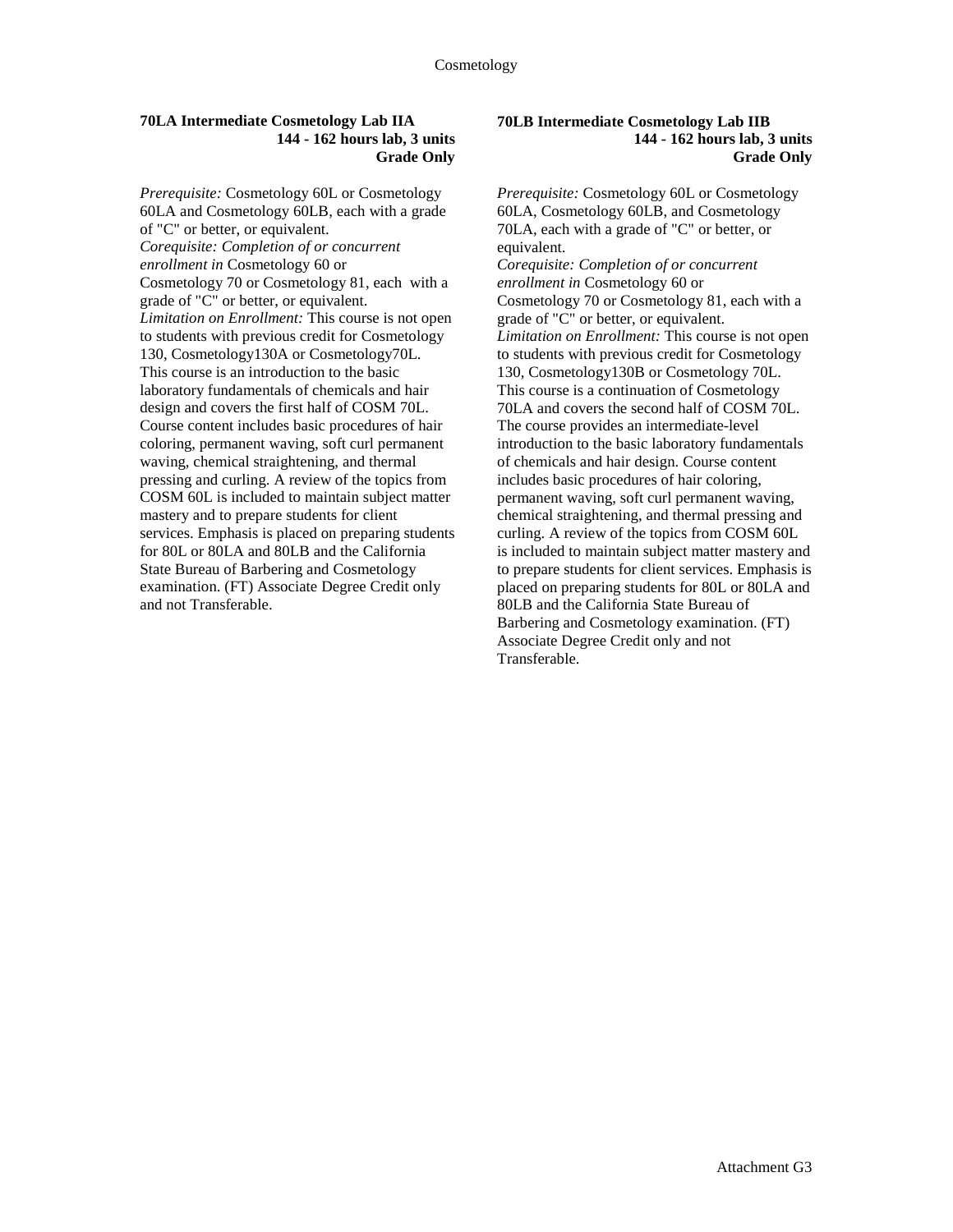#### **80LA Advanced Cosmetology Lab IA 144 - 162 hours lab, 3 units Grade Only**

*Prerequisite:* Cosmetology 70L or Cosmetology 70LA & Cosmetology 70LB, each with a grade of "C" or better, or equivalent. *Corequisite: Completion of or concurrent enrollment in* Cosmetology 60, Cosmetology 70, Cosmetology 81, each with a grade of "C" or better, or equivalent. *Limitation on Enrollment:* This course is not open to students with previous credit for Cosmetology 140, Cosmetology140A or Cosmetology 80L. This course is an introduction to senior level techniques related to client services in Cosmetology and covers the first half of Cosmetology 80L. Course content includes advanced procedures for hair coloring, permanent waving, soft curl permanent waving, chemical straightening, thermal pressing and curling as well as advanced level facials, manicuring, haircutting, and wet hairstyling. This course together with COSM 80LB is intended to prepare the student for 90L or 90LA and 90LB, the California State Bureau of Barbering and Cosmetology examination as well as to introduce students to marketing strategies and to support their efforts in meeting professional and employment goals. (FT) Associate Degree Credit only and not Transferable.

### **80LB Advanced Lab IB**

### **144 - 162 hours lab, 3 units Grade Only**

*Prerequisite:* Cosmetology 70L or Cosmetology 70LA and Cosmetology 70LB, each with a grade of "C" or better, or equivalent and Cosmetology 80LA, each with a grade of "C" or better, or equivalent.

*Corequisite: Completion of or concurrent enrollment in:* Cosmetology 60, Cosmetology 70 or Cosmetology 81, each with a grade of "C" or better, or equivalent.

*Limitation on Enrollment:* This course is not open to students with previous credit for Cosmetology 140, Cosmetology140B or Cosmetology 80L. This course is a continuation of Cosmetology 80LA and covers the second half of Cosmetology 80L. It provides increased senior level techniques related to client services in Cosmetology. Course content includes advanced procedures for hair coloring, permanent waving, soft curl permanent waving, chemical straightening, thermal pressing and curling as well as advanced level facials, manicuring, haircutting, and wet hairstyling. This course together with COSM 80LA is intended to prepare the student for 90L or 90LA and 90LB, the California State Bureau of Barbering and Cosmetology examination as well as to introduce students to marketing strategies and to support their efforts in meeting professional and employment goals. (FT) Associate Degree Credit only and not Transferable.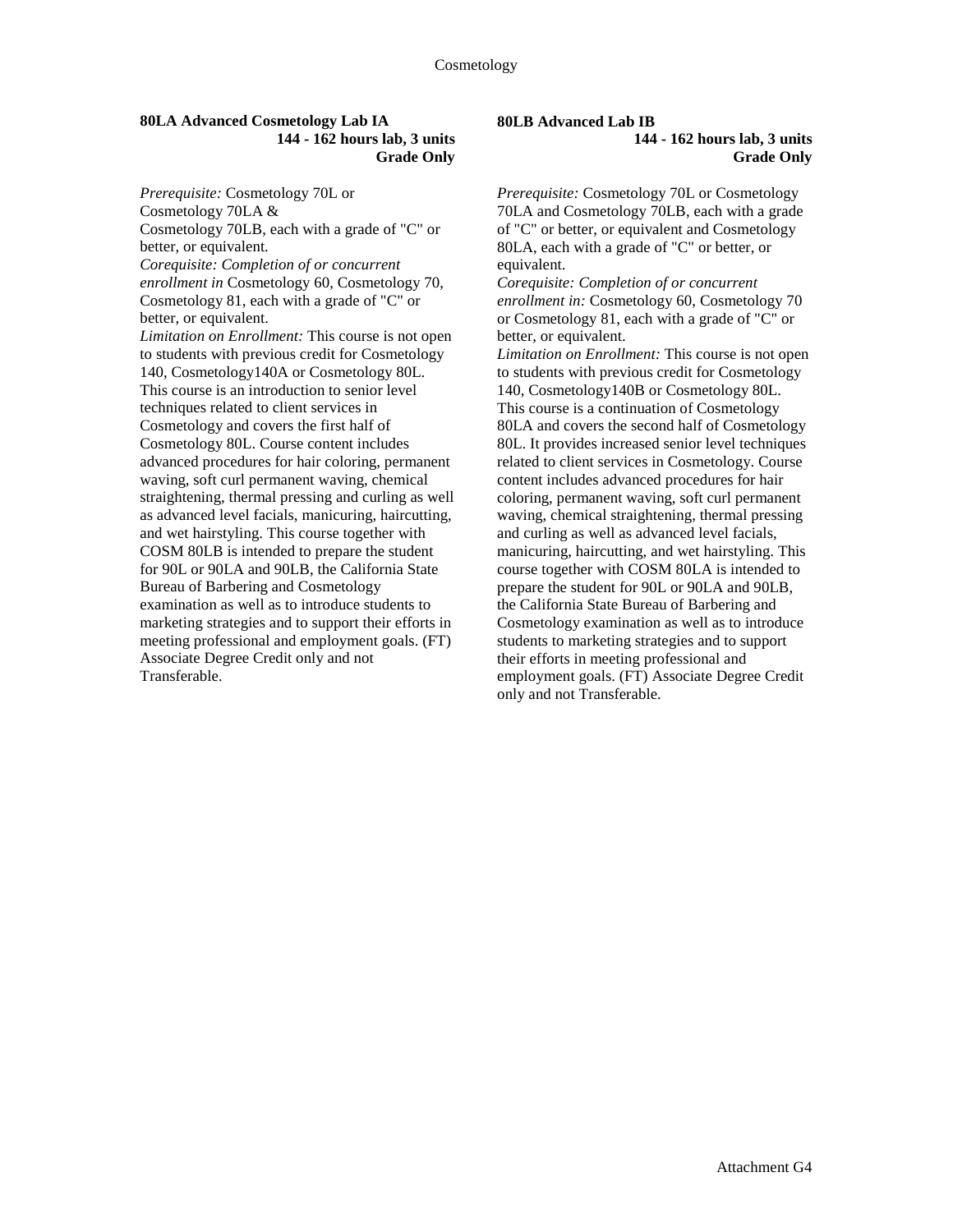## **90LA Advanced Lab IIA**

#### **144 - 162 hours lab, 3 units Grade Only**

*Prerequisite:* Cosmetology 80L or Cosmetology 80LA, Cosmetology 80LB, and Cosmetology 90LA, each with a grade of "C" or better, or equivalent. *Corequisite: Completion of or concurrent enrollment in* Cosmetology 60, Cosmetology 70 or Cosmetology 81, each with a grade of "C" or better, or equivalent. *Limitation on Enrollment:* This course is not open to students with previous credit for Cosmetology150, Cosmetology150B or Cosmetology 90L. This course is a continuation of Cosmetology 90LA and covers the second half of Cosmetology 90L. It provides an increased focus on perfecting competence in advanced techniques related to client services in Cosmetology. Course content includes more advanced procedures for hair coloring, permanent waving, soft curl permanent waving, chemical straightening, and thermal pressing and curling. Emphasis is placed on assignments that focus on advanced techniques for facials, manicures, haircuts and wet hairstyling. A mock board examination and practical drills prepare students for the California State Bureau of Barbering and Cosmetology exam. These proficiencies support students in their efforts to meet their professional and employment goals.

## **90LB Advanced Lab IIB**

#### **144 - 162 hours lab, 3 units Grade Only**

*Prerequisite:* Cosmetology 80L or Cosmetology 80LA, Cosmetology 80LB, and Cosmetology 90LA, each with a grade of "C" or better, or equivalent. *Corequisite: Completion of or concurrent enrollment in* Cosmetology 60, Cosmetology 70 or Cosmetology 81, each with a grade of "C" or better, or equivalent. *Limitation on Enrollment:* This course is not open to students with previous credit for Cosmetology150, Cosmetology150B or Cosmetology 90L. This course is a continuation of Cosmetology 90LA and covers the second half of Cosmetology 90L. It provides an increased focus on perfecting competence in advanced techniques related to client services in Cosmetology. Course content includes more advanced procedures for hair coloring, permanent waving, soft curl permanent waving, chemical straightening, and thermal pressing and curling. Emphasis is placed on assignments that focus on advanced techniques for facials, manicures, haircuts and wet hairstyling. A mock board examination and practical drills prepare students for the California State Bureau of Barbering and Cosmetology exam. These proficiencies support students in their efforts to meet their professional and employment goals. (FT) Associate Degree Credit only and not Transferable.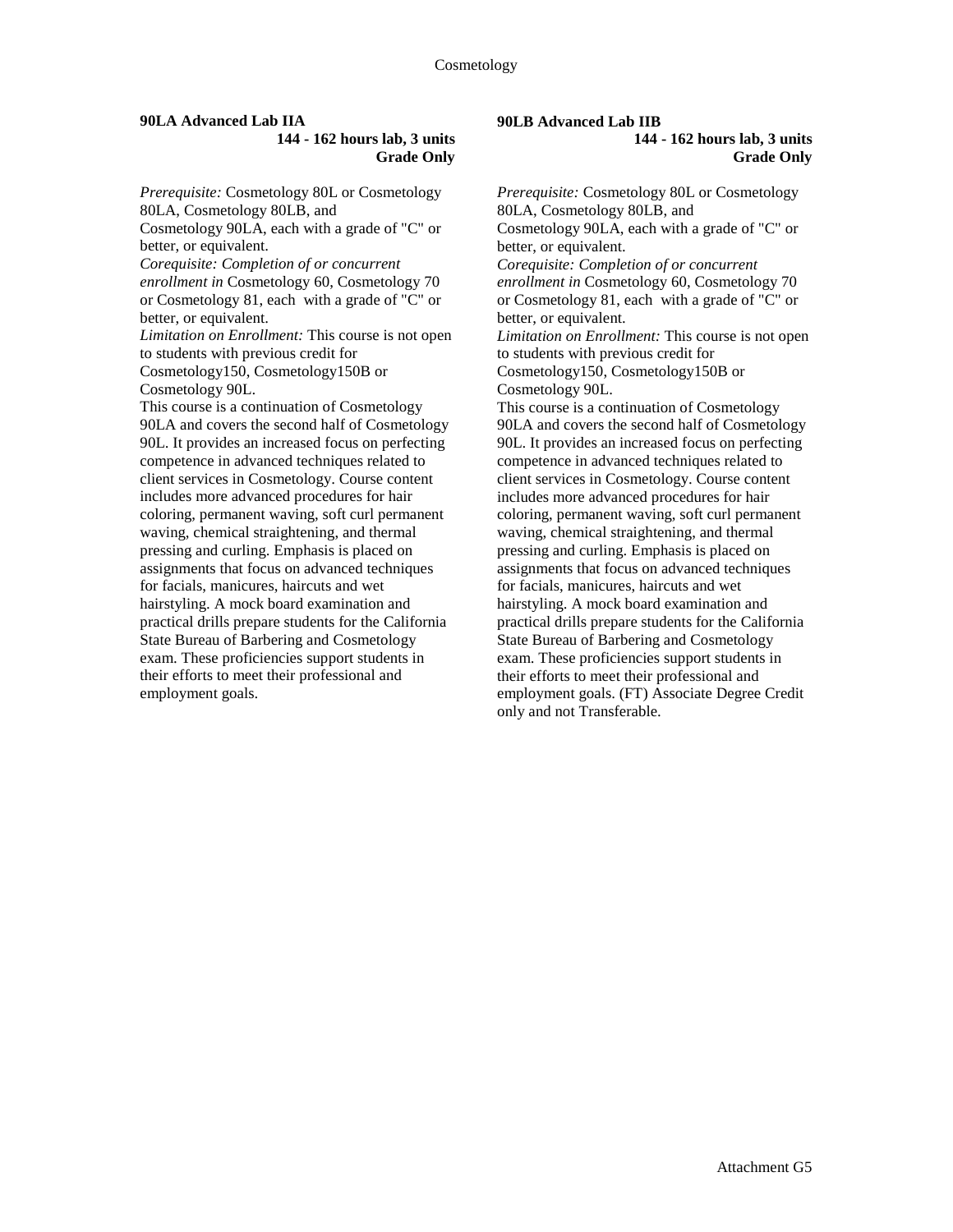Adoption of a course deactivation at City College.

Proposed course deactivation at City College:

### **142 Drawing for the Theatre: Costume Illustration**

### **16 - 18 hours lecture, 96 - 108 hours lab, 3 units Grade Only**

*Advisory:* English 47A or English 48 and English 49, each with a grade of "C" or better, or equivalent or Assessment Skill Levels R5 and W5; Mathematics 38 with a grade of "C" or better, or equivalent or Assessment Skill Level M30; Art-Fine Art 155A and Art-Fine Art 210A, each with a grade of "C" or better, or equivalent. This course is a comprehensive hands-on study of costume illustration techniques for the theatre. Emphasis is placed on the visual development process for costume design. Students develop and research a costuming concept based on the text of a play, draw design sketches, render a series of costume presentation boards and flat pattern costumes. Exposure to various media enhances personal style and expression. This course is designed for theatre majors and anyone interested in fashion design for the theatre. (FT) Associate Degree Credit & transfer to CSU. UC Transfer Course List.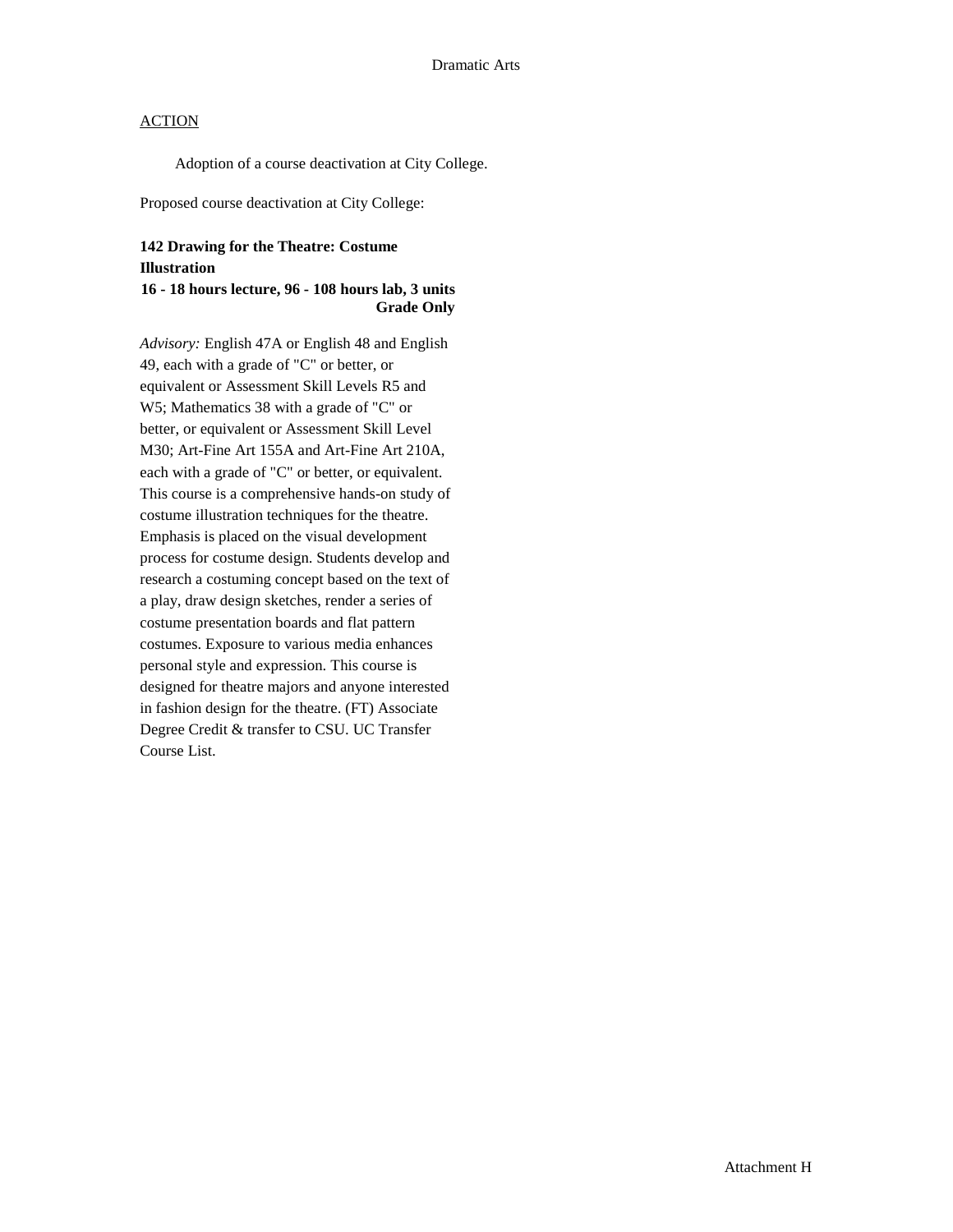Adoption of a new course at Mesa College.

Proposed new course at Mesa College:

## **220 Economics of the Environment 48 - 54 hours lecture, 3 units Grade Only**

*Advisory:* English 47A or English 48 and English 49, each with a grade of "C" or better, or equivalent or Assessment Skill Levels R5 and W5; Mathematics 46 with a grade of "C" or better, or equivalent or Assessment Skill Level M40.

This course is a study of major environmental issues from an economics perspective. Emphasis is placed on resource management. Market and government responses are evaluated and analyzed. International response to major environmental issues are explored. This course is designed for students interested in majoring in economics, sustainability, environmental science, political science, international studies, or related majors. Associate Degree Credit & transfer to CSU.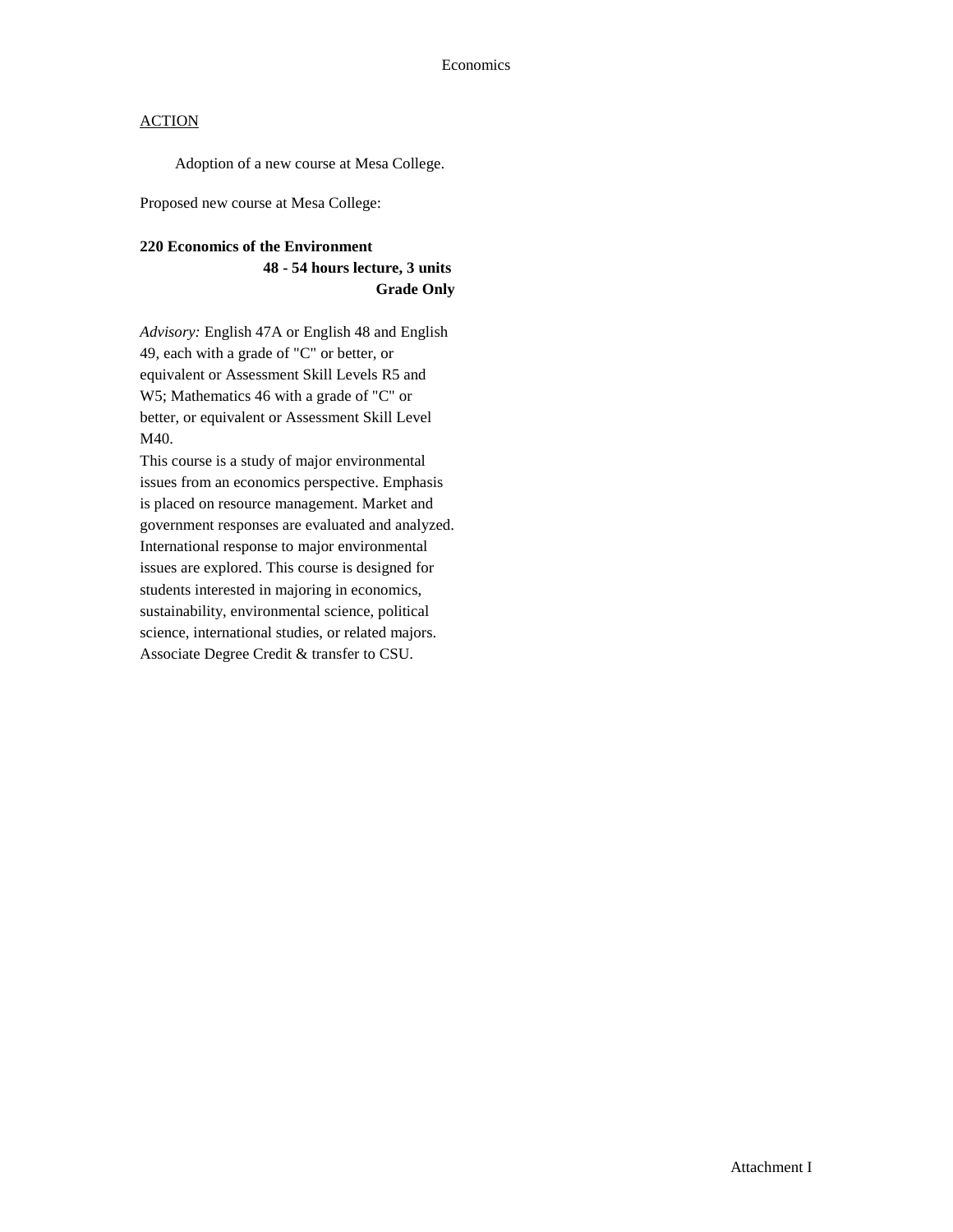Adoption of a new course at Mesa College.

Proposed new course at Mesa College:

### **228B Intercollegiate Sand Volleyball II 96 - 175 hours lab, 2-3.5 units Grade Only**

*Advisory:* English 47A or English 48 and English 49, each with a grade of "C" or better, or equivalent or Assessment Skill Levels R5 and W5; Exercise Science 228A with a grade of "C" or better, or equivalent.

This is the second course in intercollegiate sand volleyball competition. Topics include analyses of individual and team strategies. This course is designed for students interested in competing in sand volleyball at a collegiate-level. Students must pass the sports physical administered by the team physician prior to competition. This course may be taken two times for credit. (FT) Associate Degree Credit & transfer to CSU.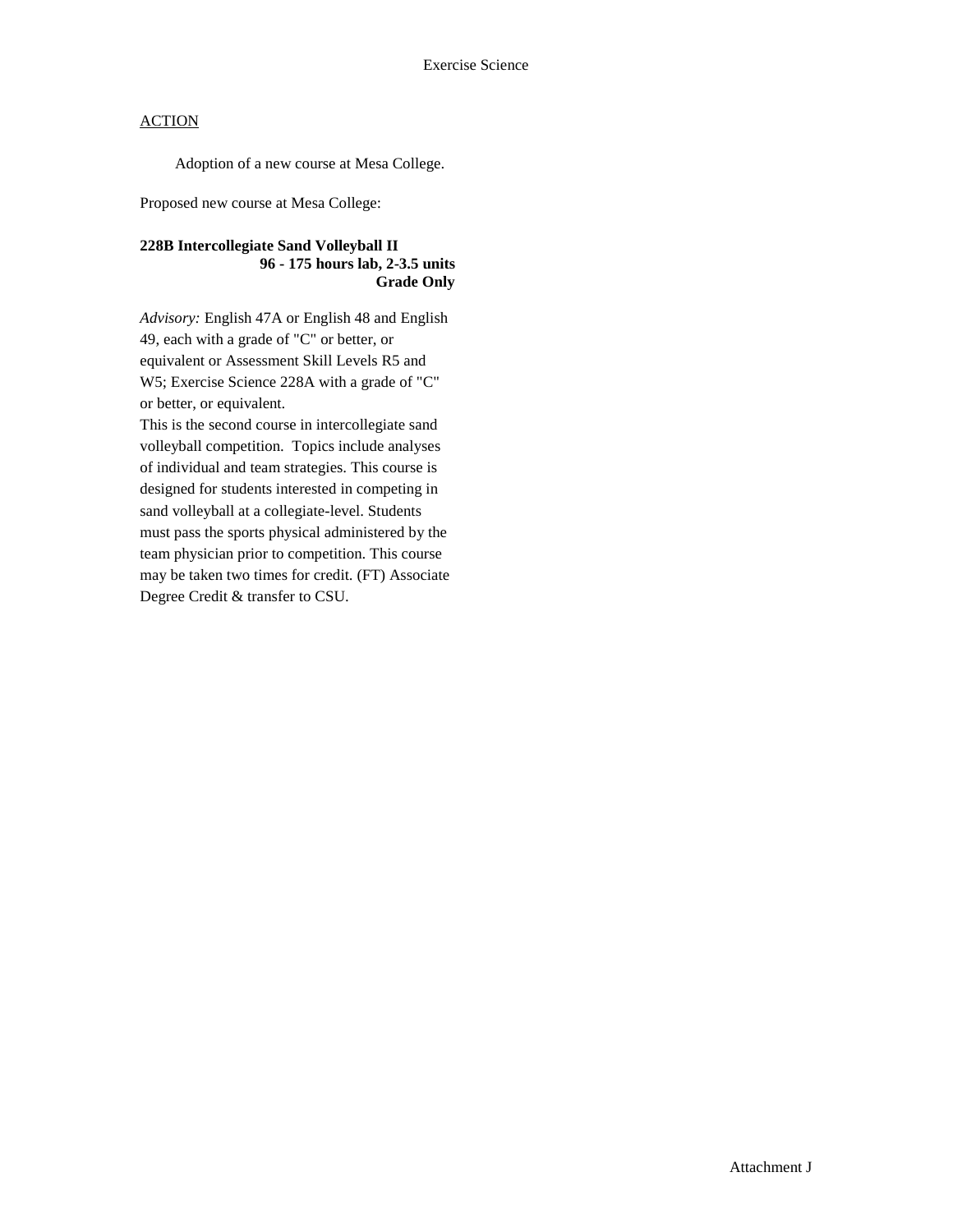Adoption of two new courses at Mesa and Miramar College.

Proposed new courses at Mesa and Miramar College:

#### **130A Indoor Cycling I**

#### **32 - 54 hours lab, 0.5-1 units Grade Only**

*Advisory:* English 47A or English 48 and English 49, each with a grade of "C" or better, or equivalent or Assessment Skill Levels R5 and W5.

This course is the first in a series of Indoor Cycling courses. This course provides instruction in the basic fundamentals necessary to improve indoor cycling techniques and improve cardiovascular/aerobic fitness. Topics includes cycling terminology and ergonomics, overall fitness evaluation, various indoor cycling exercise regimens, and goal setting programs for individual health and fitness benefits. This class is designed for students interested in cardiovascular fitness improvement through indoor cycling (spinning). (FT) Associate Degree Credit & transfer to CSU.

## **130B Indoor Cycling II 32 - 54 hours lab, 0.5-1 units**

**Grade Only**

*Advisory:* English 47A or English 48 and English 49, each with a grade of "C" or better, or equivalent or Assessment Skill Levels R5 and W5; Exercise Science 130A with a grade of "C" or better, or equivalent.

This course is the second in a series of Indoor Cycling courses. Emphasis is based on beginning to intermediate cycling techniques, heart rate calculations, fitness evaluations, and cardiovascular training and program design. Beginning level principles of physiology are explored including how to train to elicit a desired physiological response. This class is designed for students interested in aerobic fitness improvement through indoor cycling as well as Kinesiology majors. (FT) Associate Degree Credit & transfer to CSU.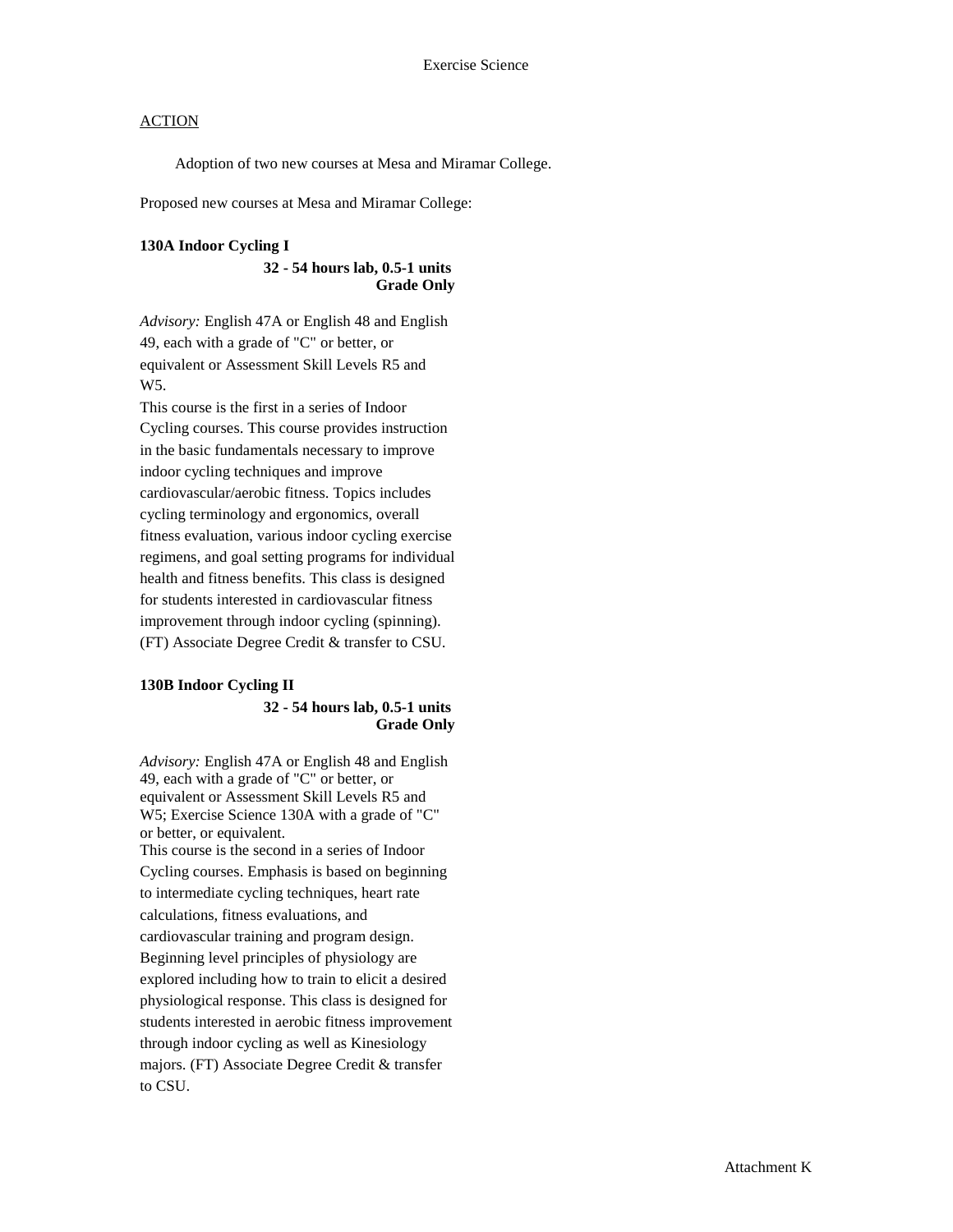Adoption of a new course at Mesa College.

Proposed new course at Mesa College:

## **143 Advanced Fashion Illustration and Technical Sketching**

**24 - 27 hours lecture, 1.5 units Grade Only**

*Prerequisite:* Fashion 142 with a grade of "C" or better, or equivalent.

This advanced course continues development of individualized sketching style by perfecting the elongated fashion croquis, production technical flats, and exploring portfolio ready theme presentation boards. Advanced color marker and color pencil media techniques are developed for rendering a variety of fabric textures. This course is intended for fashion design majors. (FT) Associate Degree Credit & transfer to CSU.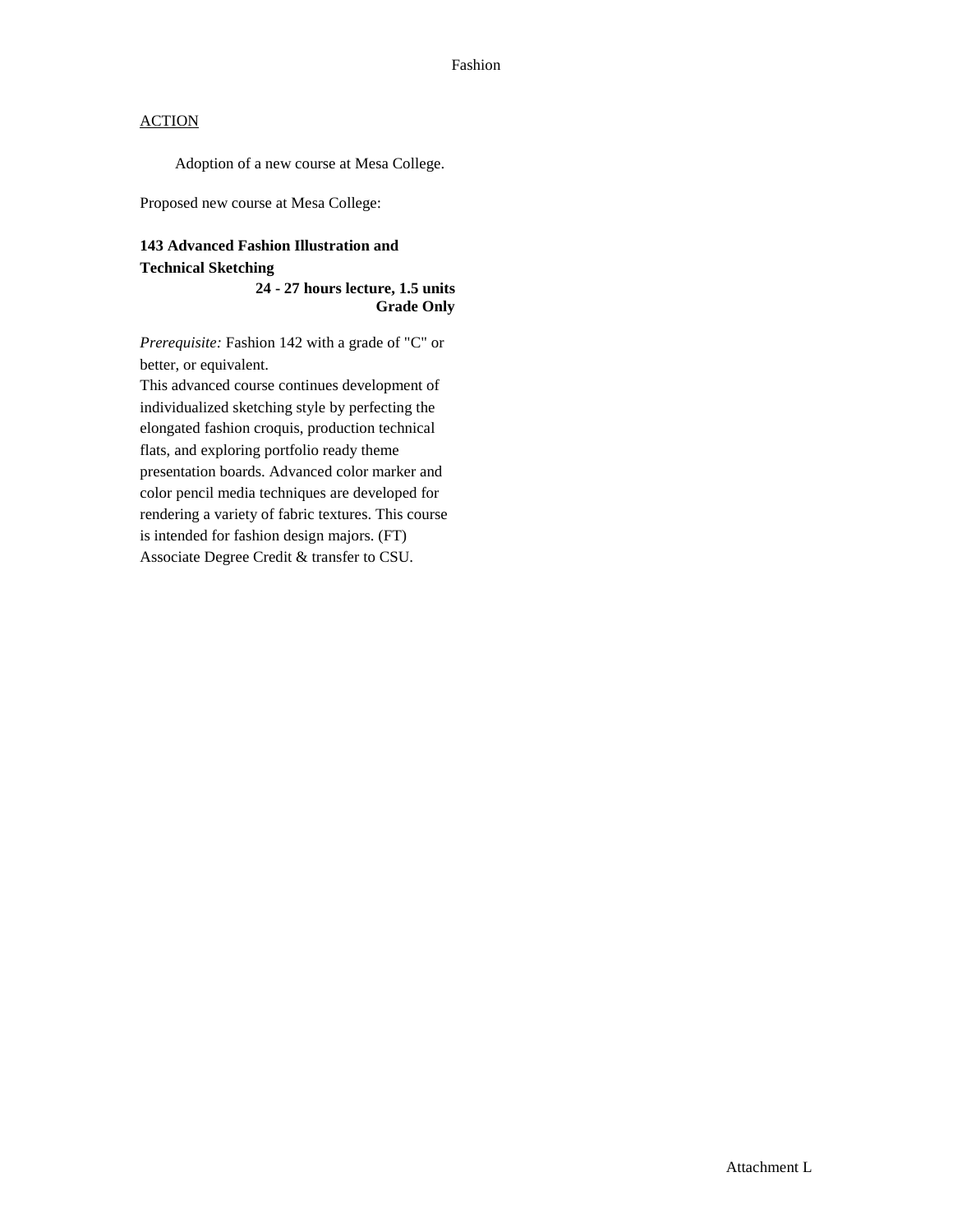Adoption of a course deactivation at Miramar College.

Proposed course deactivation at Miramar College:

#### **332C Rescue Systems II**

**16 - 18 hours lecture, 24 - 27 hours lab, 1.5 units Grade Only**

*Prerequisite:* Fire Protection Technology 243 with a grade of "C" or better, or equivalent. *Limitation on Enrollment:* This course is not open to students with previous credit for Fire Technology 249 or Fire Protection Technology 249.

This course builds upon and expands the knowledge and skills acquired in Rescue Systems I. Training focuses on developing teams of rescue workers to operate in rescue situations following earthquakes, flooding, and other large scale emergencies. Course content includes information and recommendations developed by agencies involved in the 1989 San Francisco earthquake, 1993 floods, and 1994 Los Angeles earthquake. This course is intended for current or future firefighters, police officers, or other public safety personnel. (FT) Associate Degree Credit only and not Transferable.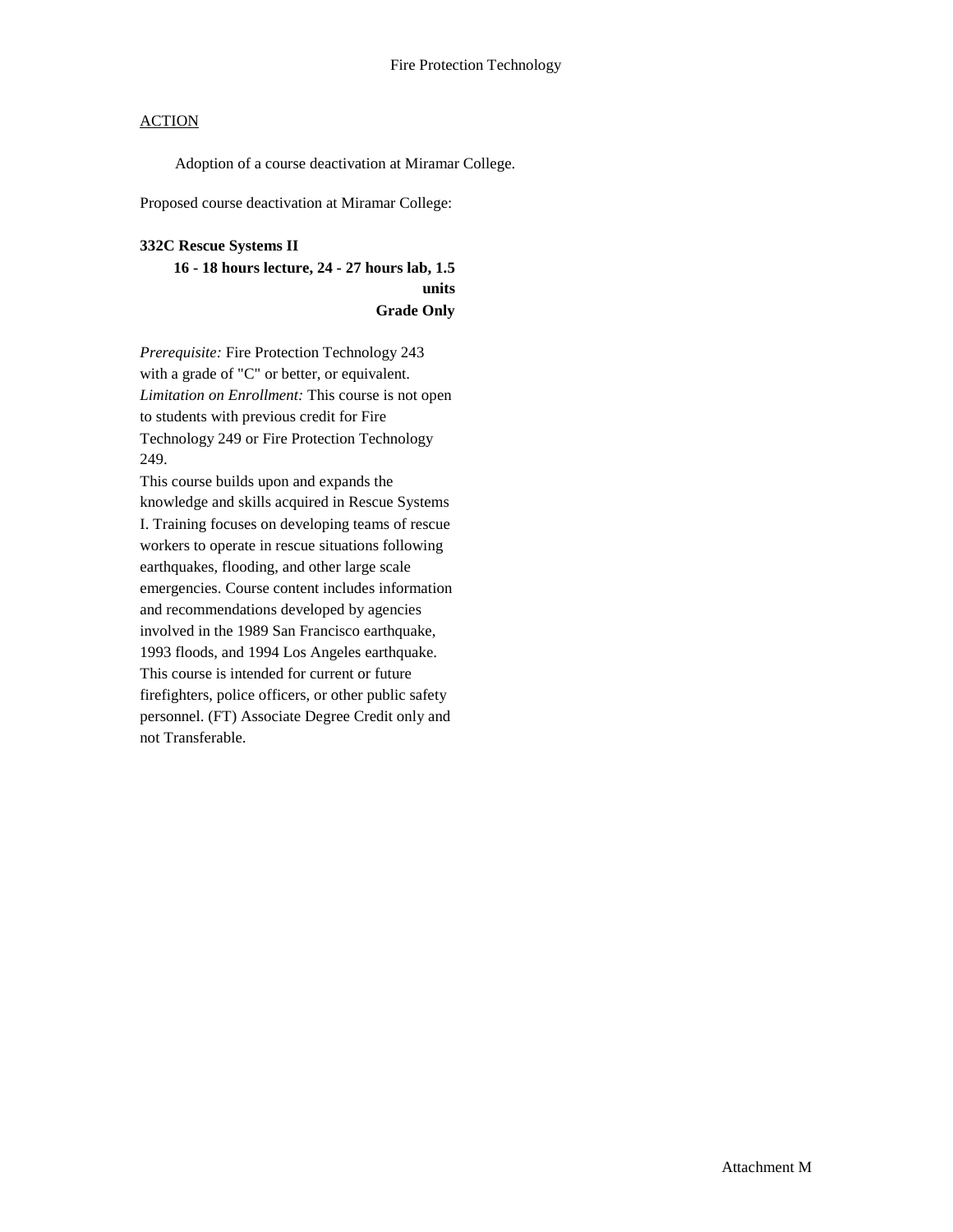Adoption of three new courses at Miramar College.

Proposed new courses at Miramar College:

#### **215 Administrative Law**

**48 - 54 hours lecture, 3 units Grade Only**

*Corequisite: Completion of or concurrent enrollment in* Legal Assistant 100A with a grade of "C" or better, or equivalent.

*Advisory:* English 101 with a grade of "C" or better, or equivalent or Assessment Skill Levels R6 and W6.

This legal specialty course presents basic concepts of administrative law and procedure in federal and state agencies, with emphasis on the paralegal's role in the administrative process. Students learn both formal and informal advocacy techniques, including representing clients before administrative bodies. Substantive topics include administrative delegation of power, rule making, agency discretionary powers, remedies, and judicial review. Procedural topics include agency operation; adjudication; hearing preparation; and administrative and judicial appeals. This course is intended for students majoring in Paralegal or anyone interested in administrative law. (FT) Associate Degree Credit & transfer to CSU.

### **220 Intellectual Property Law 8 - 54 hours lecture, 3 units Grade Only**

*Corequisite: Completion of or concurrent enrollment in* Legal Assistant 100A with a grade of "C" or better, or equivalent. *Advisory:* English 101 with a grade of "C" or better, or equivalent or Assessment Skill Levels R6 and W6. This legal specialty course provides the student with an in-depth analysis of the law pertaining to the fields of intellectual property: trademarks, copyrights, patents, trade secrets, and unfair competition. The methods by which each topic is created and protected will also be explored. This course is intended for students majoring in Paralegal or anyone interested in intellectual

property law. (FT) Associate Degree Credit & transfer to CSU.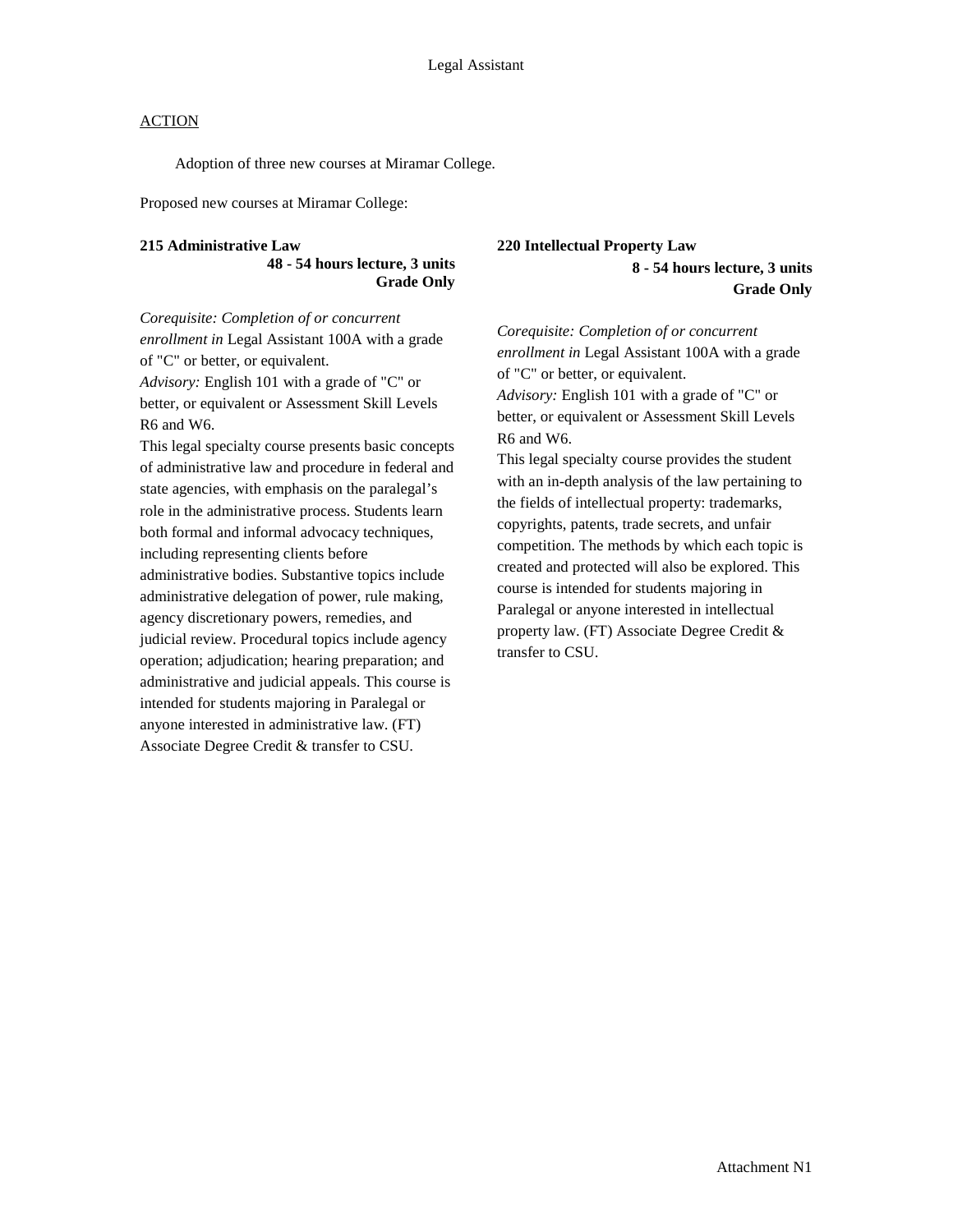## **225 Real Estate Law**

### **48 - 54 hours lecture, 3 units Grade Only**

*Corequisite: Completion of or concurrent enrollment in* Legal Assistant 100A with a grade of "C" or better, or equivalent. *Advisory:* English 101 with a grade of "C" or better, or equivalent or Assessment Skill Levels R6 and W6. This legal specialty elective course is an introduction to real estate law and practice. Topics include property rights; types of land ownership/estates; the effects of easements and rights-of-way on title and use of real estate; agreements for leasing; agreements for sale; financing; conveyancing; title insurance; settlement procedures; recording; and post-closing matters that deal with residential, commercial, condominiums, and planned communities. Ethics will be discussed throughout the course in relation to specific scenarios that may occur during the practice of real estate law. This course is intended for students majoring in Paralegal or anyone interested in real estate law.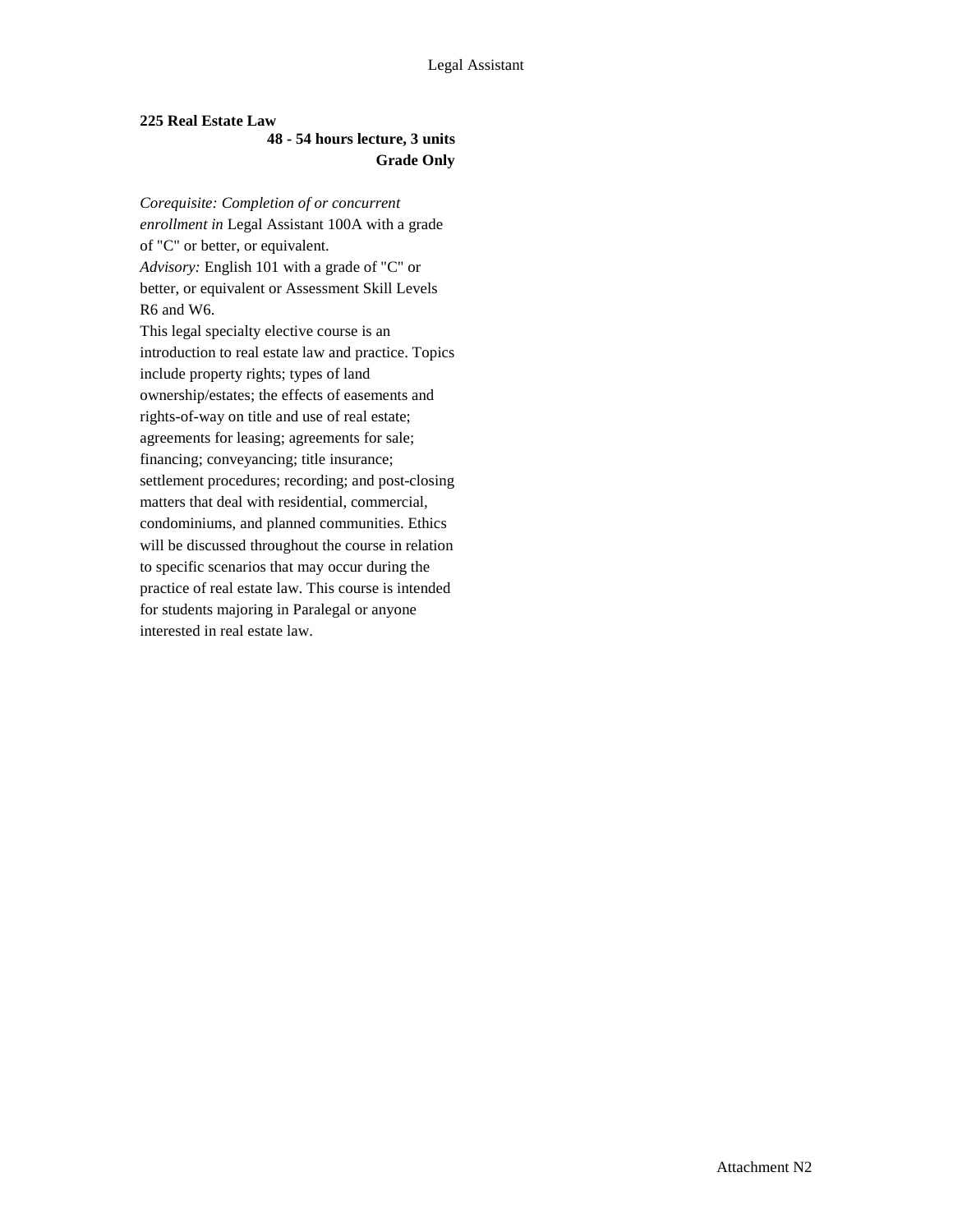Adoption of three new courses at Mesa College.

Proposed new courses at Mesa College:

### **130 Video Game Development I: Introduction to 3D Modeling and Animation 48 - 54 hours lecture, 48 - 54 hours lab, 4 units Letter Grade or Pass/No Pass Option**

*Advisory:* English 47A or English 48 and English 49, each with a grade of "C" or better, or equivalent or Assessment Skill Levels R5 and W5; Multimedia 121 with a grade of "C" or better, or equivalent.

This course is a guided digital studio approach to developing skills in the use of 3D modeling and animation software for use in digital interactive game environments. Emphasis is placed on optimized 3D design and visualization, 3D animated scenes, video game development and general multimedia. This course is intended for multimedia majors and anyone pursuing a career in video game development, 3D design and visualization, 3D animation, or general multimedia. (FT) Associate Degree Credit & transfer to CSU.

### **131 Video Game Development II: Game Character and Level Design 48 - 54 hours lecture, 48 - 54 hours lab, 4 units Letter Grade or Pass/No Pass Option**

*Advisory:* Multimedia 130 and English 35 with a grade of "C" or better, or equivalent. This course is a guided digital studio approach to 3D character & game level design and production. This course combines exercises and individual and group projects to develop necessary skills and techniques in video game production. The course is intended for students who are preparing for more advanced study in 3D modeling, animation, and game design. (FT) Associate Degree Credit & transfer to CSU.

## **132 Video Game Development III: Advanced Game Art and Asset Design 48 - 54 hours lecture, 48 - 54 hours lab, 4 units Grade Only**

*Advisory:* Multimedia 131 with a grade of "C" or better, or equivalent.

This class engages the student of Video Game Development in an exploration of interactive environments using methodologies and concepts drawn from both inside and outside the traditional realms of interactive game design. It provides an opportunity for students to engage an audience by channeling their conceptual ideas into interactive digital environments via technologies incorporating programming, sound, compositing, virtual reality, interactivity, and three-dimensional modeling & animation. Emphases include an indepth examination of contemporary examples of interactive gaming and a cross-sectioned exposure to the art, design, and programming involved in the creation of interactive games. This course serves as a preparatory environment for students to design and create a fully functional interactive game environment via digital means. (FT) Associate Degree Credit & transfer to CSU.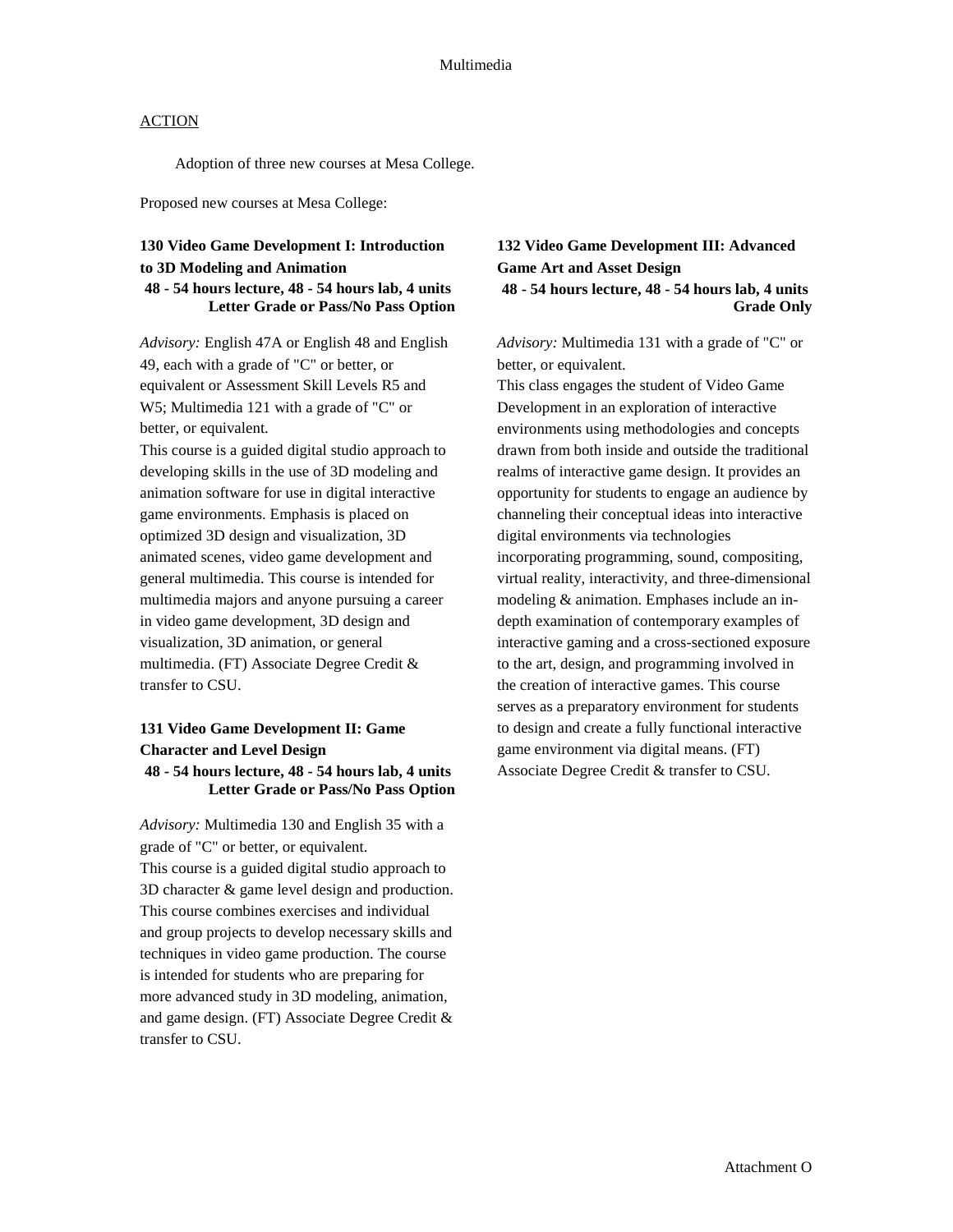Adoption of 10 new courses at Mesa College.

Proposed new courses at Mesa College:

#### **117 Music in the United States**

**48 - 54 hours lecture, 3 units Grade Only**

*Advisory:* English 47A or English 48 and English 49, each with a grade of "C" or better, or equivalent or Assessment Skill Levels R5 and W5.

This course introduces students to the history and style of various genres of music from the United States covering pre-colonial times to the present including Native American, Native Hawaiian, religious, martial, classical, folk, blues, ragtime, American popular song, jazz, country, rock, and rap. Analytical, aural, historical, and sociocultural tools will be used to interpret music in the USA in the broadest perspective relating music to race, identity, gender, and popular culture technology. This course is for students majoring in music or for those who have an interest in music. (FT) Associate Degree Credit & transfer to CSU.

#### **118 Asian Music**

#### **48 - 54 hours lecture, 3 units Grade Only**

*Advisory:* English 47A or English 48 and English 49, each with a grade of "C" or better, or equivalent or Assessment Skill Levels R5 and W5.

This course introduces various traditional Asian musics including India, the Middle East, East Asia, Southeast Asia, Central Asia, and Oceania. Areas of emphasis will be on learning about types of musical instruments, ensembles, musical styles, relevant history & geography, cultural contexts, and functions of music in traditional societies. This course is intended for music majors or anyone interested in music. (FT) Associate Degree Credit & transfer to CSU.

### **119 Music in the Americas, Africa & Europe 48 - 54 hours lecture, 3 units Grade Only**

*Advisory:* English 47A or English 48 and English 49, each with a grade of "C" or better, or equivalent or Assessment Skill Levels R5 and W<sub>5</sub>.

This course introduces various traditional musics of the Americas, Sub-Saharan Africa, and Western Europe. Areas of emphasis will be on learning about types of musical instruments, ensembles, musical styles, relevant history & geography, cultural contexts, functions of music in traditional societies, and cultural retention and syncretism in order to understand how the music and culture of these areas of the world are related. This course is intended for music majors or any student interested in music. (FT) Associate Degree Credit & transfer to CSU.

### **251A World Music Ensemble I 24 - 27 hours lecture, 24 - 27 hours lab, 2 units Grade Only**

World Music Ensemble I is a performance ensemble that exposes students to a variety of world music traditions, including those found in Uganda (East Africa), Ghana (West Africa), Zaïre (Central Africa), Brazil (South America), and the Middle East. Students will learn basic drumming techniques on a variety of percussion instruments, and learn to sing traditional vocal pieces in a foreign language. Repertoire will be learned through oral tradition and alternative notation. No prior experience needed and no audition required. This course is open to all students. This course is for students majoring in music or for those who have an interest in music. (FT) Associate Degree Credit & transfer to CSU.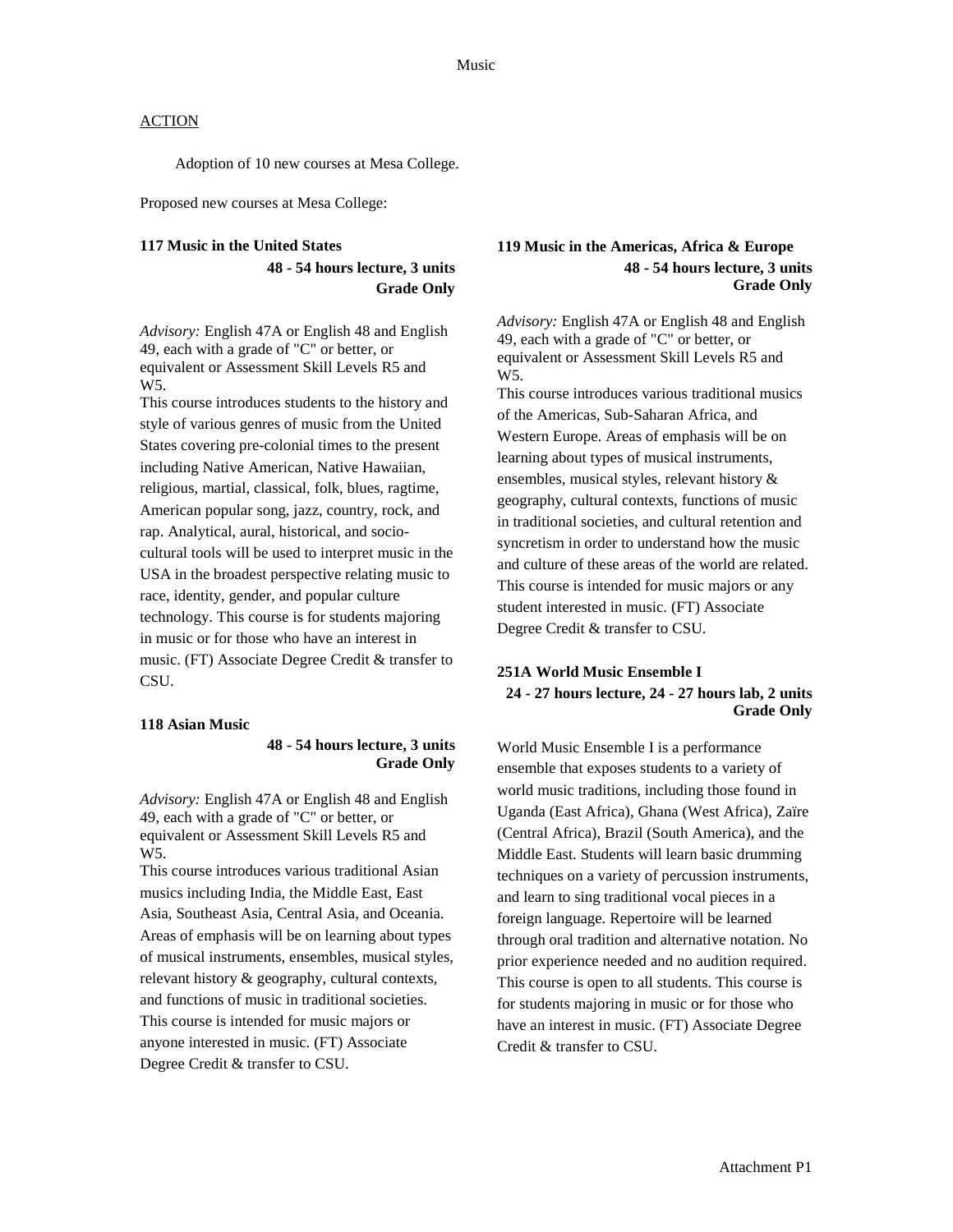### **251B World Music Ensemble II 24 - 27 hours lecture, 24 - 27 hours lab, 2 units Grade Only**

*Prerequisite:* Music 251A with a grade of "C" or better, or equivalent.

World Music Ensemble II is a performance ensemble that exposes students to a variety of world music traditions, including those found in Uganda (East Africa), Ghana (West Africa), Zaïre (Central Africa), and Brazil (South America). Students will learn intermediate drumming techniques on a variety of percussion instruments, and learn to sing traditional vocal pieces in foreign languages. Repertoire will be learned through oral tradition and alternative notation. No audition is required. This course is for students that wish to participate in an ensemble group. This course is for students majoring in music or for those who have an interest in music. (FT) Associate Degree Credit & transfer to CSU.

### **251C World Music Ensemble III 24 - 27 hours lecture, 24 - 27 hours lab, 2 units Grade Only**

*Prerequisite:* Music 251B with a grade of "C" or better, or equivalent.

World Music Ensemble III is a performance ensemble that exposes students to a variety of world music traditions, including those found in Uganda (East Africa), Ghana (West Africa), Zaïre (Central Africa), and Brazil (South America). Students will learn intermediate-advanced drumming techniques on a variety of percussion instruments, and learn to sing traditional vocal pieces in foreign languages. Repertoire will be learned through oral tradition and alternative notation. No audition is required. This course is for students majoring in music or for those who have an interest in music. (FT) Associate Degree Credit & transfer to CSU.

### **251D World Music Ensemble IV 24 - 27 hours lecture, 24 - 27 hours lab, 2 units Grade Only**

*Prerequisite:* Music 251C with a grade of "C" or better, or equivalent.

World Music Ensemble IV is a performance ensemble that exposes students to a variety of world music traditions, including those found in Uganda (East Africa), Ghana (West Africa), Zaïre (Central Africa), and Brazil (South America). Students will learn advanced drumming techniques on a variety of percussion instruments, and learn to sing several traditional vocal pieces in multiple foreign languages. Repertoire will be learned through oral tradition and alternative notation. No audition is required. This course is for students majoring in music or for those who have an interest in music. (FT) Associate Degree Credit & transfer to CSU.

### **256B Guitar Ensemble II 24 - 27 hours lecture, 24 - 27 hours lab, 2 units Grade Only**

*Prerequisite:* Music 256A with a grade of "C" or better, or equivalent.

This course is an intermediate guitar ensemble for the study and performance of selected guitar ensemble works. Students practice and perform a wide variety of works from different historical areas, and develop their skills in reading music, guitar technique and interpretation. Attendance at rehearsals and performances is required. This course is designed for music majors wanting to advance their skills in ensemble groups. (FT) Associate Degree Credit & transfer to CSU.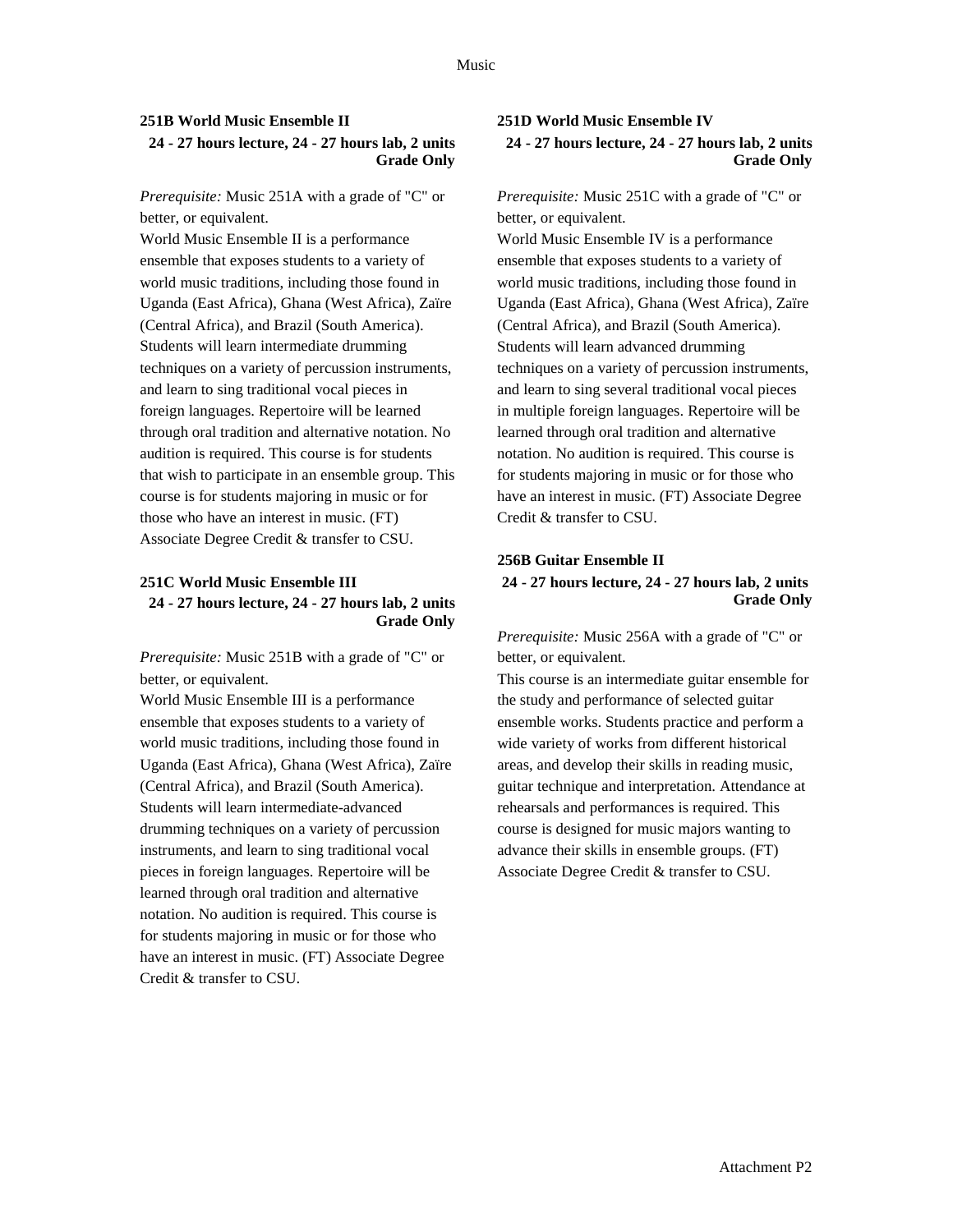### **256C Guitar Ensemble III 24 - 27 hours lecture, 24 - 27 hours lab, 2 units Grade Only**

*Prerequisite:* Music 256B with a grade of "C" or better, or equivalent.

This course is an intermediate guitar ensemble for the study and performance of selected guitar ensemble works. Students practice and perform a wide variety of works from different historical areas, and develop their skills in reading music, guitar technique and interpretation. Attendance at rehearsals and performances is required. This course is designed for students majoring music who want to advance their ensemble skills by participating in an ensemble group. (FT) Associate Degree Credit & transfer to CSU.

## **256D Guitar Ensemble IV 24 - 27 hours lecture, 24 - 27 hours lab, 2 units Grade Only**

*Prerequisite:* Music 256C with a grade of "C" or better, or equivalent.

This course is an advanced guitar ensemble for the study and performance of selected guitar ensemble works. Students practice and perform a wide variety of works from different historical areas, and develop their skills in reading music, guitar technique and interpretation. Attendance at rehearsals and performances is required. This course is designed for students majoring music who want to advance their ensemble skills by participating in an ensemble group. (FT) Associate Degree Credit & transfer to CSU. UC Transfer Course List.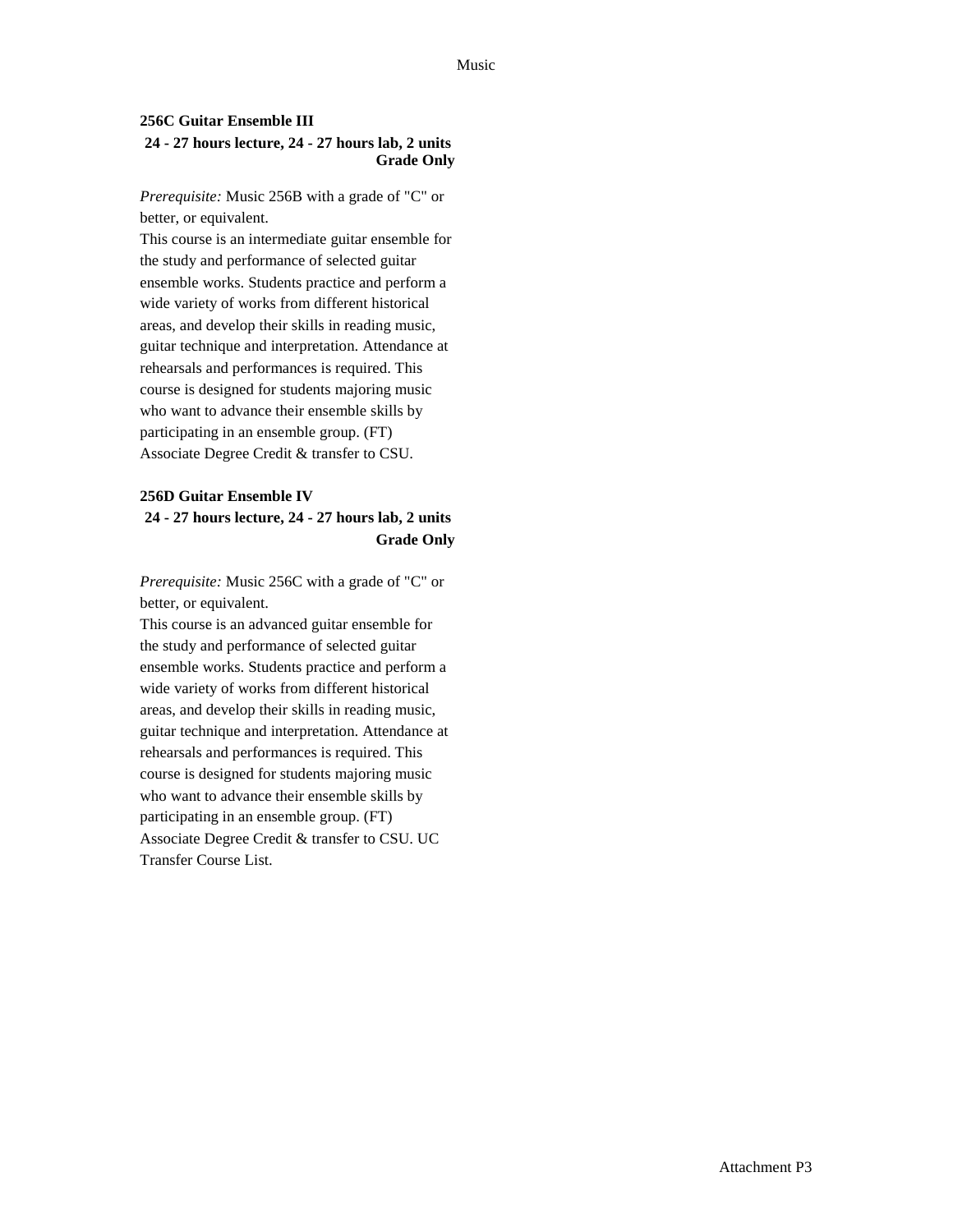Adoption of a course deactivation at Mesa College.

Proposed course deactivation at Mesa College:

#### **254 Instrumental Ensemble**

**48 - 54 hours lab, 1 units Letter Grade or Pass/No Pass Option**

*Advisory:* Music 150A with a grade of "C" or better, or equivalent.

A selected group of limited membership devoted to the preparation and performance of the best contemporary jazz and stage band literature. The group is a performance band. (FT) Associate Degree Credit & transfer to CSU. UC Transfer Course List.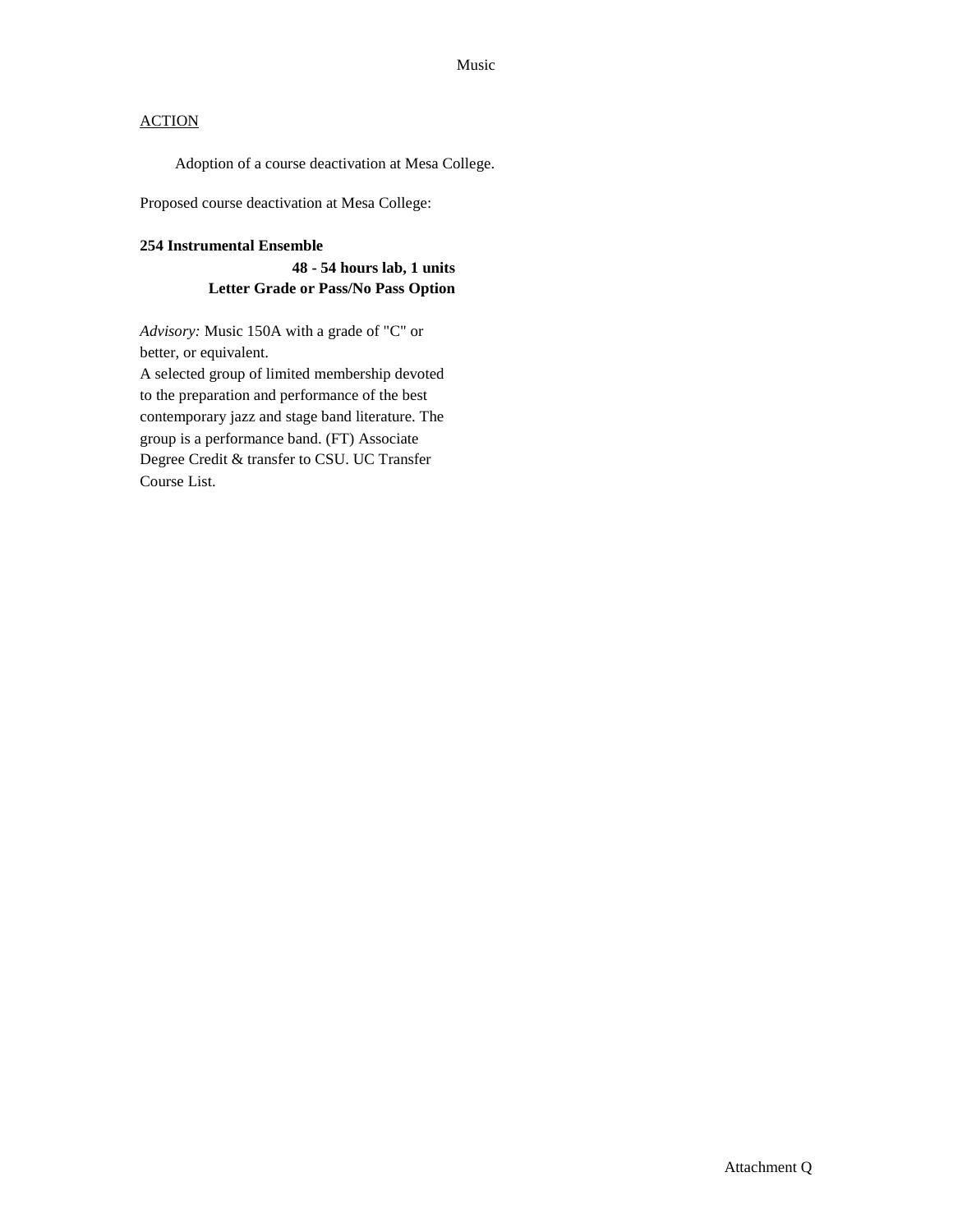Adoption of two new courses at Mesa College.

Proposed new courses at Mesa College:

#### **50 Phlebotomy**

### **32 - 36 hours lecture, 96 - 108 hours lab, 4 units Grade Only**

*Advisory:* English 47A or English 48 and English 49, each with a grade of "C" or better, or equivalent or Assessment Skill Levels R5 and W5; Mathematics 38 with a grade of "C" or better, or equivalent or Assessment Skill Level M30.

*Limitation on Enrollment:* Special Admission must be admitted to program. This course is not open to students with previous credit for Medical Assisting 80 and Medical Assisting 85. This course provides basic and advanced training in capillary puncture and venipuncture through didactic and clinical instruction as required by the State of California, Department of Health Services-Laboratory Field Services. The basic lecture portion of this course includes Anatomy and Physiology of the body systems with emphasis on the Circulatory System, Medical Terminology and Infection Control. The advanced lecture portion of this course includes advanced Infection Control and biohazards, risk factors and appropriate responses to complications, anatomical site selection, quality assurance, preanalytical source of error and ethical and legal issues related to phlebotomy. The clinical component of this course provides students with hands-on training in capillary puncture and venipuncture. Students apply knowledge of theory to the clinical setting. This course is intended for students in the Phlebotomy Training Program. Upon successful completion of the Phlebotomy Training Program students are awarded a Certificate of Performance in Phlebotomy and may apply for State of California certification as a Certified Phlebotomy Technician 1 (CPT 1) and sit for several state and national examinations. (FT) Not applicable to the Associate Degree.

### **60 Phlebotomy Directed Clinical Practice 150 - hours other, 2 units Grade Only**

*Prerequisite:* Phlebotomy 50 with a grade of "C" or better, or equivalent. *Limitation on Enrollment:* Special Admission must be admitted to program. This course is an unpaid 150 hour clinical experience designed for students to gain additional experience in phlebotomy. Students complete 50-100 venipunctures, 25 capillary punctures and observe 2 arterial punctures at an appropriate clinical site. Students apply knowledge of theory to the clinical setting. This course is intended for students in the Phlebotomy Training Program. Upon successful completion of the Phlebotomy Training Program students are awarded a Certificate of Performance in Phlebotomy and may apply for State of California certification as a Certified Phlebotomy Technician 1 (CPT 1) and sit for several state and national examinations. (FT) Not applicable to the Associate Degree.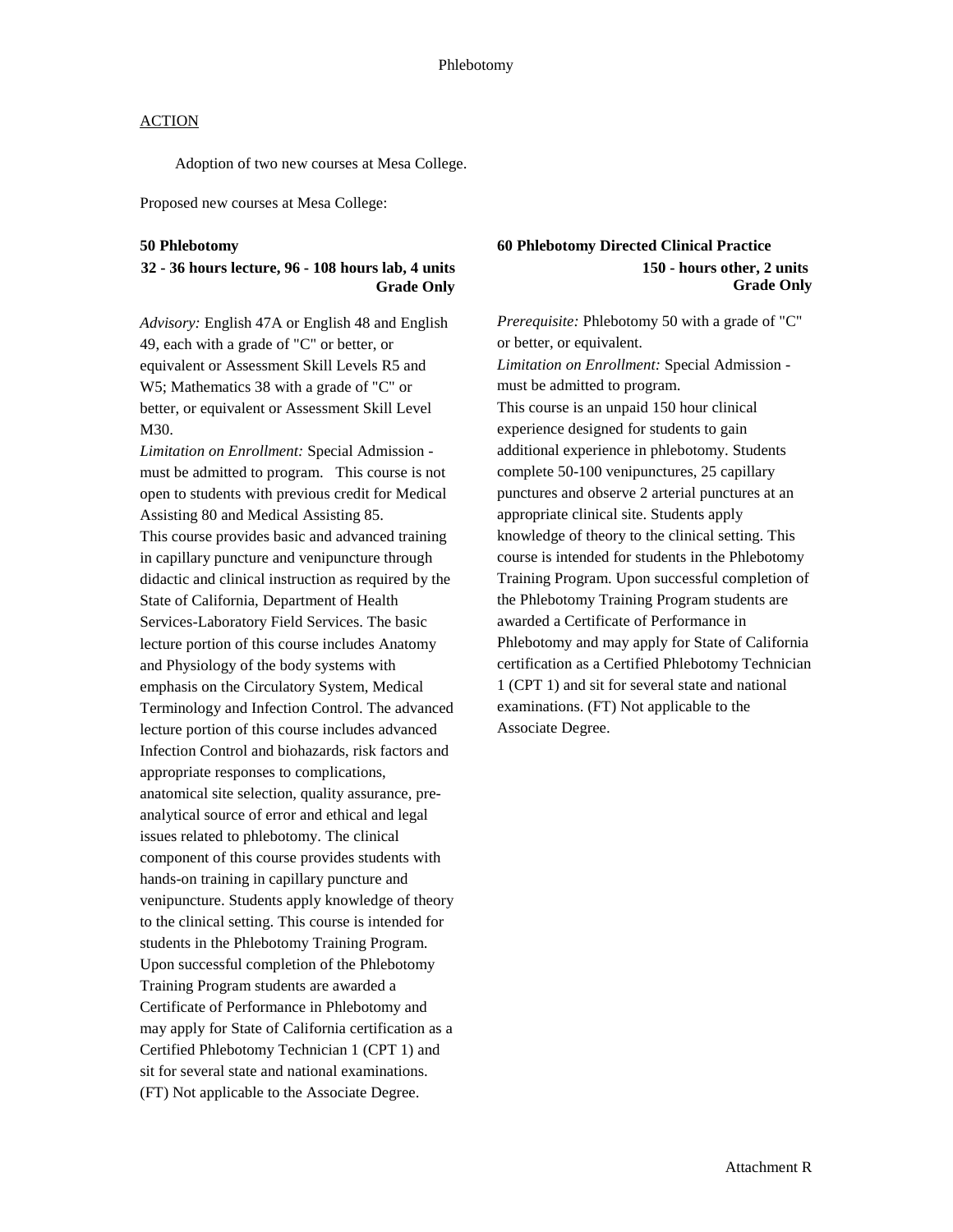Adoption of three new courses at Mesa College.

Proposed new courses at Mesa College:

### **150 Forensic Radiology for the Radiologic Technologist**

#### **32 - 36 hours lecture, 2 units Grade Only**

*Corequisite: Completion of or concurrent enrollment in* Radiologic Technology 101 with a grade of "C" or better, or equivalent. *Limitation on Enrollment:* Special Admission must be admitted to program. This course provides an overview of how radiologic imaging has been incorporated into medicolegal death investigations. Emphasis is placed on discussing the advantages and limitations of different imaging modalities, the issues which impact forensic imaging, and the different methods for identifying the dead. The use of computer software in this field is also discussed. This course designed for Radiologic Technology students interested in postmortem imaging. (FT) Associate Degree Credit & transfer to CSU.

### **241L Sectional Anatomy Lab 24 - 27 hours lab, 0.5 units Grade Only**

*Corequisite: Completion of or concurrent enrollment in* Radiologic Technology 241 with a grade of "C" or better, or equivalent. *Limitation on Enrollment:* Special Admission must be admitted to program. This course covers sectional anatomy of the human body. Topics include differentiation of the head, neck, thorax, abdomen, pelvis and extremity anatomy demonstrated on CT and MRI images. This is a course for students currently enrolled in the Radiologic Technology Program. (FT) Associate Degree Credit & transfer to CSU.

#### **246 Computed Tomography Imaging 40 - 45 hours lecture, 2.5 units Grade Only**

*Corequisite: Completion of or concurrent enrollment in* Radiologic Technology 241 and Radiologic Technology 241L, each with a grade of "C" or better, or equivalent. *Limitation on Enrollment:* This course is not open to students with previous credit for Radiologic Technology 243 or Radiologic Technology 244. *Limitation on Enrollment:* Special Admission must be admitted to program. This is a course for radiologic technology students to study the imaging modality of Computed Tomography (CT). The underlying physical principles, imaging method, instrumentation, imaging manipulation and clinical use of the modality in diagnostic imaging are explored. (FT) Associate Degree Credit & transfer to CSU.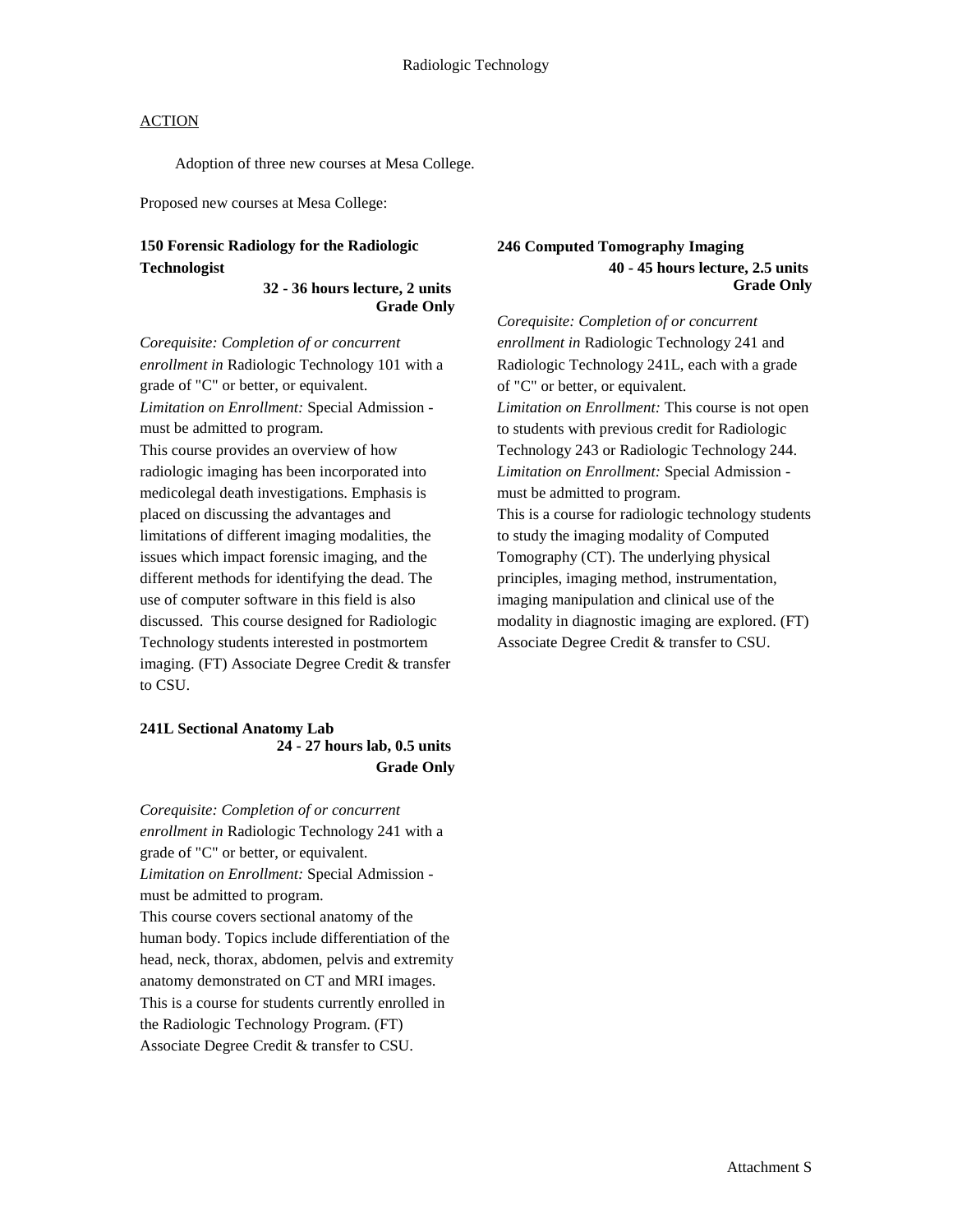Adoption of two new courses at City College.

Proposed new courses at City College:

## **242A Radio Broadcast Concert Production Workshop – Sound Mixing**

**48 - 54 hours lab, 1 units Grade Only**

*Prerequisite:* Radio, Television and Film 132 with a grade of "C" or better, or equivalent. This course is an advanced workshop in producing a live radio concert. Emphasis is placed on the sound mixing for KSDS-FM's "Jazz Live" concerts for a live theater audience and radio broadcast. This course is intended for Radio, Television and Film students as well as for Music students. (FT) Associate Degree Credit & transfer to CSU.

## **242B Radio Broadcast Concert Production Workshop – Producing**

**48 - 54 hours lab, 1 units Grade Only**

*Prerequisite:* Radio, Television and Film 242A with a grade of "C" or better, or equivalent. This course is an advanced workshop in producing a live radio concert. Emphasis is placed on the planning and producing of KSDS-FM's "Jazz Live" concerts for a live theater audience and radio broadcast. This course is intended for Radio, Television and Film students as well as for Music students. (FT) Associate Degree Credit & transfer to CSU.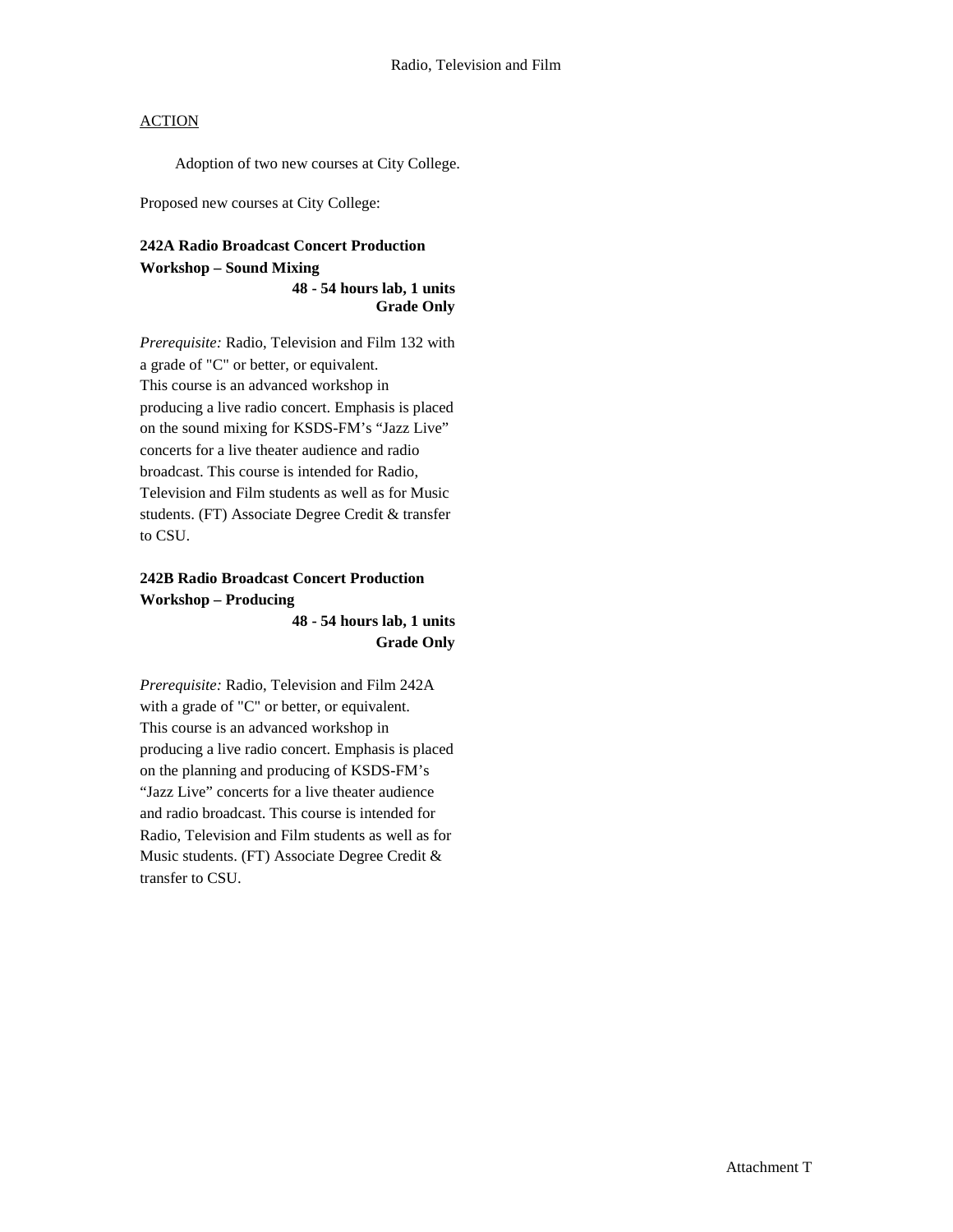Adoption of three course deactivations at City College.

Proposed course deactivations at City College:

#### **122 Television Production**

### **32 - 36 hours lecture, 48 - 54 hours lab, 3 units Grade Only**

*Prerequisite:* Radio, Television and Film 118 and Radio, Television and Film 124, each with a grade of "C" or better, or equivalent.

*Limitation on Enrollment:* This course is not open to students with previous credit for

Radio and Television 122.

This course is an intermediate level study of video and television production. Emphasis is placed on providing students with hands-on experience in studio production practices, including techniques for news and documentary segments. Students plan, write, produce, stage and direct interviews, dramatic pieces, multimedia and other program segments. This course is intended for students majoring in radio and television production and anyone seeking employment in the field. (FT) Associate Degree Credit & transfer to CSU.

### **123 Advanced Television Production 32 - 36 hours lecture, 48 - 54 hours lab, 3 units Grade Only**

*Advisory:* Radio, Television and Film 122 with a grade of "C" or better, or equivalent. *Limitation on Enrollment:* This course is not open to students with previous credit for Radio and Television 123.

This course is an advanced level study of video and television production. Emphasis is placed on providing students with hands-on experience in advanced studio production practices, including techniques for news and documentary segments. Students apply advanced techniques to plan, write, stage and direct interviews, dramatic pieces, multimedia and other program segments. This course is intended for advanced level students majoring in radio, television and film as well as anyone seeking employment in the field. (FT) Associate Degree Credit & transfer to CSU.

#### **127 Basic TV Production Switcher Operation 24 - 27 hours lab, 0.5 units Grade Only**

*Advisory:* Radio, Television and Film 100 and Radio, Television and Film 118, each with a grade of "C" or better, or equivalent.

*Limitation on Enrollment:* This course is not open to students with previous credit for Radio and Television 127.

This course offers instruction and practice in advanced operation of the Grass Valley video production switcher for television. The course is intended for students majoring in Television and Film/Video in the Radio and Television Program. (FT) Associate Degree Credit & transfer to CSU.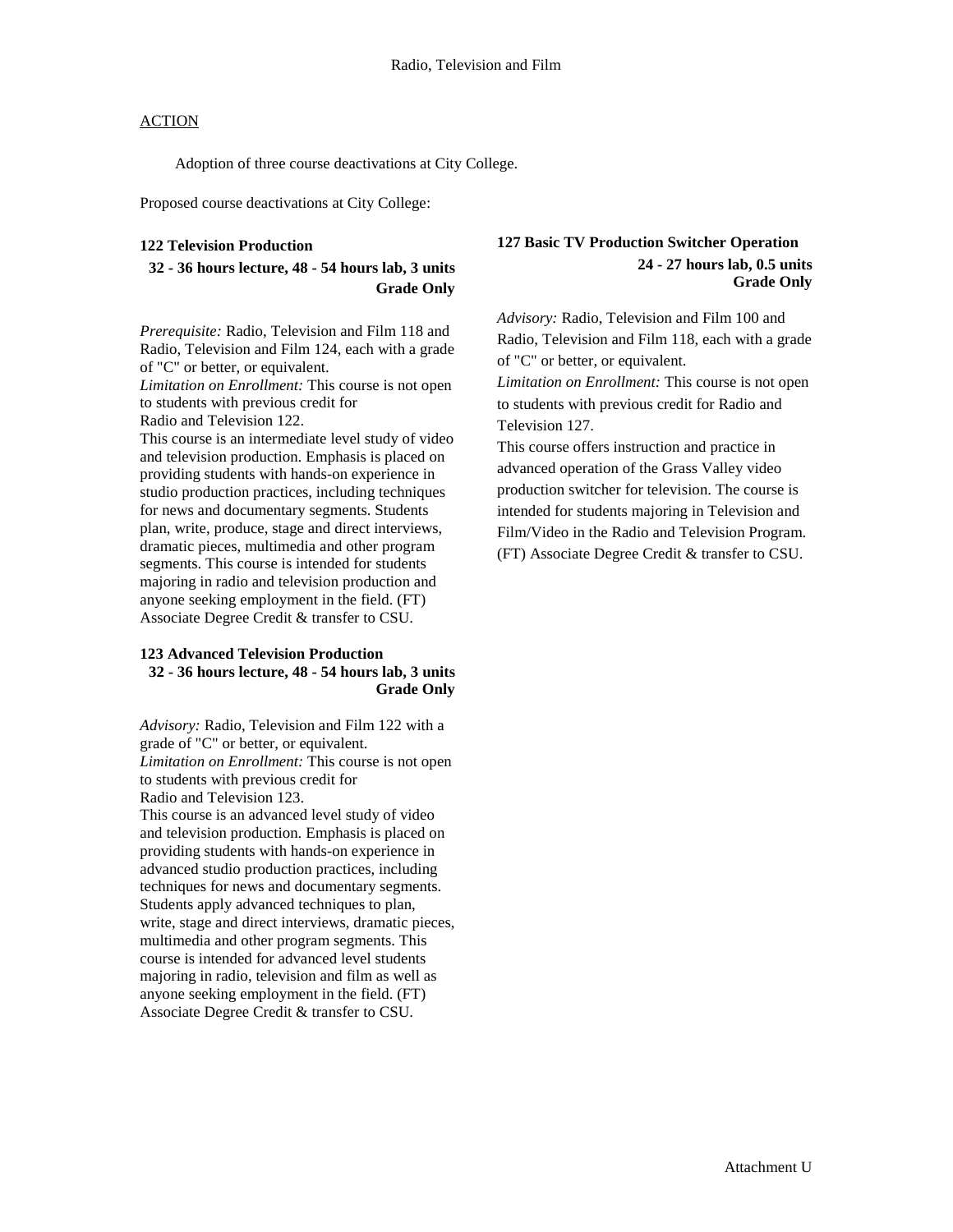Adoption of a program revision at City College.

Proposed program revision at City College:

# **Associate of Arts Degree Futures Studies**

| <b>Courses Required for the Major:</b><br>Units |
|-------------------------------------------------|
| FUTR 101 Introduction to Futures Studies 3      |
| FUTR 102 Creating Futures: Methods and          |
|                                                 |
| FUTR 103 Emerging Technologies3                 |
| ANTH 103 Introduction to Cultural               |
|                                                 |
| POLI 103 Comparative Politics3                  |
| CISC 181 Principles of Information Systems4     |
| SOCO 223Globalization and Social                |
|                                                 |
| FUTR 250 Field Experience in Futures            |
|                                                 |
|                                                 |
| CISC 114 Introduction to Computer Graphics and  |
|                                                 |
| CISC 150 Introduction to Computer and           |
|                                                 |
| CISC 220 Fundamentals of Computer Game          |
|                                                 |
| ENGE 101 Introduction to Engineering1.5         |
| BIOL 109 Introduction to Applied Biology 5      |
| RTVF 100 Introduction to Radio and              |
|                                                 |
| DMPR 151 Introduction to Multimedia 3           |
|                                                 |

DMPR 157 Advanced Multimedia Production...3

**Total Units = 23-25**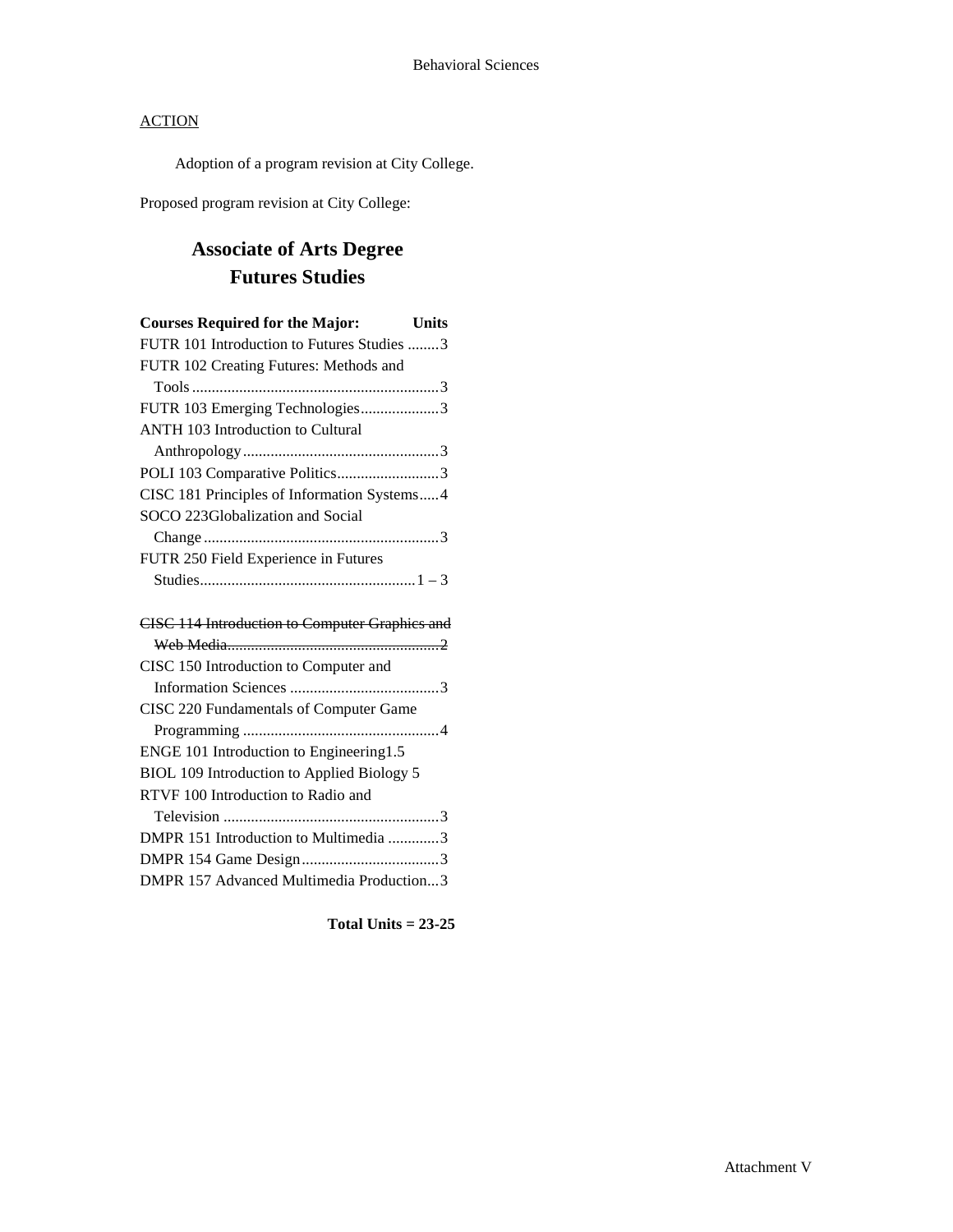### Business Studies

Pursuant to Section 78016 of the Education Code, the following is a program review summary: Certificate of Performance Sports Management Program

| А.         | Labor Market Information <sup>1</sup> : | The annual average number of persons employed in the Sports<br>Management program area is 59,850 in the 2012-2022<br>employment years. Approximately 12,274 new job openings<br>are projected through 2012-2022. |
|------------|-----------------------------------------|------------------------------------------------------------------------------------------------------------------------------------------------------------------------------------------------------------------|
| <b>B</b> . | Duplication <sup>2</sup> :              | None.                                                                                                                                                                                                            |
| C.         | Effectiveness <sup>3</sup> :            | Program area OR the projected enrollment of 100 for the<br>2015-2016 years in the new program area.                                                                                                              |

- 1. State of California Employment Development Department, Occupational Employment Data: 2012-2022, Annual Openings, Sports Management & related occupations, State of California Employment Development Department, Occupational Employment Data: 2012-2022, Annual Openings, Sports Management & related occupations.
- 2. 2014-2015 catalogs and websites for Region 10 Community Colleges.
- 3. City College School of Business, Information Technology, & Cosmetology Enrollment expectations.

### **ACTION**

Adoption of a new program at City College.

Proposed new programs at City College:

## **Certificate of Performance Sports Management**

| <b>Courses Required for the Major:</b>       | <b>Units</b> |
|----------------------------------------------|--------------|
| BUSE 122 Sports Management3                  |              |
|                                              |              |
| BUSE 102 Introduction to Customer Service or |              |
| MARK 105 Professional Selling or             |              |
| BUSE 119Business Communications3             |              |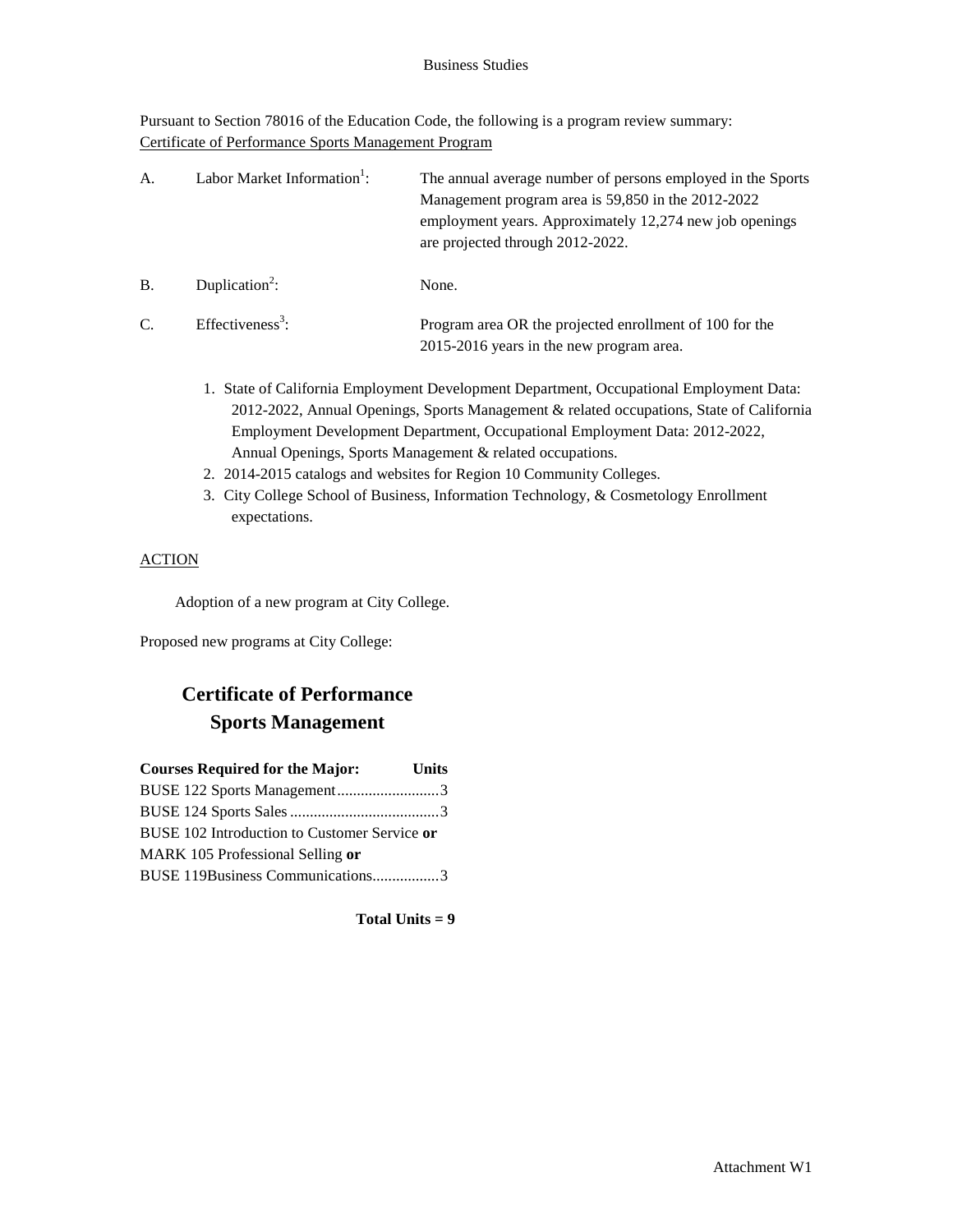Pursuant to Section 78016 of the Education Code, the following is a program review summary: Certificate of Performance VITA Tax Preparation Training Program

| A.        | Labor Market Information <sup>1</sup> : | The annual average number of persons employed in the VITA<br>Tax Preparation Training program area is 25,660 in the 2012-<br>2022 employment years. Approximately 2,105 new job<br>openings are projected through 2012-2022. |
|-----------|-----------------------------------------|------------------------------------------------------------------------------------------------------------------------------------------------------------------------------------------------------------------------------|
| <b>B.</b> | Duplication <sup>2</sup> :              | None.                                                                                                                                                                                                                        |
| C.        | Effectiveness <sup>3</sup> :            | Program area OR the projected enrollment of 100 for the<br>2015-2016 years in the new program area.                                                                                                                          |

- 1. State of California Employment Development Department, Industry and Occupational Employment Data Estimated Employment: 2012-2022, Tax Preparer & related occupations, and State of California Employment Development Department, Occupational Employment Data: 2012-2022, Annual Openings, Tax Preparer & related occupation.
- 2. 2014-2015 catalogs and websites for Region 10 Community Colleges.
- 3. City College School of Business, Information Technology, & Cosmetology Enrollment expectations

## **Certificate of Performance VITA Tax Preparation Training**

.

| <b>Courses Required for the Major:</b> | <b>Units</b> |
|----------------------------------------|--------------|
| ACCT 132 Internal Revenue Service Tax  |              |
|                                        |              |
| ACCT 270 Work Experience 1-4           |              |

**Total Units = 2-5**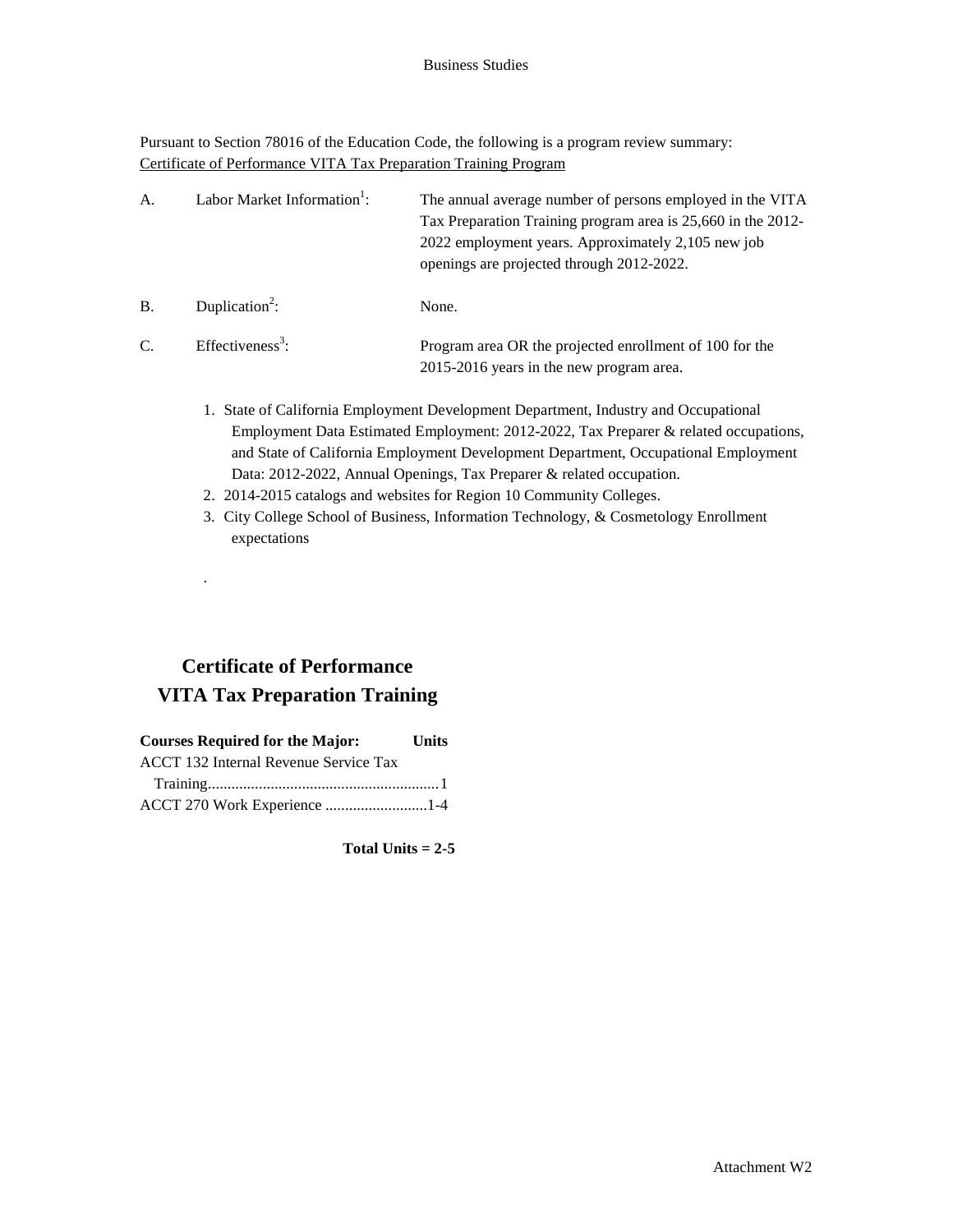Adoption of a program revision at City College.

Proposed program revisions at City College:

## **Certificate of Performance Income Tax Preparation Internship**

| <b>Courses Required for the Major:</b>      | <del>– Units</del> |
|---------------------------------------------|--------------------|
| <b>BUSE 245C Small Business Internship-</b> |                    |
| Accounting or                               |                    |
| BUSE 277C Service Learning Community3       |                    |
|                                             |                    |

### **Select a total of 3 units from any of the**

| following courses:                         | <b>Units</b> |
|--------------------------------------------|--------------|
| ACCT 270 Work Experience 1-3               |              |
| BUSE 245C Small Business Internship-       |              |
|                                            |              |
| BUSE 277C Service Learning – Community 1-3 |              |

**Total Units = 3**

# **Associate of Science Degree Small Business Management Entrepreneur**

| <b>Courses Required for the Major:</b><br><b>Units</b> |
|--------------------------------------------------------|
| ACCT 128A Small Business Accounting -                  |
|                                                        |
| ACCT 128B Small Business Accounting -                  |
|                                                        |
| BIOL 101 Issues in Environmental Biology 4             |
| BUSE 101 Business Mathematics3                         |
| <b>BUSE 102 Introduction to Customer Service3</b>      |
| <b>BUSE 119 Business Communications or</b>             |
| <b>BUSE</b> 092 Introduction to Business               |
|                                                        |
| <b>ENGL 101 Reading and Composition3</b>               |
| <b>BUSE 140 Business Law and the</b>                   |
|                                                        |
| BUSE 150 Human Relations in Business3                  |
| BUSE 155 Managing the Small Business 3                 |
| BUSE 157 Starting a Small Business 3                   |
|                                                        |
| CISC 181 Principles of Information Systems 4           |
| ECON 120 Principles of Macroeconomics 3                |
| MARK 100 Principles of Marketing 3                     |
| PHIL102B Introduction to Philosophy:                   |
|                                                        |
| COMS 103 Oral Communication3                           |
| COMS 180 Intercultural Communication 3                 |
| And the following working education                    |
| certificate of completion courses (select 6 units      |
| <b>Example 2008</b> Units<br><del>from):</del>         |
| <b>BUSE 245A Small Business Internship-</b>            |
| Marketing or                                           |
| <b>BUSE 245B Small Business Internship-</b>            |
| Operations or                                          |
| <b>BUSE 245C Small Business Internship-</b>            |
| Accounting or                                          |
| <b>BUSE 245D Small Business Internship Buying</b>      |
| and Inventory or                                       |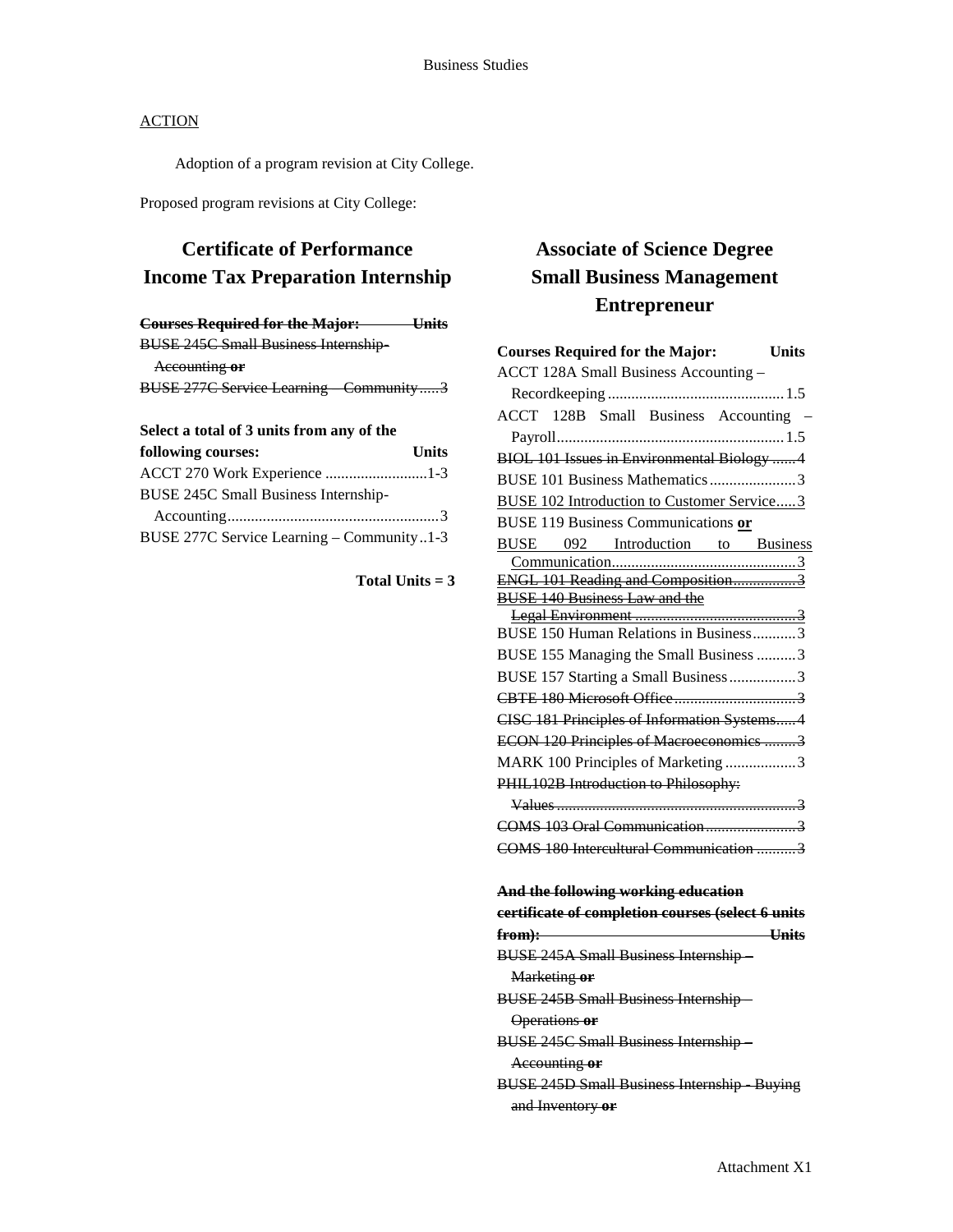### Business Studies

| <b>BUSE 245E Small Business Internship-</b>       |
|---------------------------------------------------|
| Marketing or                                      |
| <b>BUSE 245F Small Business Internship-</b>       |
| Operations or                                     |
| <b>BUSE 245G Small Business Internship-</b>       |
| Accounting or                                     |
| <b>BUSE 245H Small Business Internship Buying</b> |
|                                                   |
|                                                   |
| Select one course from the following Units        |

| Select one course from the following the Units |  |
|------------------------------------------------|--|
| BUSE 100 Introduction to Business3             |  |
| ECON 120 Principles of Macroeconomics3         |  |

| Select one course from the following:<br>Units |
|------------------------------------------------|
| Organization<br>and                            |
|                                                |
|                                                |
| MARK 130 Advertising Principles 3              |
|                                                |

| <b>Select two courses from the following:</b> Units |  |  |  |                                                     |
|-----------------------------------------------------|--|--|--|-----------------------------------------------------|
|                                                     |  |  |  | BUSE 245A Small Business Internship -               |
|                                                     |  |  |  |                                                     |
|                                                     |  |  |  | BUSE 245B Small Business Internship -               |
|                                                     |  |  |  |                                                     |
|                                                     |  |  |  | BUSE 245C Small Business Internship –               |
|                                                     |  |  |  |                                                     |
|                                                     |  |  |  | <b>BUSE 245D Small Business Internship - Buying</b> |
|                                                     |  |  |  |                                                     |

**Total Units = 56 36**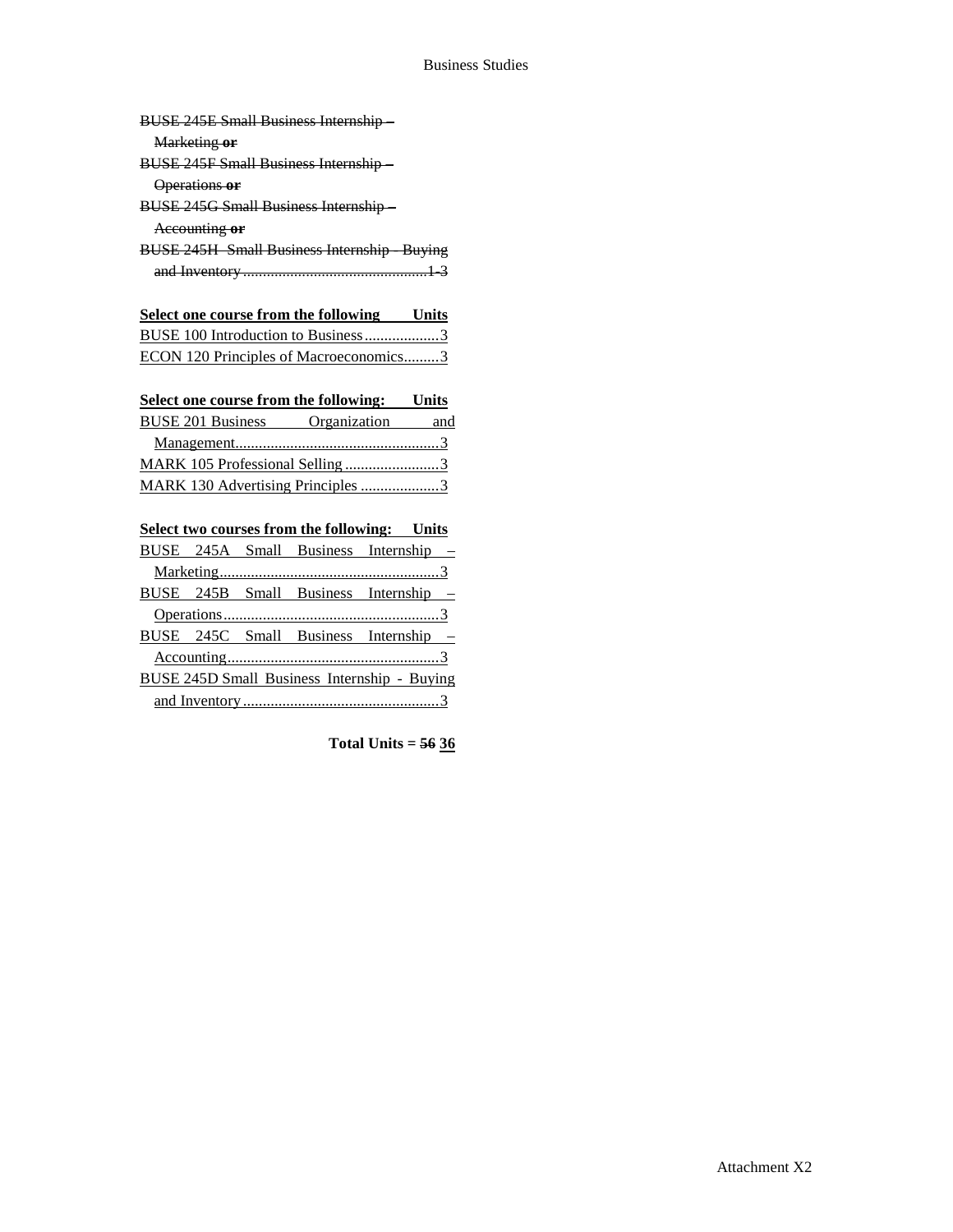Adoption of a program deactivation at City College.

Proposed program deactivations at City College:

## **Certificate of Performance Retail Management Advanced Course**

| <b>Courses Required for the Major:</b> Units |  |
|----------------------------------------------|--|
| <b>BUSE 150 Human Relations in Business3</b> |  |
| MARK 110 Principles of Retailing 3           |  |
| COMS 135 Interpersonal Communication 3       |  |

**Total Units = 9**

# **Certificate of Performance Retail Management Intermediate Course**

| <b>Courses Required for the Major: Units</b> |  |
|----------------------------------------------|--|
| ACCT 116A Financial Accounting4              |  |
| BUSE 100 Introduction to Business3           |  |
| MARK 100 Principles of Marketing 3           |  |

**Total Units = 10**

# **Certificate of Performance Retail Management Foundation Courses**

| <b>Courses Required for the Major:</b><br><u>Units</u> |  |
|--------------------------------------------------------|--|
| BUSE 119 Business Communications3                      |  |
| BIOL 101 Issues in Environmental Biology 4             |  |
| CISC 181 Principles of Information Systems4            |  |
| COMS 103 Oral Communication3                           |  |

**Total Units = 13**

## **Certificate of Achievement Retail Management**

| <b>Courses Required for the Major: Units</b> |  |
|----------------------------------------------|--|
| ACCT 116A Financial Accounting4              |  |
| BUSE 100 Introduction to Business3           |  |
|                                              |  |
| BUSE 119 Business Communications 3           |  |
| BUSE 150 Human Relations in Business3        |  |
| CISC 181 Principles of Information Systems 4 |  |
| MARK 100 Principles of Marketing 3           |  |
| MARK 110 Principles of Retailing 3           |  |
|                                              |  |
| COMS 135 Interpersonal Communication3        |  |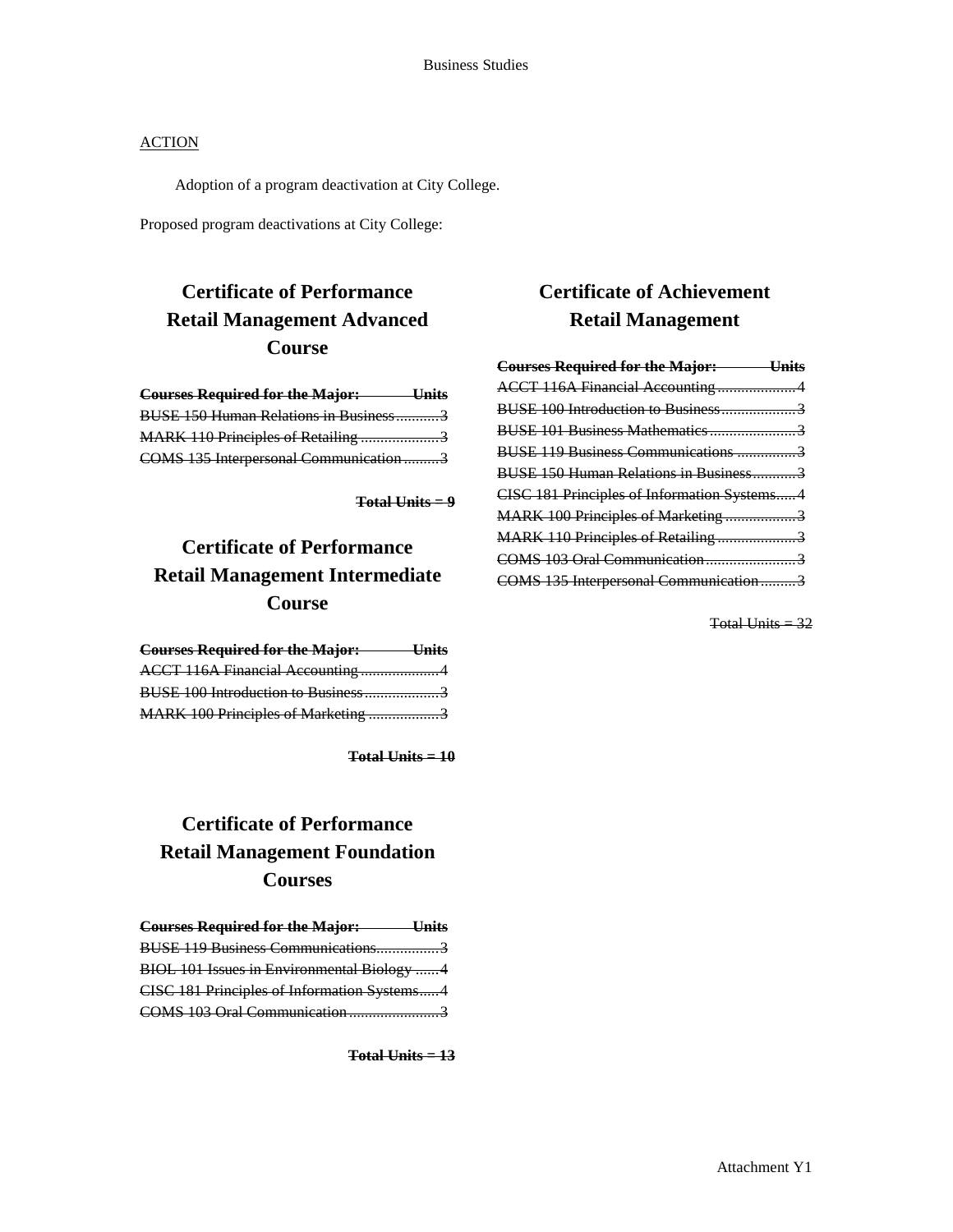# **Associate of Science Degree Retail Management**

| <b>Courses Required for the Major:</b> Units |
|----------------------------------------------|
| ACCT 116A Financial Accounting4              |
| BIOL 101 Issues in Environmental Biology 4   |
| BUSE 100 Introduction to Business3           |
| BUSE 101 Business Mathematics 3              |
| BUSE 119 Business Communications3            |
| ENGL 101 Reading and Composition3            |
| BUSE 140 Business Law and the Legal          |
|                                              |
| BUSE 150 Human Relations in Business3        |
| CISC 181 Principles of Information Systems4  |
| ECON 120 Principles of Macroeconomics3       |
| MARK 100 Principles of Marketing 3           |
| MARK 110 Principles of Retailing 3           |
| PHIL 102B Introduction to Philosophy:        |
|                                              |
| COMS 103 Oral Communication3                 |
| COMS 135 Interpersonal Communication3        |
| COMS 180 Intercultural Communication 3       |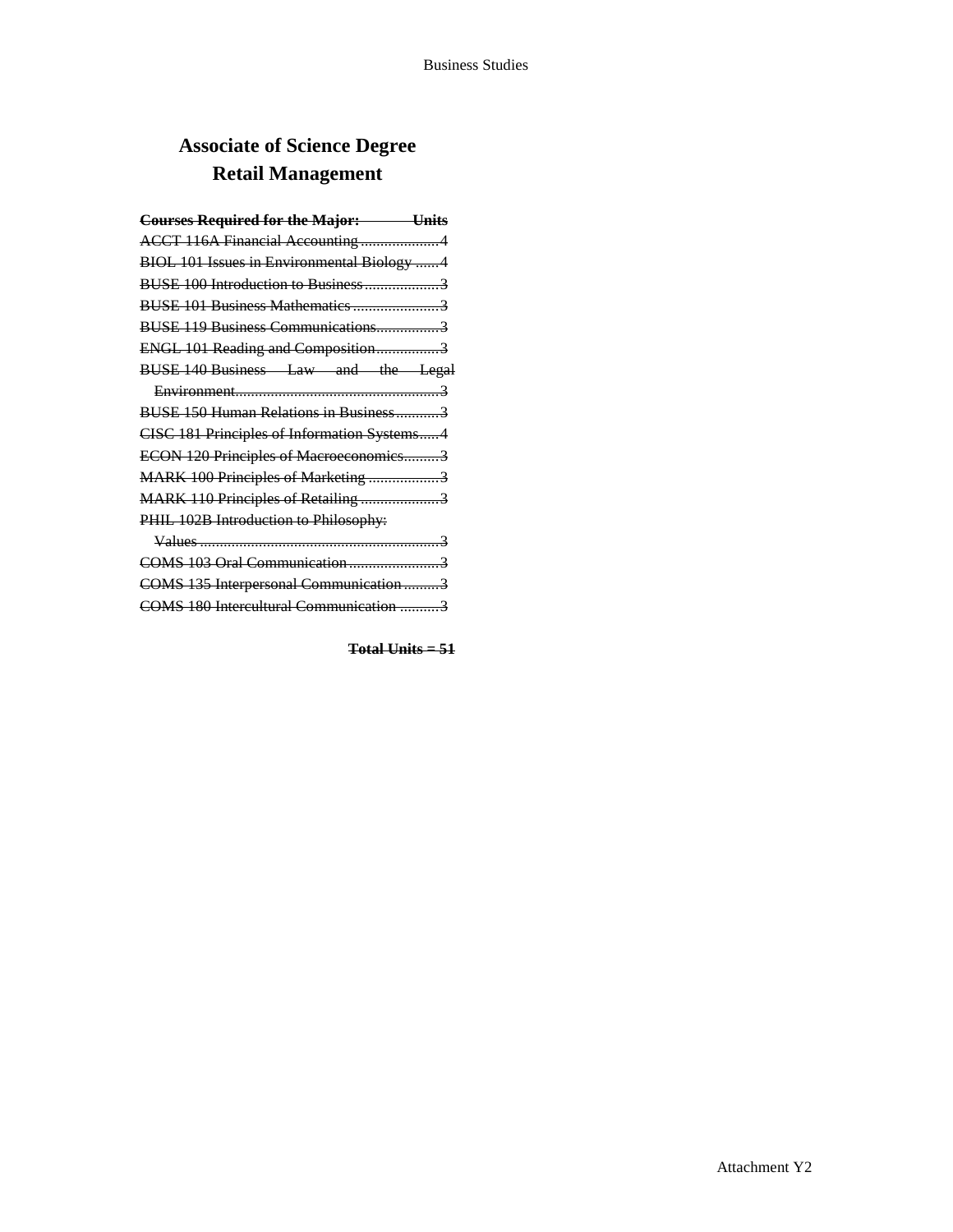Adoption of a program revision at City College.

Proposed program revisions at City College:

## **Certificate of Performance Assistant Teacher**

| <b>Courses Required for the Major:</b>                  | <b>Units</b> |
|---------------------------------------------------------|--------------|
| CHIL 101 Human Growth and Development3                  |              |
| CHIL 141 The Child, Family and Community3               |              |
| CHIL 180 Nutrition, Health and Safety for               |              |
|                                                         |              |
|                                                         |              |
| Select one course from:                                 | Units        |
| CHIL 111 Curriculum: Music/Motor Skills <del>or</del> 3 |              |
|                                                         |              |
| CHIL 131 Curriculum: Language/Science or                |              |
| <b>CHIL 141 The Child, Family and Community3</b>        |              |
| CHIL 133 Language and Literature3                       |              |
| CHIL 135 Curriculum: Science and Math3                  |              |
|                                                         |              |
| Select one course from:                                 | Units        |
| CHIL 160 Observing and Understanding                    |              |
|                                                         |              |
|                                                         |              |

| CHIL 161 Observations and Issues in Child |  |
|-------------------------------------------|--|
|                                           |  |
|                                           |  |
| CHIL 291 Child Development Lab            |  |
|                                           |  |
| CHIL 291A Child Development Center        |  |
|                                           |  |
| CHIL 291B Child Development Center        |  |
|                                           |  |
| CHIL 291C Child Development Center        |  |
| Practicum 1                               |  |
| CHIL 291D Child Development Center        |  |
|                                           |  |

**Total Units = 10-13 13- 16**

## **Certificate of Performance Family Child Care**

| <b>Courses Required for the Major:</b><br>Units |
|-------------------------------------------------|
| CHIL 100 Introduction to Child Development or   |
| CHIL 101 Human Growth and Development3          |
| CHIL 180 Nutrition, Health and Safety for       |
|                                                 |
| CHIL 141 The Child, Family and Community3       |
|                                                 |
| Select one course from:<br><b>Units</b>         |
| CHIL 111 Curriculum: Music/Motor Skills or 3    |
|                                                 |
| CHIL 131 Curriculum: Language/Science or        |
| CHIL, 175 Infant Toddler Growth and             |
|                                                 |
|                                                 |
| CHIL 135 Curriculum: Science and Math3          |
| CHIL 176 Principles of Infant/Toddler           |
| Caregiving 3                                    |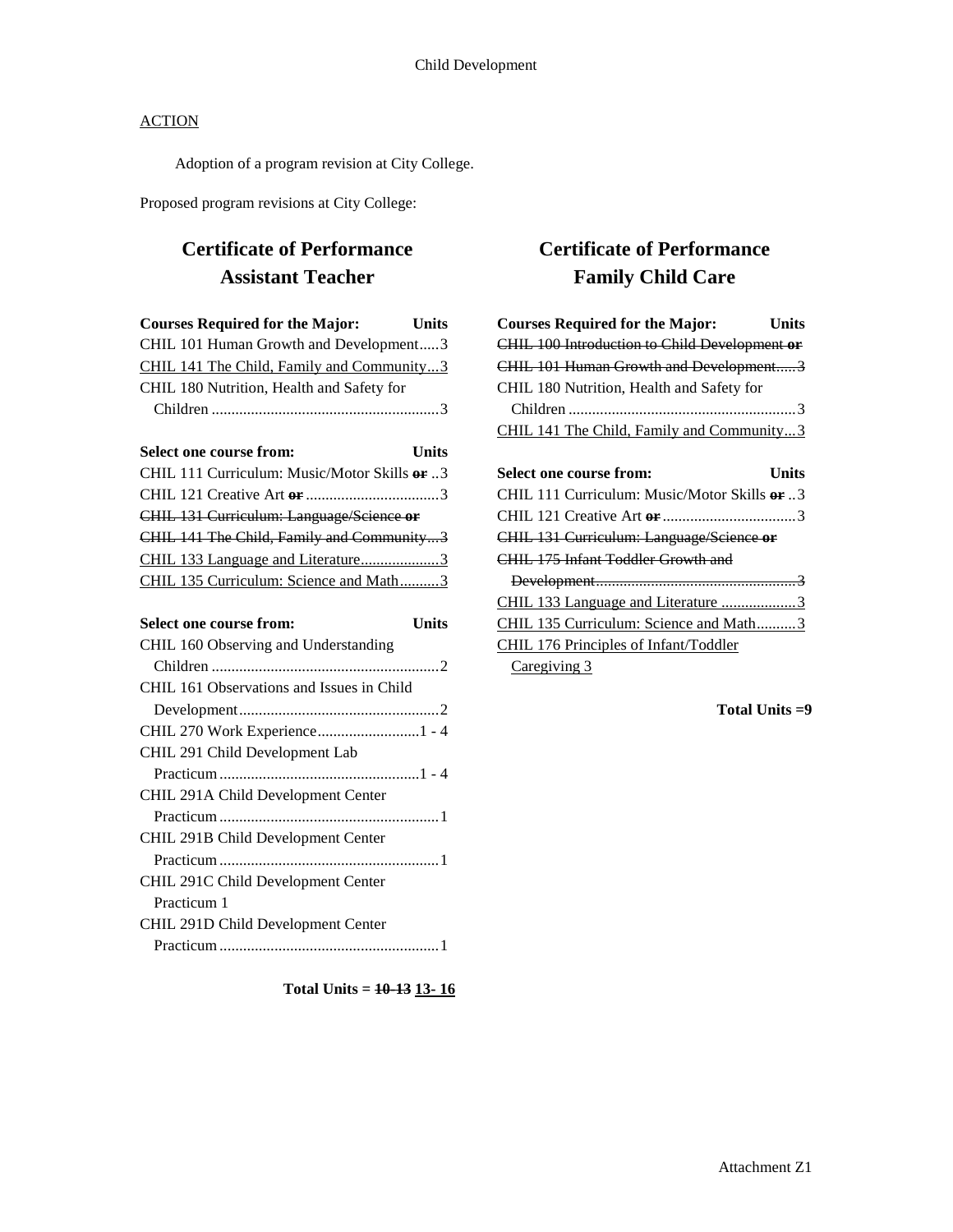# **Certificate of Performance School Age Child Care**

| <b>Courses Required for the Major:</b>        | <b>Units</b> |
|-----------------------------------------------|--------------|
| CHIL 100 Introduction to Child Development or |              |
| CHIL 101 Human Growth and Development3        |              |
| CHIL 152 School Age Program Planning 3        |              |
|                                               |              |
| Select six units from the following:          | Units        |
| EDUC 200 Teaching as a Profession and         |              |
|                                               |              |
| EDUC 203 Service Learning for Prospective     |              |
|                                               |              |

| <b>NEXTER 210A CONCEPTS OF EIGHNEMALY SCHOOL</b> |
|--------------------------------------------------|
|                                                  |
| MUSI 110 Music for Elementary School             |
|                                                  |
| EXSC 240  Physical Education in the Elementary   |
|                                                  |

#### **Total Units = 12**

## **Certificate of Achievement Associate Teacher**

## **Courses Required for the Major: Units** CHIL 101 Human Growth and Development.....3 CHIL 141 The Child, Family and Community...3 CHIL 180 Nutrition, Health and Safety for Children ..........................................................3 **Select two courses from: Units** CHIL 111 Curriculum: Music/Motor Skills.......3 CHIL 121 Creative Art.......................................3 CHIL 131 Curriculum: Language/Science .........3 CHIL 133 Language and Literature ...................3 CHIL 135 Curriculum: Science and Math..........3 CHIL 153 Techniques of Teaching Using the Reggio Emilia Approach ................................3 **Select three or more units from: Units** CHIL 160 Observing and Understanding Children ..........................................................2 CHIL 161 Observations and Issues in Child Development...................................................2 CHIL 270 Work Experience..........................1 - 4 CHIL 291 Child Development Lab Practicum...................................................1 - 4 CHIL 291A Child Development Center Practicum........................................................1 CHIL 291B Child Development Center Practicum........................................................1 CHIL 291C Child Development Center Practicum........................................................1 CHIL 291D Child Development Center

Practicum........................................................1

**Total Units = 18-19**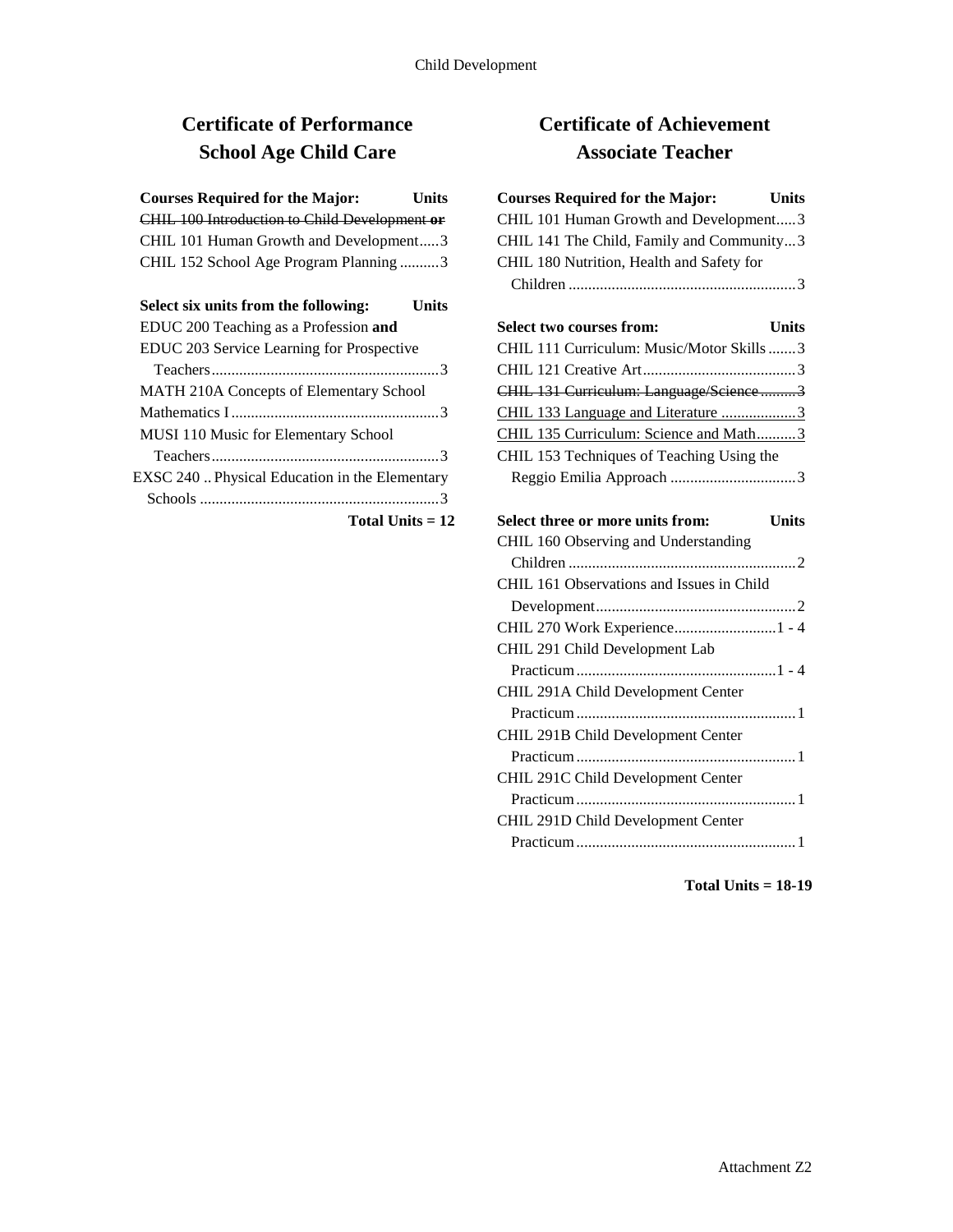## **Certificate of Achievement Master Teacher**

| <b>Courses Required for the Major:</b>      | Units |
|---------------------------------------------|-------|
| CHIL 101 Human Growth and Development3      |       |
| CHIL 111 Curriculum: Music/Motor Skills3    |       |
| CHIL 121 Creative Art *Active* 3            |       |
| CHIL 131 Curriculum: Language/Science3      |       |
| CHIL 141 The Child, Family and Community3   |       |
|                                             |       |
| CHIL 155 Supervised Field Study Seminar  1  |       |
| CHIL 180 Nutrition, Health and Safety for   |       |
|                                             |       |
| CHIL 215 Adult Supervision and Mentoring in |       |
|                                             |       |
|                                             |       |
| CHIL 275 Supervised Field Study 3           |       |
|                                             |       |

| Select three of the following courses: Units |  |
|----------------------------------------------|--|
| CHIL 111 Curriculum: Music/Motor Skills 3    |  |
| CHIL 121 Creative Art *Active* 3             |  |
|                                              |  |
| CHIL 135 Curriculum: Science and Math3       |  |

## **Select one of the following specializations: (6 - 7 units)**

| <b>Guiding Young Children</b>             | <b>Units</b> |
|-------------------------------------------|--------------|
| CHIL 160 Observing and Understanding      |              |
|                                           |              |
| CHIL 161 Observations and Issues in Child |              |
|                                           |              |
| CHIL 162 Observing and Guiding Child      |              |
|                                           |              |

| <b>Family Life</b>                             | <b>Units</b> |
|------------------------------------------------|--------------|
| CHIL 160 Observing and Understanding           |              |
|                                                |              |
| CHIL 161 Observations and Issues in Child      |              |
|                                                |              |
| CHIL 188 Violence in the Lives of Children and |              |
|                                                |              |

| <b>Special Needs</b>                 | <b>Units</b> |
|--------------------------------------|--------------|
| CHIL165 Children with Special Needs3 |              |
| CHIL 166 Special Needs Curriculum3   |              |

| <b>Infant/Toddler</b>                 |        | <b>Units</b> |
|---------------------------------------|--------|--------------|
| CHIL 175 Infant-Toddler               | Growth | and          |
|                                       |        |              |
| CHIL 176 Principles of Infant/Toddler |        |              |
|                                       |        |              |

*Students must select CHIL 152 and one of the* 

| <i>other three courses.</i>                                                               |  |
|-------------------------------------------------------------------------------------------|--|
| School Age<br>Units                                                                       |  |
| CHIL 152 School Age Program Planning and                                                  |  |
| <b>MATH 210A Concepts of Elementary</b>                                                   |  |
| School Mathematics I <b>or</b>                                                            |  |
| <b>MUSI</b> 110 Music for Elementary School                                               |  |
| Teachers <b>or</b>                                                                        |  |
| EXSC 240 Physical Education in the                                                        |  |
|                                                                                           |  |
| Select one of the following three options that is<br>not part of your specialization (see |  |

**specializations listed below) to complete the minimum 24 units core requirements** 

| <del>mınımum 24 units core requirements</del> |       |
|-----------------------------------------------|-------|
| outside of your specialization:               | Units |
| CHIL 160 Observing and Understanding          |       |
| Children and                                  |       |
| CHIL 161 Observations and Issues in Child     |       |
| Development or                                |       |
| CHIL 165 Children with Special Needs or       |       |
| CHIL 175 Infant-Toddler Growth                |       |
|                                               |       |
|                                               |       |

**Total Units = 34-39 36-40**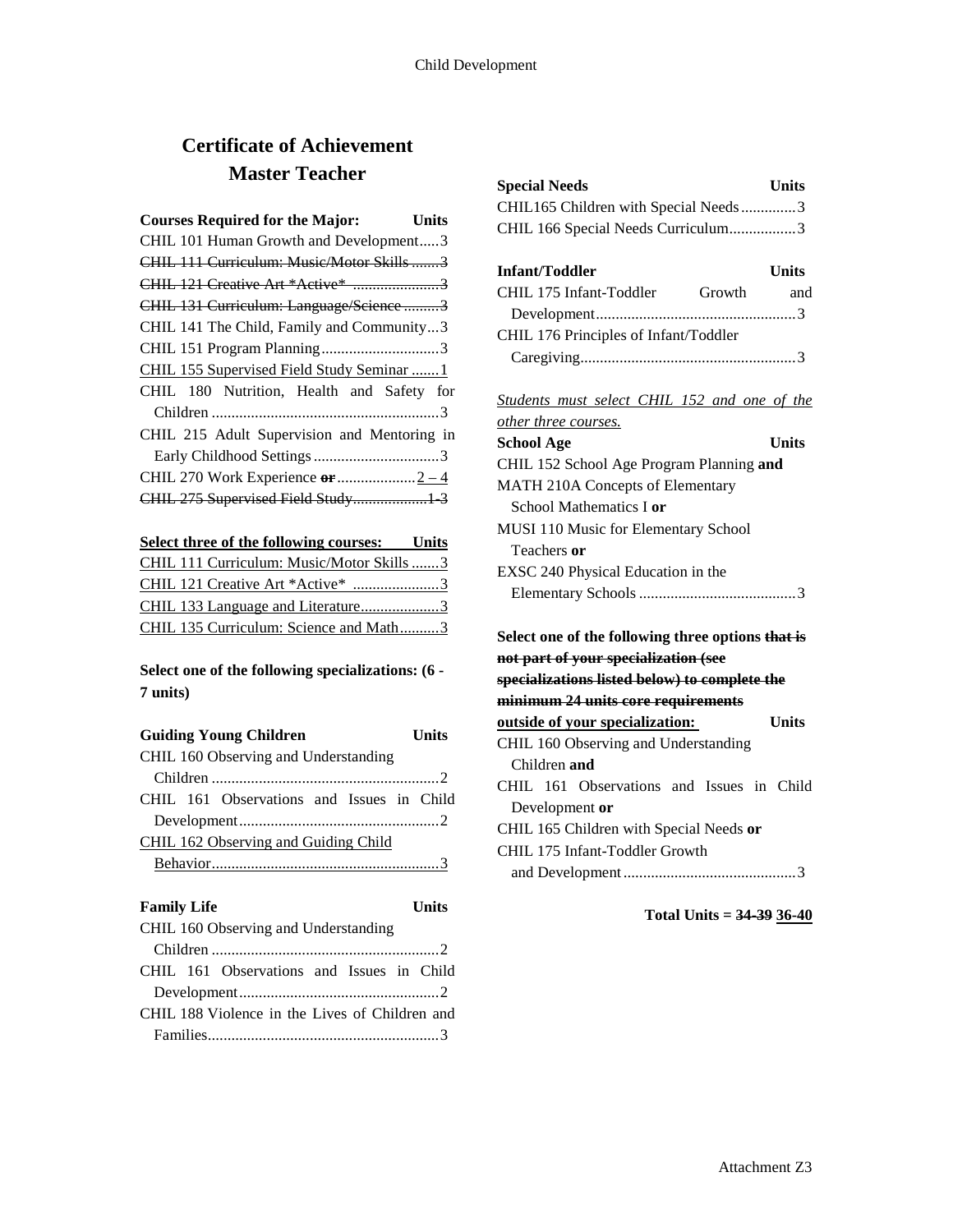## **Certificate of Achievement Teacher**

| <b>Courses Required for the Major:</b>    | <b>Units</b> |
|-------------------------------------------|--------------|
| CHIL 101 Human Growth and Development3    |              |
| CHIL 111 Curriculum: Music/Motor Skills3  |              |
| CHIL 121 Creative Art *Active* 3          |              |
| CHIL 131 Curriculum: Language/Science 3   |              |
| CHIL 141 The Child, Family and Community3 |              |
|                                           |              |
| CHIL 180 Nutrition, Health and Safety for |              |
|                                           |              |
| CHIL 155 Supervised Field Study Seminar 1 |              |
| CHIL 270 Work Experience2 - 4             |              |

| Select three of the following courses: | Units |
|----------------------------------------|-------|
|----------------------------------------|-------|

| CHIL 111 Curriculum: Music/Motor Skills3 |  |
|------------------------------------------|--|
|                                          |  |
| CHIL 133 Language and Literature3        |  |
| CHIL 135 Curriculum: Science and Math3   |  |

| And concurrent enrollment in:   | <b>Units</b> |
|---------------------------------|--------------|
| CHIL 270 Work Experience or     |              |
| CHIL 275 Supervised Field Study | $-2^{3}$     |

#### **Select one of the following three options: Units**

| <b>CHIL 160 Observing and Understanding Children</b> |
|------------------------------------------------------|
| and                                                  |
| CHIL 161 Observations and Issues in Child            |
| Development or                                       |
| CHIL 165 Children with Special Needs or              |
| CHIL 175 Infant-Toddler Growth and                   |
|                                                      |

**Total Units = 26-29 27-30**

## **Associate of Science Degree Child Development Early Childhood Education**

| <b>Courses Required for the Major:</b>     | Units |
|--------------------------------------------|-------|
| CHIL 101 Human Growth and Development3     |       |
| CHIL 111 Curriculum: Music/Motor Skills3   |       |
| <b>CHIL 121 Creative Art *Active * 3</b>   |       |
| CHIL 131 Curriculum: Language/Science3     |       |
| CHIL 141 The Child, Family and Community3  |       |
|                                            |       |
| CHIL 155 Supervised Field Study Seminar  1 |       |
| CHIL 180 Nutrition, Health and Safety for  |       |
|                                            |       |
| CHIL 270 Work Experience1 - 4              |       |

## **Select three courses from the following: Units** CHIL 111 Curriculum: Music/Motor Skills.......3 CHIL 121 Creative Art.......................................3 CHIL 133 Language and Literature ...................3 CHIL 135 Curriculum: Science and Math..........3

**Select one of the following three options: Units** CHIL 160 Observing and Understanding Children **and**  CHIL 161 Observations and Issues in Child Development **or** CHIL 165 Children with Special Needs **or** CHIL 175 Infant-Toddler Growth and Development................................................2-3

**Total Units = 26-29 26-30**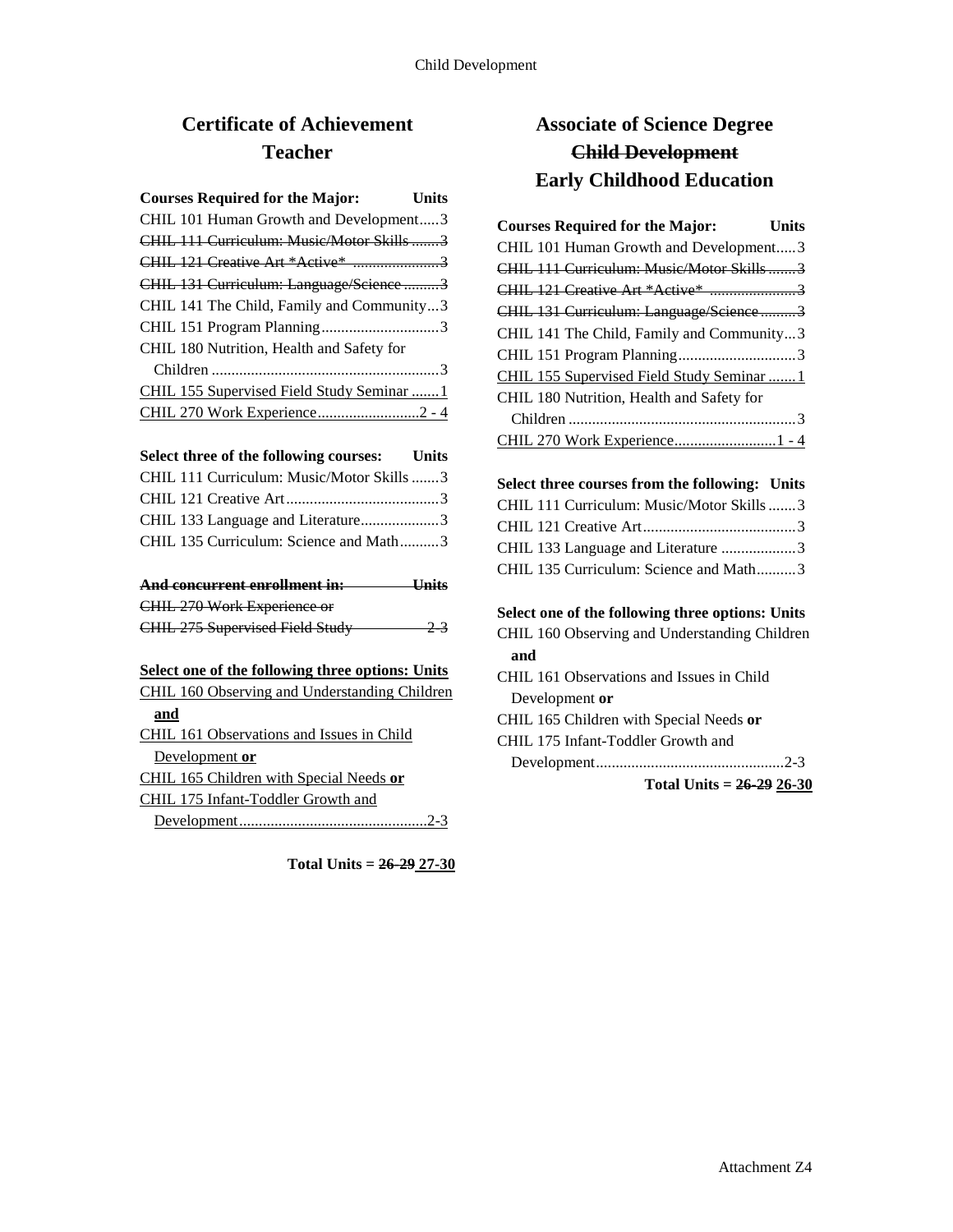# **Associate of Science Degree Site Supervisor**

| <b>Courses Required for the Major:</b> Units |  |
|----------------------------------------------|--|
| CHIL 101 Human Growth and Development3       |  |
| CHIL 111 Curriculum: Music/Motor Skills3     |  |
|                                              |  |
| CHIL 133 Language and Literature3            |  |
| CHIL 141 The Child, Family and Community3    |  |
| CHIL 151 Program Planning3                   |  |
| CHIL 155 Supervised Field Study Seminar  1   |  |
| CHIL 180 Nutrition, Health and Safety for    |  |
|                                              |  |
| CHIL 202 Administration of Early Childhood   |  |
|                                              |  |
| CHIL 210 Supervision of Early Childhood      |  |
|                                              |  |
| CHIL 215 Adult Supervision and Mentoring in  |  |
|                                              |  |
| CHIL 270 Work Experience2 - 4                |  |
| And concurrent enrollment in: Units          |  |
| CHIL 270 Work Experience or                  |  |
| CHIL 275 Supervised Field Study2 - 4         |  |
| CHIL 180 Nutrition, Health and Safety for    |  |
|                                              |  |
| CHIL 202 Administration of Early Childhood   |  |
|                                              |  |
| CHIL 210 Supervision of Early Childhood      |  |
|                                              |  |
| CHIL 215 Adult Supervision and Mentoring in  |  |
|                                              |  |

### **Select one of the following three options: Units**

CHIL 160 Observing and Understanding Children **and** CHIL 161 Observations and Issues in Child Development **or** CHIL 165 Children with Special Needs3 **or**  CHIL 175 Infant-Toddler Growth and Development................................................2-3

| <b>Select three of the following courses:</b> Units |  |
|-----------------------------------------------------|--|
| CHIL 111 Curriculum: Music/Motor Skills3            |  |
|                                                     |  |
| CHIL 133 Language and Literature 3                  |  |
| CHIL 135 Curriculum: Science and Math3              |  |

### **Total Units = 35-38 36-39**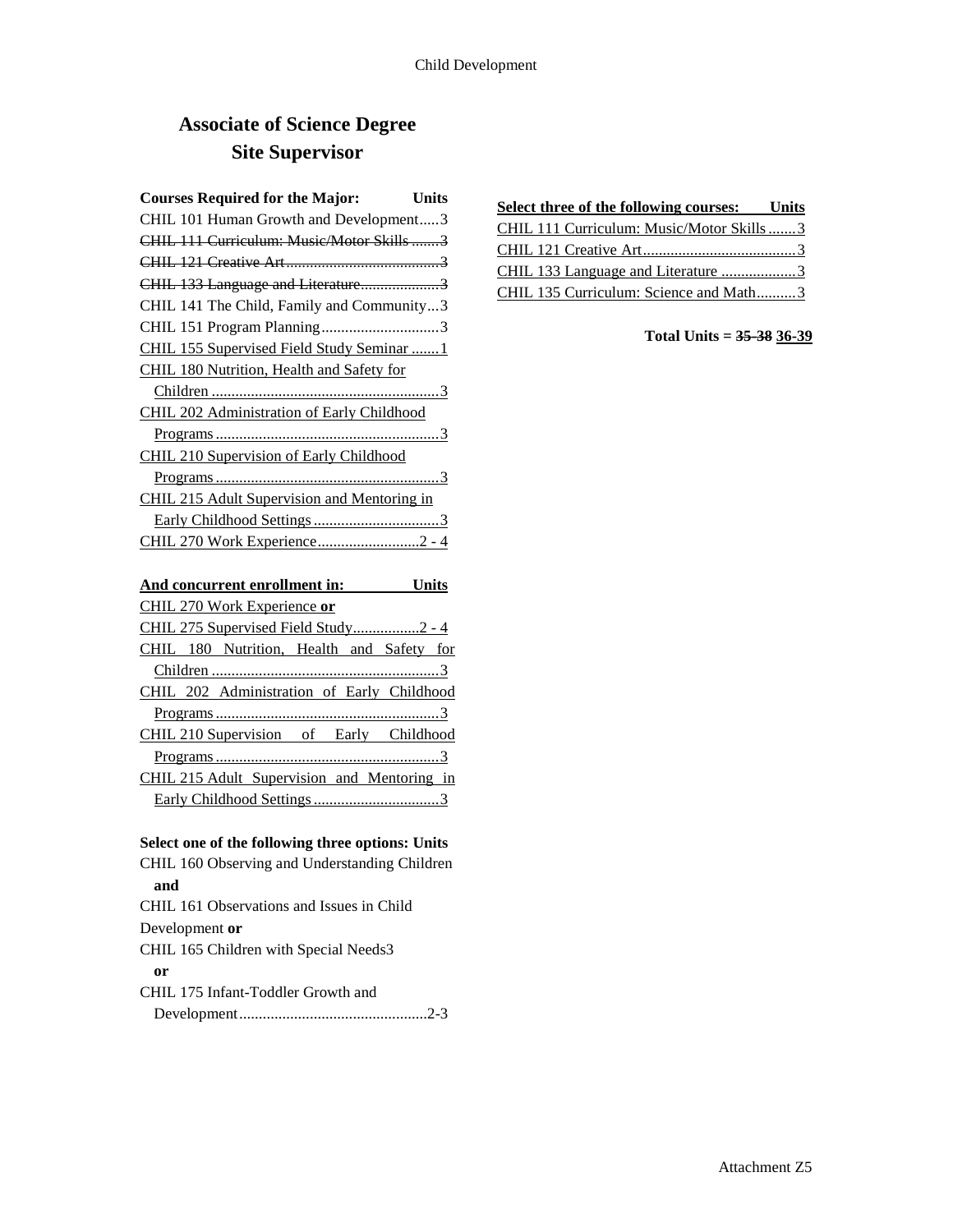Adoption of a program revision at City College.

Proposed program revisions at City College:

## **Certificate of Performance Video Production**

| <b>Courses Required for the Major:</b>               | <b>Units</b> |
|------------------------------------------------------|--------------|
| RTVF 124 Electronic Field Production3                |              |
| Select six units from the following:<br><b>Units</b> |              |
| RTVF 115 Radio and Television Management             |              |
|                                                      |              |
| <b>RTVF 118 Television Studio</b>                    |              |
|                                                      |              |
| RTVF 122 Television Production or                    |              |
| RTVF 123 Advanced Television Production  3           |              |
| RTVF 124 Electronic Field                            |              |
|                                                      |              |
| RTVF 126 Art Direction for Film and                  |              |
|                                                      |              |
| RTVF 128 Lighting for Television and                 |              |
|                                                      |              |
| RTVF 146 The TV News Field                           |              |
|                                                      |              |
| RTVF 175 Radio and Television                        |              |
|                                                      |              |
| DMPR 153 Introduction to Nonlinear Editing or        |              |
| DMPR 155 Advanced Nonlinear                          |              |
|                                                      |              |

**Total Units = 9**

# **Certificate of Achievement Radio**

| <b>Courses Required for the Major:</b> Units |  |
|----------------------------------------------|--|
| RTVF 105 Media Performance 3                 |  |
| RTVF 130 Radio Programming 3                 |  |
|                                              |  |
| Select nine units from the following: Units  |  |
| RTVF 106 Acting for Radio/Voice-Over3        |  |
| RTVF 107 Audio Production 3                  |  |
| RTVF 115 Radio and Television Management     |  |
|                                              |  |
| RTVF 132 Radio Remote Concert Production2    |  |
| RTVF 140 Radio and TV Newswriting3           |  |
| RTVF 141 Radio News Production4              |  |
| RTVF 242A Radio Broadcast Concert Production |  |
|                                              |  |
| RTVF 242B Radio Broadcast Concert Production |  |
|                                              |  |
| RTVF 247A Radio Broadcasting Workshop -      |  |
| Production or                                |  |
| RTVF 247B Radio Broadcasting Workshop -      |  |
| News or                                      |  |
| RTVF 247C Radio Broadcasting Workshop -      |  |
| Music or                                     |  |
| RTVF 247D Radio Broadcasting Workshop -      |  |
|                                              |  |
|                                              |  |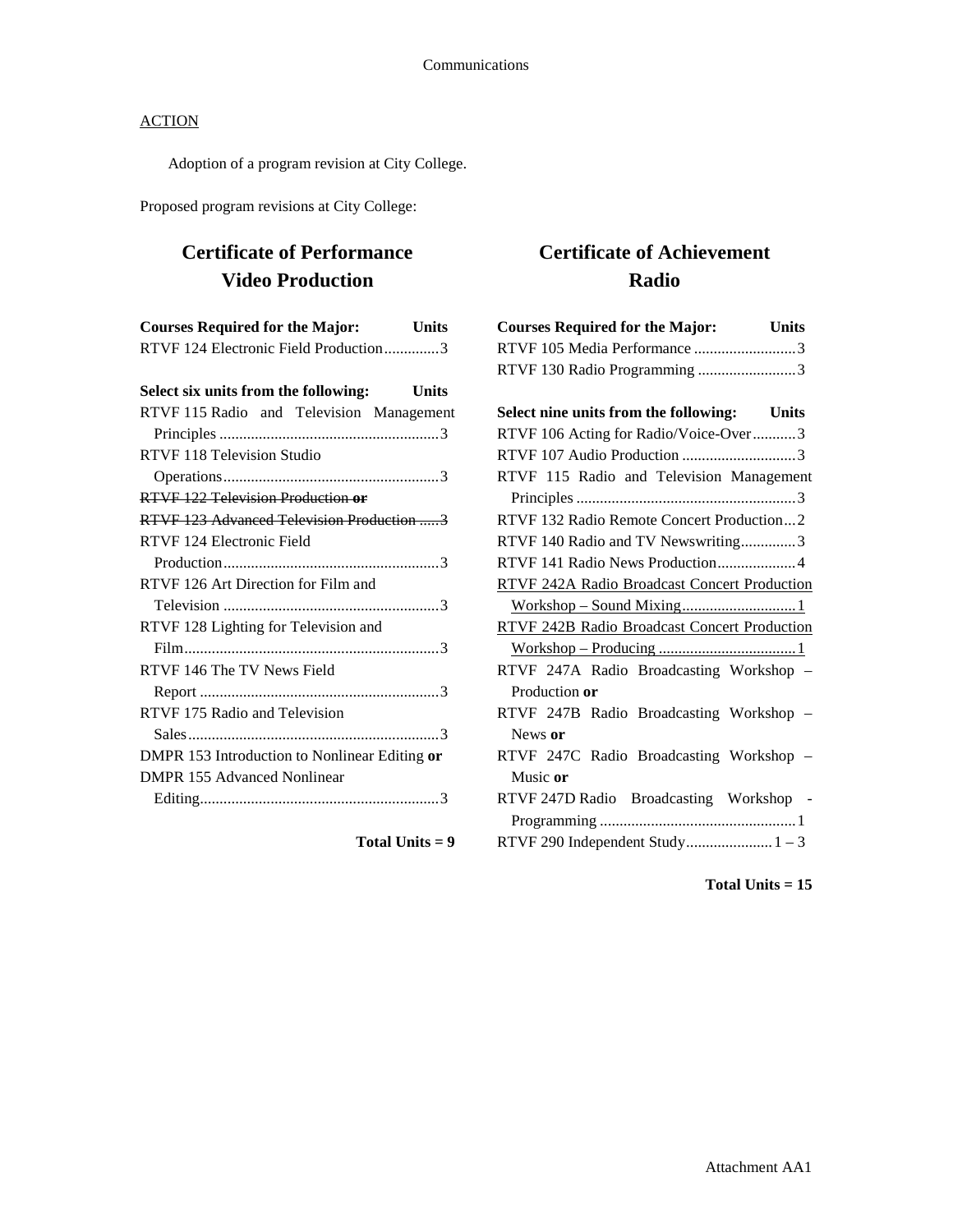# **Certificate of Achievement Video Production**

| <b>Courses Required for the Major:</b>    | <b>Units</b> |
|-------------------------------------------|--------------|
| RTVF 118 Television Studio Operations 3   |              |
| RTVF 122 Television Production or         |              |
| RTVF 123 Advanced Television Production 3 |              |
| RTVF 124 Electronic Field Production3     |              |

| Select nine units from the following:         | Units |
|-----------------------------------------------|-------|
| RTVF 115 Radio and Television Management      |       |
|                                               |       |
| RTVF 125 Advanced Television and Video        |       |
|                                               |       |
| RTVF 126 Art Direction for Film and           |       |
|                                               |       |
| RTVF 128 Lighting for Television and Film3    |       |
| RTVF 131 Advanced Radio Performance4          |       |
| RTVF 146 The TV News Field Report 3           |       |
| RTVF 167 Motion Picture Production 3          |       |
| RTVF 175 Radio and Television Sales 3         |       |
| DMPR 153 Introduction to Nonlinear Editing or |       |
| DMPR 155 Advanced Nonlinear Editing3          |       |
|                                               |       |

### **Total Units =18 15**

# **Associate of Science Degree Documentary Film**

| <b>Courses Required for the Major:</b>  | Units |
|-----------------------------------------|-------|
| RTVF 100 Introduction to Radio and      |       |
| Television or                           |       |
| JOUR 202 Introduction to Mass           |       |
|                                         |       |
| DJRN 100 Mass Media in the Digital      |       |
|                                         |       |
| RTVF 107 Audio Production 3             |       |
| RTVF 118 Television Studio Operations 3 |       |
| RTVF 140 Radio and TV                   |       |
|                                         |       |
| RTVF160 Introduction to Cinema3         |       |

| Complete the following courses for the         |  |  |  |
|------------------------------------------------|--|--|--|
| documentary film area of specialization: Units |  |  |  |
| RTVF 110Introduction to Scriptwriting3         |  |  |  |
| RTVF 111 Producing for On Location             |  |  |  |
|                                                |  |  |  |
| RTVF 112 Documentary Film Production  3        |  |  |  |
| RTVF 122 Television Production or              |  |  |  |
| RTVF 123 Advanced Television Production 3      |  |  |  |
| RTVF 124 Electronic Field Production3          |  |  |  |
| RTVF 126 Art Direction for Film and            |  |  |  |
|                                                |  |  |  |
| RTVF 128 Lighting for Television and Film  3   |  |  |  |
| RTVF 146 The TV News Field Report 3            |  |  |  |
| DMPR 153 Introduction to Nonlinear Editing  3  |  |  |  |
| DMPR 155 Advanced Nonlinear Editing3           |  |  |  |
| RTVF 167 Motion Picture Production 3           |  |  |  |

**Total Units = 48 45**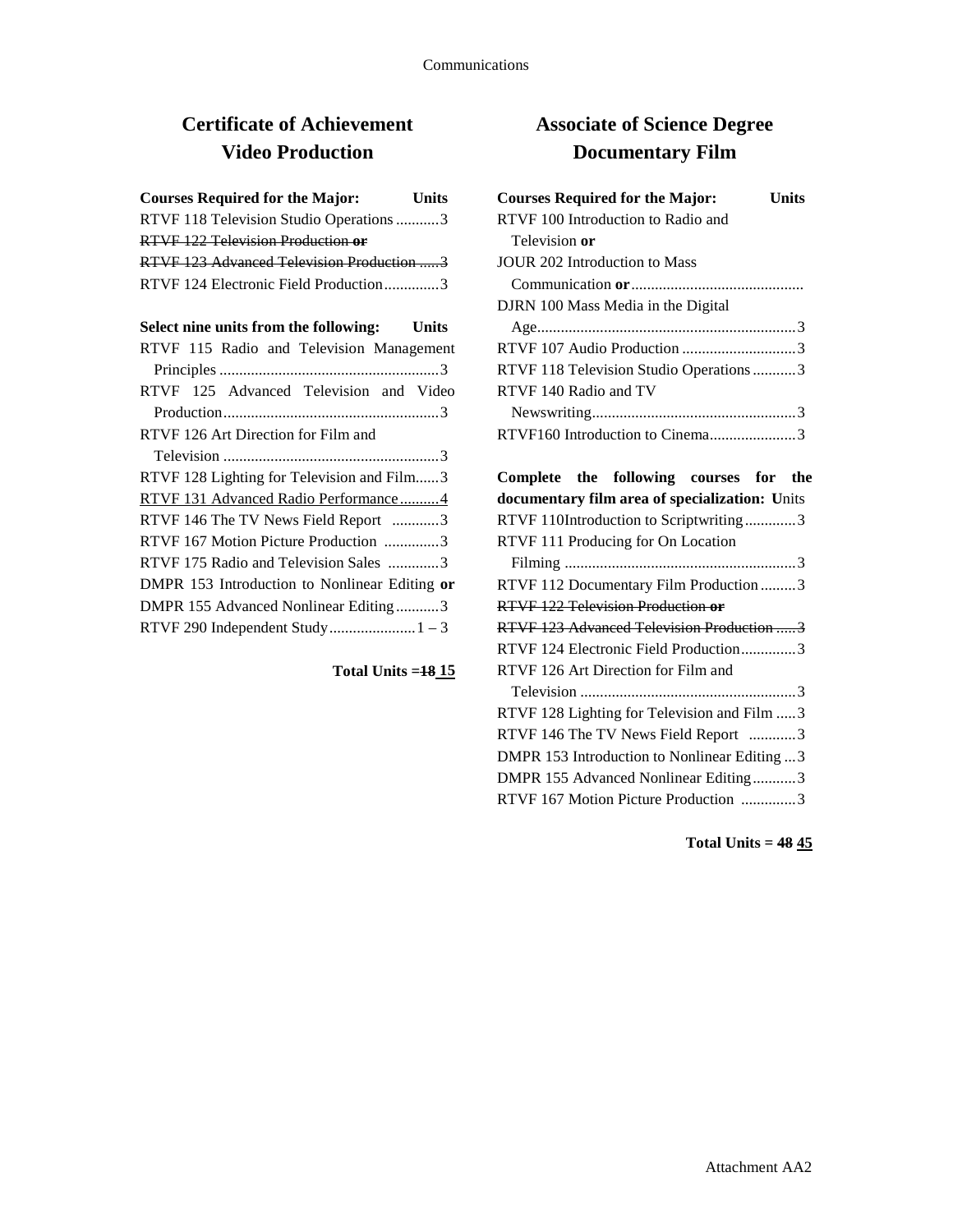## **Associate of Science Degree Radio**

| <b>Courses Required for the Major:</b>  | Units |
|-----------------------------------------|-------|
| RTVF 100 Introduction to Radio and      |       |
| Television or                           |       |
| JOUR 202 Introduction to Mass           |       |
| Communication or                        |       |
| DJRN 100 Mass Media in the Digital Age3 |       |
| RTVF 107 Audio Production 3             |       |
| RTVF 118 Television Studio Operations 3 |       |
| RTVF 140 Radio and TV Newswriting3      |       |
| RTVF 160 Introduction to Cinema3        |       |

# **Complete the following courses for emphasis in**

| radio:<br><b>Units</b>                              |
|-----------------------------------------------------|
| RTVF 105 Media Performance 3                        |
| RTVF 106 Acting for Radio/Voice-Over3               |
| RTVF 115 Radio and Television Management            |
|                                                     |
| RTVF 130 Radio Programming 3                        |
| RTVF 131 Advanced Radio Performance4                |
| RTVF 132 Radio Remote Concert                       |
|                                                     |
| RTVF 141 Radio News Production4                     |
| <b>RTVF 242A Radio Broadcast Concert Production</b> |
| Workshop - Sound Mixing1                            |
| <b>RTVF 242B Radio Broadcast Concert Production</b> |
|                                                     |
| RTVF 247A Radio Broadcasting Workshop -             |
| Production or                                       |
| RTVF 247B Radio Broadcasting Workshop               |
| News or                                             |
| RTVF 247C Radio Broadcasting Workshop -             |
| Music or                                            |
| RTVF 247D Radio Broadcasting Workshop -             |
|                                                     |

**Associate of Science Degree Video Production**

### **Courses Required for the Major:**

| RTVF 100 Introduction to Radio and      |        |
|-----------------------------------------|--------|
| Television or                           |        |
| JOUR 202 Introduction to Mass           |        |
| Communication or                        |        |
| DJRN 100 Mass Media in the Digital      |        |
|                                         |        |
|                                         |        |
| RTVF 118 Television Studio Operations 3 |        |
| RTVF 140 Radio and TV Newswriting3      |        |
| RTVF 160 Introduction<br>to to          | Cinema |
|                                         |        |

## **Complete the following courses for the Video Production Area of Specialization: Units** RTVF 105Media Performance ...........................3 RTVF 115 Radio and Television Management Principles .......................................................3 RTVF 123 Advanced Television Production .....3 RTVF 124 Electronic Field Production..............3 RTVF 125 Advanced Television and Video Production **or** RTVF 127 Basic TV Production Switcher Operation .....................................................0.5 RTVF 146 The TV News Field Report .............3 RTVF 126 Art Direction for Film and Television **or** RTVF 128 Lighting for Television and Film .....3 DMPR 151 Introduction to Multimedia **or** DMPR 153 Introduction to Nonlinear Editing ............................................................3

**Total Units = 36.5 33**

**Total Units = 38 40**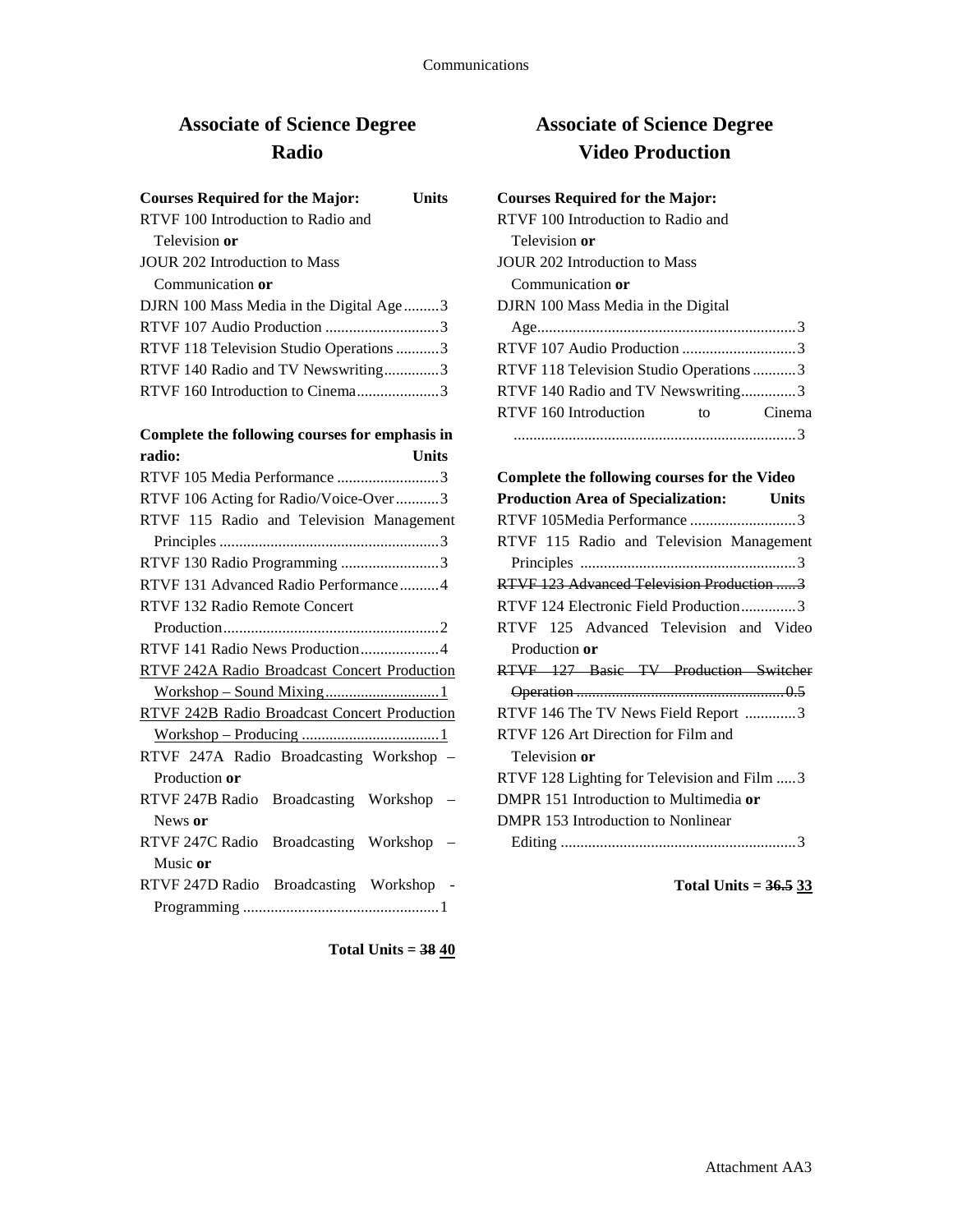Adoption of a program revision at City College.

Proposed program revisions at City College:

## **Certificate of Achievement Administrative Assistant**

*The Computer Business Technology Department requires students to complete all CBTE requirements for the certificate within five years.*

| <b>Courses Required for the Major:</b>    | Units |
|-------------------------------------------|-------|
| CBTE 094 Introduction to Computer         |       |
| Keyboarding or                            |       |
| CBTE 095 Keyboarding Skill Development  1 |       |
| CBTE 114 Introduction to Microsoft        |       |
|                                           |       |
| CBTE 120 Beginning Microsoft Word 2       |       |
| CBTE 122 Intermediate Microsoft Word3     |       |
| CBTE 127 Introduction to PowerPoint 2     |       |
|                                           |       |
| CBTE 152 Beginning Microsoft Access 2     |       |
|                                           |       |
| CBTE 205 Records Management or            |       |
| CBTE 206 Electronic Records Management3   |       |
| CBTE 210 Computers in Business or         |       |
| CBTE 211 Office Administration3           |       |
| BUSE 101 Business Mathematics 3           |       |
| BUSE 119 Business Communications3         |       |
|                                           |       |

## **Certificate of Achievement Administrative Office Management**

*The Computer Business Technology Department requires students to complete all CBTE requirements for the certificate within five years.*

| <b>Courses Required for the Major:</b><br><b>Units</b> |
|--------------------------------------------------------|
| CBTE 094Introduction to Computer                       |
|                                                        |
| CBTE 095 Keyboarding Skill Development1                |
| <b>CBTE 114 Introduction to Microsoft</b>              |
|                                                        |
| CBTE 164 Introduction to Microsoft Outlook  1          |
|                                                        |
| CBTE 205 Records Management or                         |
| CBTE 206 Electronic Records Management  3              |
| CBTE 210 Computers in Business or                      |
| CBTE 211 Office Administration3                        |
| ACCT 150 Computer Accounting Applications. 3           |
| BUSE 101 Business Mathematics3                         |
| BUSE 119 Business Communications 3                     |
| BUSE 150 Human Relations in Business3                  |
| BUSE 155 Managing the Small Business 3                 |

**Total Units = 27**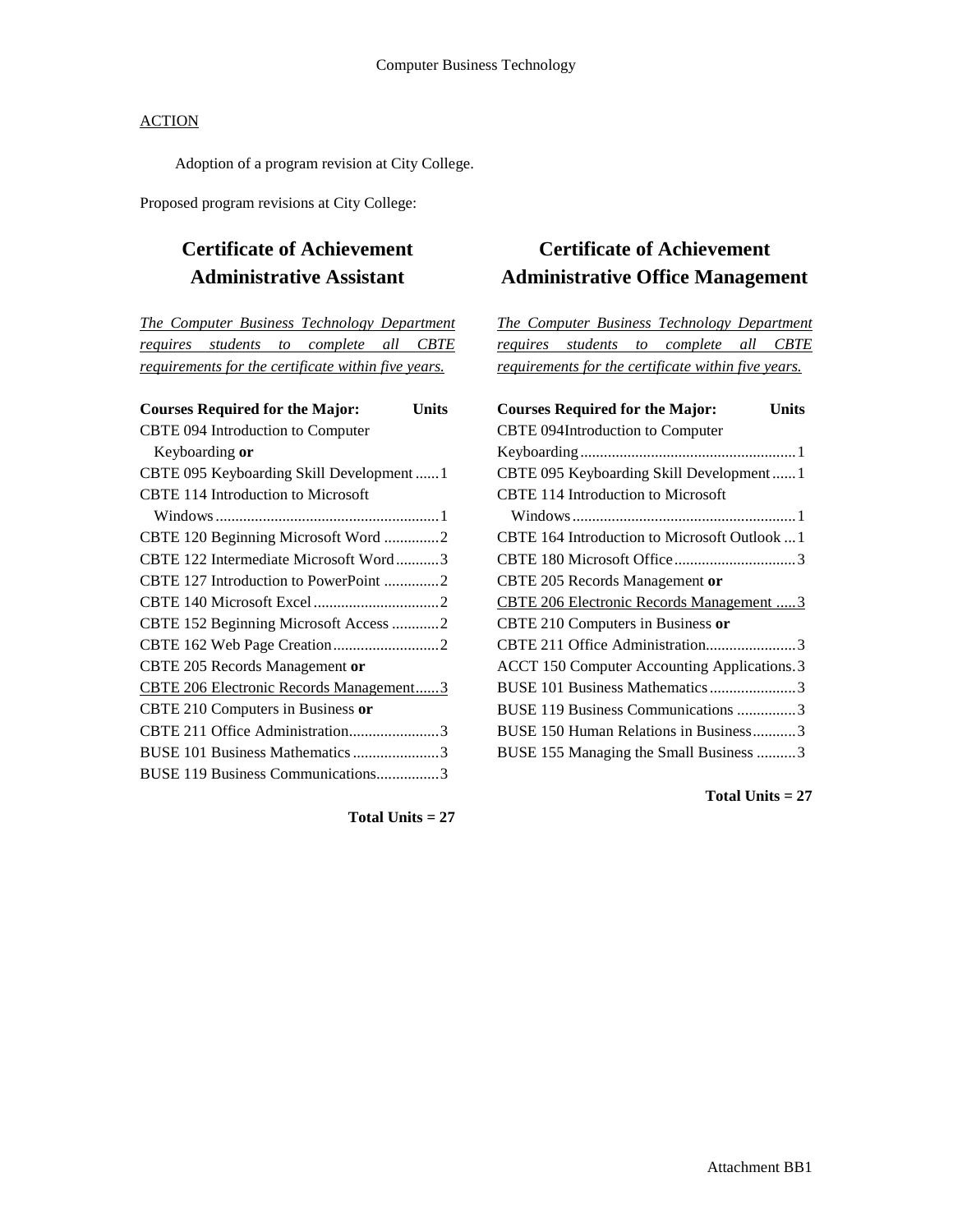## **Associate of Science Degree Administrative Assistant**

*The Computer Business Technology Department requires students to complete all CBTE requirements for the degree within five years.*

| <b>Courses Required for the Major:</b><br>Units |  |
|-------------------------------------------------|--|
| <b>CBTE 094 Introduction to Computer</b>        |  |
| Keyboarding or                                  |  |
| CBTE 095 Keyboarding Skill Development1         |  |
| <b>CBTE 114 Introduction to Microsoft</b>       |  |
|                                                 |  |
| CBTE 120 Beginning Microsoft Word 2             |  |
| CBTE 122 Intermediate Microsoft Word3           |  |
| CBTE 127 Introduction to PowerPoint 2           |  |
|                                                 |  |
| CBTE 143 Intermediate Microsoft Excel3          |  |
| CBTE 152 Beginning Microsoft Access 2           |  |
|                                                 |  |
| CBTE 164 Introduction to Microsoft Outlook  1   |  |
| CBTE 205 Records Management or                  |  |
| <b>CBTE 206 Electronic Records Management3</b>  |  |
| CBTE 210 Computers in Business or               |  |
| CBTE 211 Office Administration3                 |  |
| BUSE 101 Business Mathematics 3                 |  |
| BUSE 119 Business Communications3               |  |

## **Associate of Science Degree Administrative Office Management**

*The Computer Business Technology Department requires students to complete all CBTE requirements for the certificate within five years.*

| <b>Courses Required for the Major:</b><br>Units |
|-------------------------------------------------|
| CBTE 094Introduction to Computer                |
|                                                 |
| CBTE 095 Keyboarding Skill Development1         |
| <b>CBTE 114 Introduction to Microsoft</b>       |
|                                                 |
| CBTE 164 Introduction to Microsoft Outlook  1   |
|                                                 |
| CBTE 205 Records Management or                  |
| CBTE 206 Electronic Records Management  3       |
| CBTE 210 Computers in Business or               |
| CBTE 211 Office Administration3                 |
| ACCT 150 Computer Accounting Applications. 3    |
| BUSE 101 Business Mathematics3                  |
| BUSE 119 Business Communications 3              |
| BUSE 150 Human Relations in Business3           |
| BUSE 155 Managing the Small Business 3          |

**Total Units = 27**

**Total Units = 28 31**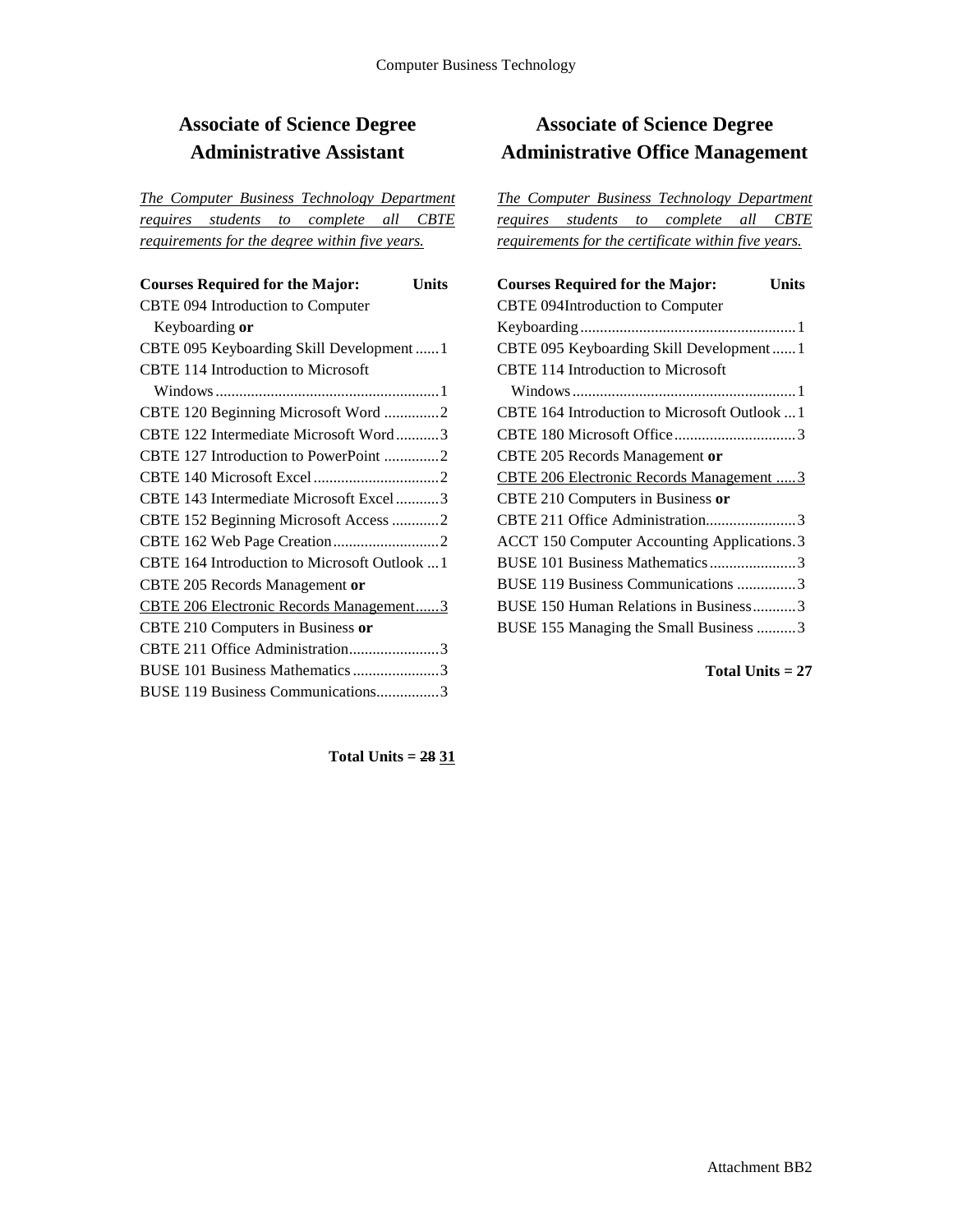Adoption of a program revision at City College.

Proposed program revisions at City College:

## **Certificate of Achievement Cosmetology**

*The Cosmetology department requires students to complete all required courses within seven years.*

| <b>Units</b><br><b>Courses Required for the Major:</b> |  |
|--------------------------------------------------------|--|
| COSM 050L Fundamentals of Cosmetology or .6            |  |
| <b>COSM 50LA Fundamentals of Cosmetology and</b>       |  |
| <b>COSM 50LB Fundamentals of Cosmetology II.6</b>      |  |
| COSM 050 Rules, Regulations and                        |  |
|                                                        |  |
| <b>COSM 060L Intermediate Cosmetology</b>              |  |
|                                                        |  |
| <b>COSM 60LA Intermediate Cosmetology</b>              |  |
| Lab $IA$ and                                           |  |
| <b>COSM 60LB Intermediate Cosmetology</b>              |  |
|                                                        |  |
| COSM 060Resolution of Skin Diseases and                |  |
|                                                        |  |
| <b>COSM 070L Intermediate Cosmetology</b>              |  |
|                                                        |  |
| <b>COSM 70LA Intermediate Cosmetology</b>              |  |
| <del>Lab IIA and</del>                                 |  |
| <b>COSM 70LB Intermediate Cosmetology</b>              |  |
|                                                        |  |
| COSM 070 Chemistry and Chemical                        |  |
|                                                        |  |
| COSM 080L Advanced Cosmetology Lab I or.6              |  |
| COSM 80LA Advanced Cosmetology                         |  |
| Lab IA and                                             |  |
|                                                        |  |
| COSM 081 Basic Business Practices 2.5                  |  |
| COSM 090L Advanced Cosmetology Lab II or 6             |  |
| COSM 90LA Advanced Lab IIA and                         |  |
|                                                        |  |
| COSM 095 State Board Review2.5                         |  |

## **Associate of Science Degree Cosmetology**

*The Cosmetology department requires students to complete all required courses within seven years.*

| <b>Courses Required for the Major:</b>            | <b>Units</b> |
|---------------------------------------------------|--------------|
| COSM 050L Fundamentals of Cosmetology or .6       |              |
| <b>COSM 50LA Fundamentals of Cosmetology.and</b>  |              |
| <b>COSM 50LB Fundamentals of Cosmetology II.6</b> |              |
| COSM 050 Rules, Regulations and                   |              |
|                                                   |              |
| <b>COSM 060L Intermediate Cosmetology</b>         |              |
|                                                   |              |
| <b>COSM 60LA Intermediate Cosmetology</b>         |              |
| $L$ ab $IA$ and                                   |              |
| <b>COSM 60LB Intermediate Cosmetology</b>         |              |
|                                                   |              |
| COSM 060Resolution of Skin Diseases and           |              |
|                                                   |              |
| <b>COSM 070L Intermediate Cosmetology</b>         |              |
|                                                   |              |
| <b>COSM 70LA Intermediate Cosmetology</b>         |              |
| Lab IIA and                                       |              |
| <b>COSM 70LB Intermediate Cosmetology</b>         |              |
|                                                   |              |
| COSM 070 Chemistry and Chemical                   |              |
|                                                   |              |
| COSM 080L Advanced Cosmetology Lab I or. 6        |              |
| COSM 80LA Advanced Cosmetology                    |              |
| Lab IA and                                        |              |
|                                                   |              |
| COSM 081 Basic Business Practices 2.5             |              |
| COSM 090L Advanced Cosmetology Lab II or 6        |              |
| COSM 90LA Advanced Lab IIA and                    |              |
|                                                   |              |
| COSM 095 State Board Review2.5                    |              |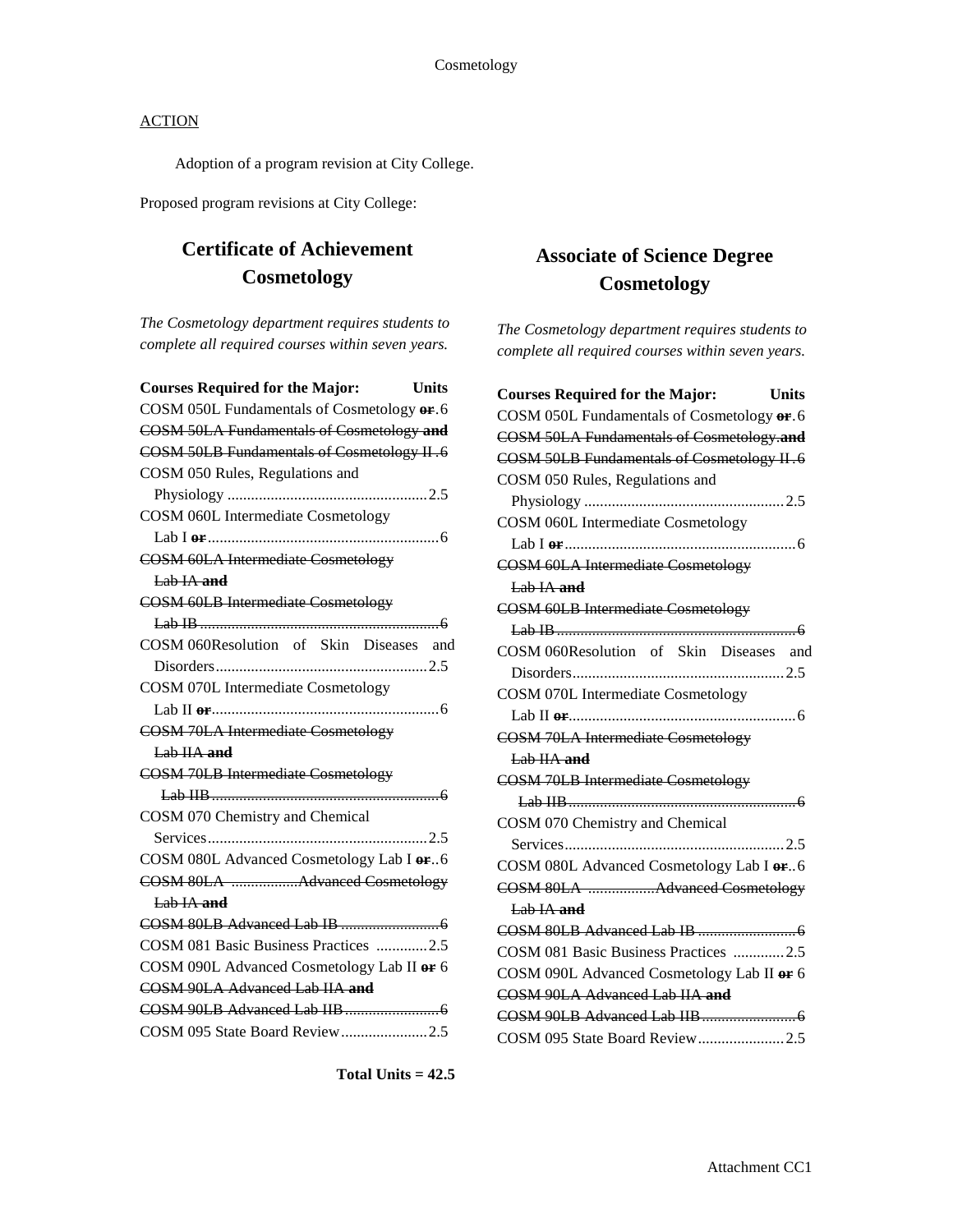## **Complete the following additional courses**

| required for the major:            |  |                                      |  | <b>Units</b> |
|------------------------------------|--|--------------------------------------|--|--------------|
| BUSE 100 Introduction to Business3 |  |                                      |  |              |
|                                    |  | CHEM 100 Fundamentals of Chemistry 3 |  |              |
|                                    |  | CHEM 100L Fundamentals of Chemistry  |  |              |
|                                    |  |                                      |  |              |

**Total Units = 49.5**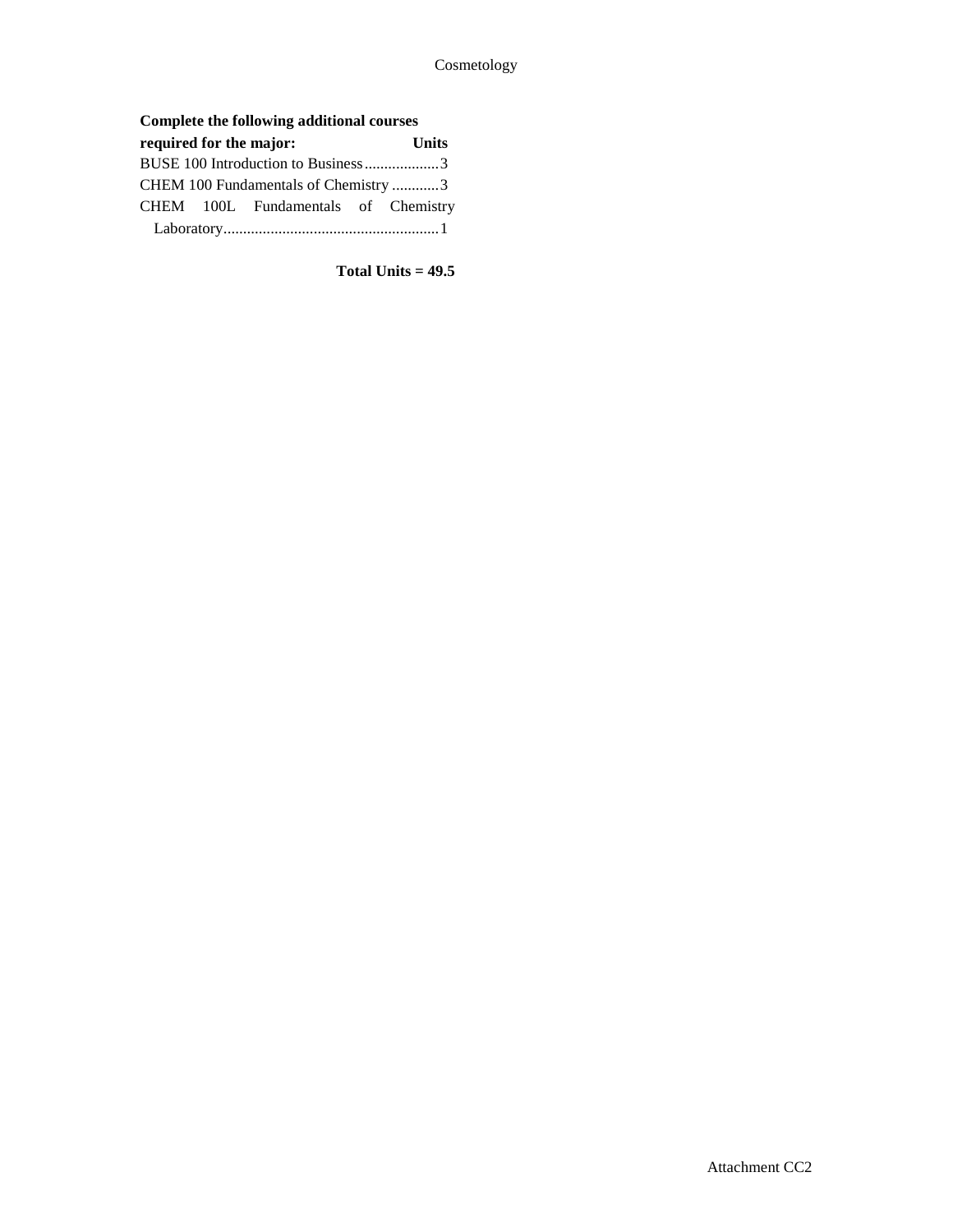Adoption of a program revision at Mesa College.

Proposed program revision at Mesa College:

# **Certificate of Achievement Acting**

| <b>Courses Required for the Major:</b>    | <b>Units</b> |
|-------------------------------------------|--------------|
| DRAM 112 Introduction to Script Analysis3 |              |
| DRAM 119 Acting for Film and Television 3 |              |
| DRAM 122 Makeup for the Stage2            |              |
|                                           |              |
| DRAM 132 Beginning Acting3                |              |
| DRAM 268 Experimental Theatre 2 - 3       |              |

| Choose six units from the following: Units |  |  |  |  |
|--------------------------------------------|--|--|--|--|
| DRAM 070 Digital Video Production for the  |  |  |  |  |
|                                            |  |  |  |  |
| DRAM 071 Digital Video Production for the  |  |  |  |  |
|                                            |  |  |  |  |
| DRAM 133 Intermediate Acting3              |  |  |  |  |
| DRAM 165Introduction to Stage Movement 3   |  |  |  |  |

**Total Units = 19-20 20-21**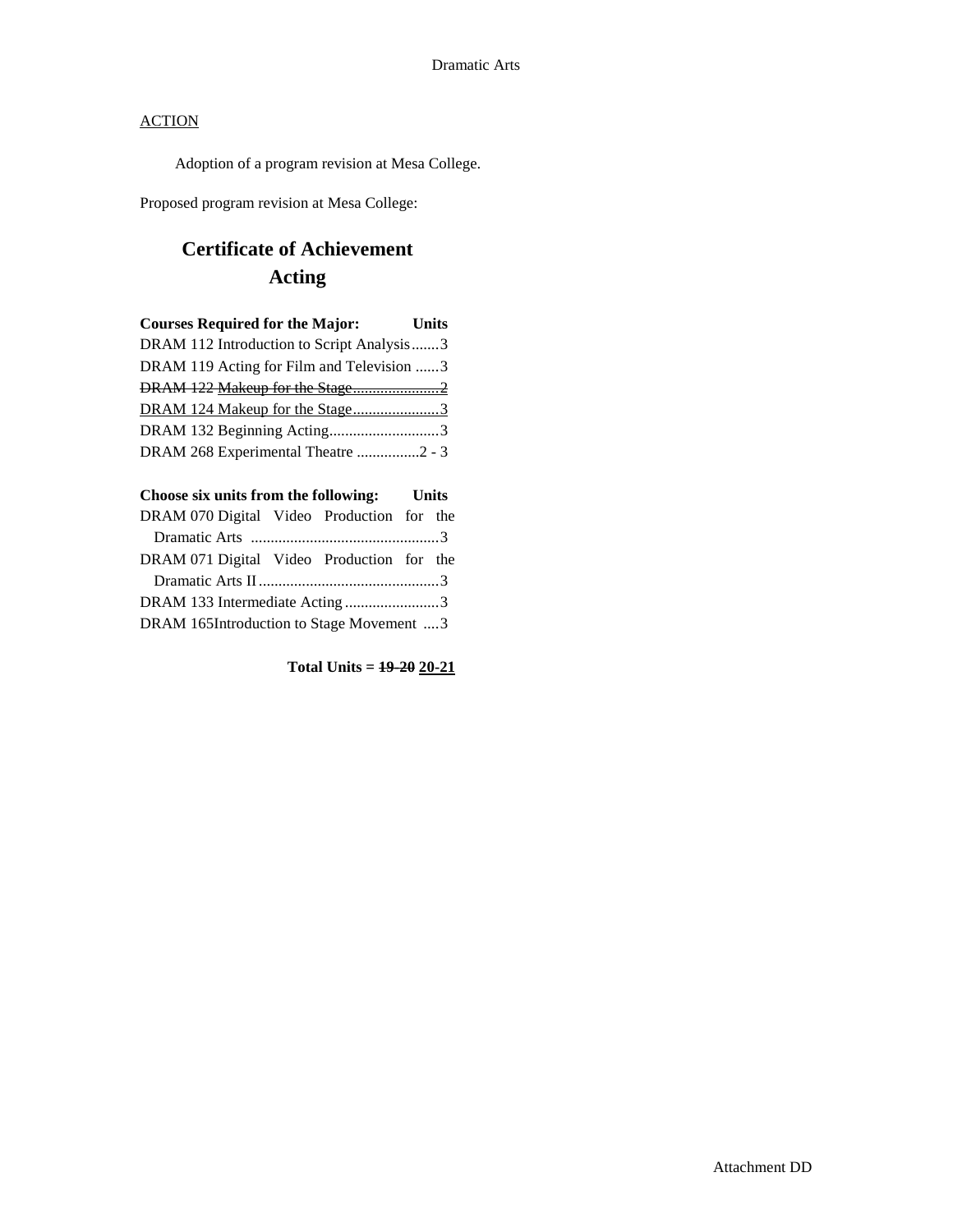Pursuant to Section 78016 of the Education Code, the following is a program review summary: Certificate of Performance Yoga Teacher Program

| A. | Labor Market Information <sup>1</sup> : | The annual average number of persons employed in the Yoga<br>Teacher program area is 2,760 in the 2012 employment year.<br>Approximately 110 new job openings are projected through<br>2022. |
|----|-----------------------------------------|----------------------------------------------------------------------------------------------------------------------------------------------------------------------------------------------|
| B. | Duplication <sup>2</sup> :              | MiraCosta College.                                                                                                                                                                           |
| C. | Effectiveness <sup>3</sup> :            | Program area OR the projected enrollment of 45 for the 2015-<br>2016 year in the new program area.                                                                                           |

- 1. California Employment Development Department
- 2. CCC Curriculum Inventory
- 3. Miramar College Student Interest Survey

### **ACTION**

Adoption of a new program at Miramar College.

Proposed new program at Miramar College:

## **Certificate of Performance Yoga Teacher**

| <b>Courses Required for the Major:</b><br>Units |  |
|-------------------------------------------------|--|
| EXSC 292 Yoga Teacher Training Essentials3      |  |
| EXSC 293 Yoga Teacher Training Progressive      |  |
|                                                 |  |
| EXSC 145A Yoga I-Fundamentals of Yoga or        |  |
| EXSC 145B Yoga II-Beginning Yoga or             |  |
| EXSC 145C Yoga III-Intermediate or              |  |
| EXSC 145D Yoga IV - Advanced                    |  |
|                                                 |  |

**Total Units = 6.5-7**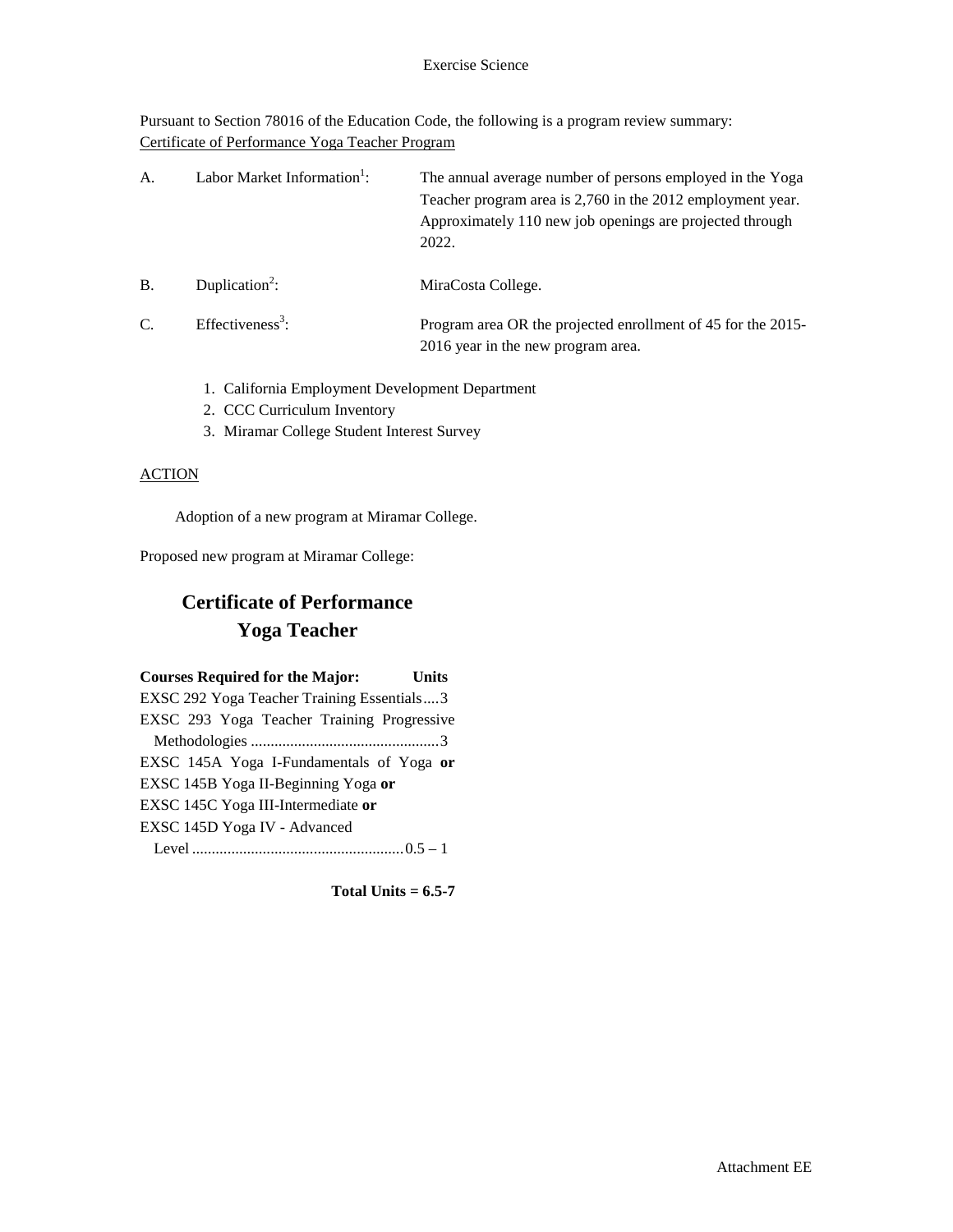Adoption of a program revision at Mesa College.

Proposed program revisions at Mesa College:

## **Certificate of Achievement Fashion Design**

| <b>Courses Required for the Major:</b>        | <b>Units</b> |
|-----------------------------------------------|--------------|
| FASH 105 Introduction to Fashion 3            |              |
| FASH 120 Fashion History and Trends3          |              |
| FASH 125 Fashion Selection 3                  |              |
| FASH 130 Apparel Construction I 3             |              |
| FASH 140 Clothing Design and Flat Pattern I3  |              |
| FASH 142 Fashion Sketching 3                  |              |
| FASH 145 Clothing Design Through              |              |
|                                               |              |
| FASH 155 Fashion Field Studies or             |              |
| FASH 156 International Fashion Field Studies: |              |
| Overview or                                   |              |
| FASH 157 International Field Studies: Focused |              |
|                                               |              |
| FASH 175 Computer Fashion Design I: Adobe     |              |
| PhotoShop or                                  |              |
| FASH 176 Computer Fashion Design II: Adobe    |              |
|                                               |              |
| FASH 199B Fashion Laboratory B  1             |              |
| FASH 199A Fashion Laboratory A1               |              |
| FASH 270 Work Experience  1 - 4               |              |
|                                               |              |
|                                               |              |

**Total Units = 31-37**

# **Certificate of Achievement Fashion Merchandising**

| <b>Courses Required for the Major:</b>        | <b>Units</b> |
|-----------------------------------------------|--------------|
| FASH 105 Introduction to Fashion 3            |              |
| FASH 108 Analysis, Evaluation, and Comparison |              |
|                                               |              |
| FASH 110 Fashion Buying/Management3           |              |
| FASH 112 Fashion Promotion 3                  |              |
| FASH 115 Visual Merchandising 3               |              |
|                                               |              |
| FASH 155 Fashion Field Studies or             |              |
| FASH 156 International Fashion Field Studies: |              |
| Overview or                                   |              |
| FASH 157 International Field Studies: Focused |              |
|                                               |              |
| FASH 178 Computer Publishing and              |              |
|                                               |              |
|                                               |              |
| FASH 270 Work Experience2 - 4                 |              |
|                                               |              |
| Select one course from the following: Units   |              |
| MARK 105 Professional Selling3                |              |
| MARK 110 Principles of Retailing 3            |              |
| MARK 130 Advertising Principles 3             |              |
| FASH 190 Fashion Entrepreneurship3            |              |

**Total Units = 32-37**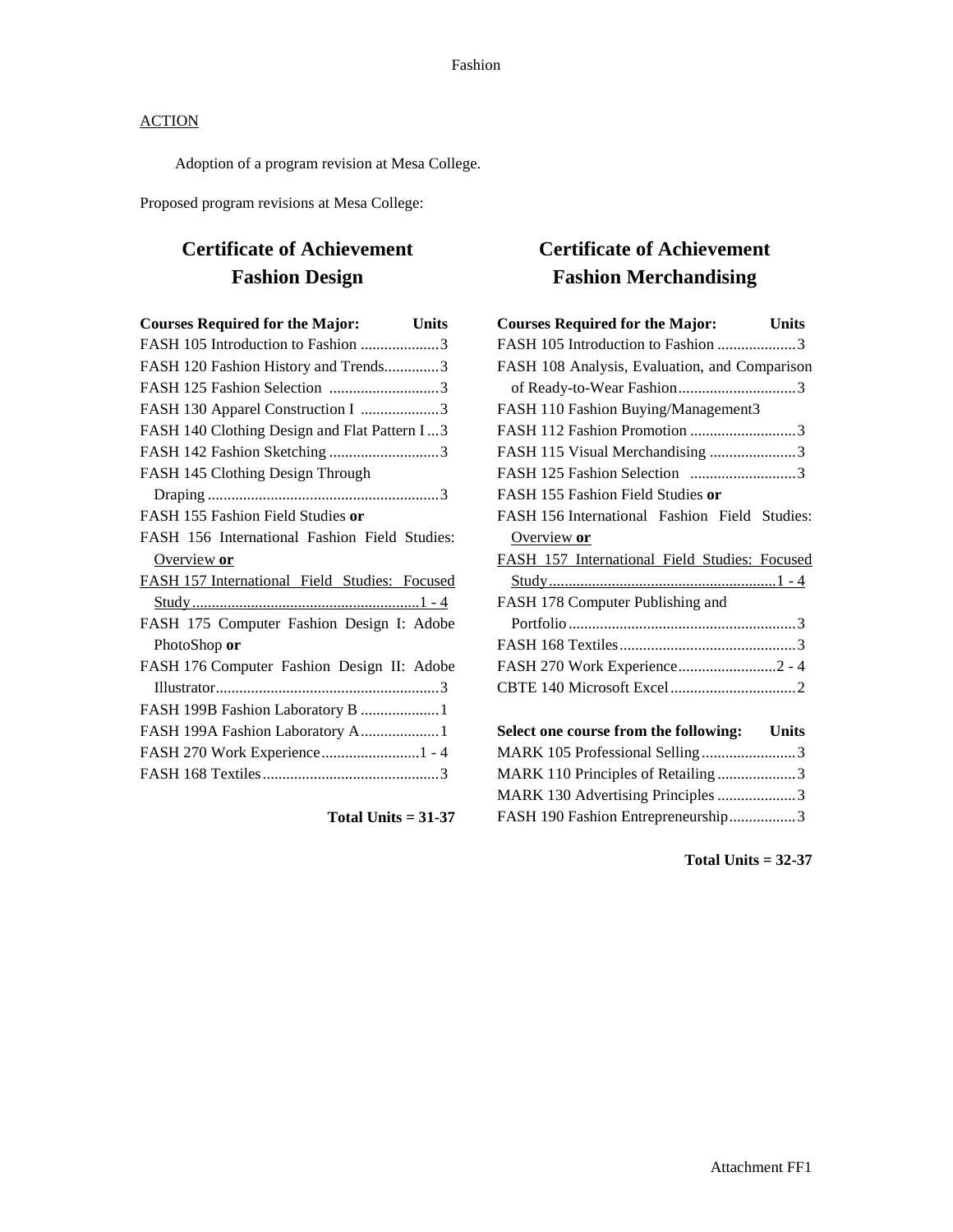# **Associate of Science Degree Fashion Design**

| <b>Courses Required for the Major:</b> Units  |              |
|-----------------------------------------------|--------------|
| FASH 105 Introduction to Fashion 3            |              |
| FASH 120 Fashion History and Trends3          |              |
| FASH 125 Fashion Selection 3                  |              |
| FASH 130 Apparel Construction I 3             |              |
| FASH 131 Apparel Construction II3             |              |
| FASH 140 Clothing Design and Flat Pattern I3  |              |
| FASH 142 Fashion Sketching 3                  |              |
| FASH 145 Clothing Design Through              |              |
|                                               |              |
| FASH 155 Fashion Field Studies or             |              |
| FASH 156 International Fashion Field Studies: |              |
| Overview or                                   |              |
| FASH 157 International Field Studies: Focused |              |
|                                               |              |
| FASH 175 Computer Fashion Design I: Adobe     |              |
| PhotoShop or                                  |              |
| FASH 176 Computer Fashion Design II: Adobe    |              |
|                                               |              |
| FASH 199A Fashion Laboratory A1               |              |
| FASH 199B Fashion Laboratory B  1             |              |
| FASH 270 Work Experience1 - 4                 |              |
|                                               |              |
|                                               |              |
| ARTF 150A Two-Dimensional Design3             |              |
| Choose three units from the following:        | <b>Units</b> |
| $FACH$ 121 $Fthnic$ Costume: History and      |              |

| FASH 121 Ethnic Costume: History and          |
|-----------------------------------------------|
|                                               |
|                                               |
| FASH 141 Clothing Design and Flat Pattern II3 |
| FASH 160Millinery Techniques 1                |
| FASH 161 Millinery Flat Pattern Design1       |
|                                               |
|                                               |
| FASH 171 Computer Flat Pattern Design 3       |
| FASH 172 Computer Flat Pattern Design II3     |
|                                               |

**Total Units = 46-52**

## **Associate of Science Degree Fashion Merchandising**

| <b>Courses Required for the Major:</b><br><b>Units</b> |  |
|--------------------------------------------------------|--|
| FASH 105 Introduction to Fashion 3                     |  |
| FASH 108 Analysis, Evaluation, and Comparison          |  |
|                                                        |  |
| FASH 110 Fashion Buying/Management3                    |  |
| FASH 112 Fashion Promotion 3                           |  |
| FASH 115 Visual Merchandising 3                        |  |
| FASH 125 Fashion Selection 3                           |  |
| FASH 155 Fashion Field Studies or                      |  |
| FASH 156 International Fashion Field Studies:          |  |
| Overview or                                            |  |
| FASH 157 International Field Studies: Focused          |  |
|                                                        |  |
| FASH 178 Computer Publishing and                       |  |
|                                                        |  |
| FASH 190 Fashion Entrepreneurship3                     |  |
|                                                        |  |
| ARTF 150A Two-Dimensional Design3                      |  |
|                                                        |  |
|                                                        |  |
|                                                        |  |
| Select one course from the following: Units            |  |
| MARK 105 Professional Selling3                         |  |
| MARK 110 Principles of Retailing 3                     |  |

MARK 130 Advertising Principles....................3

**Total Units = 38-43**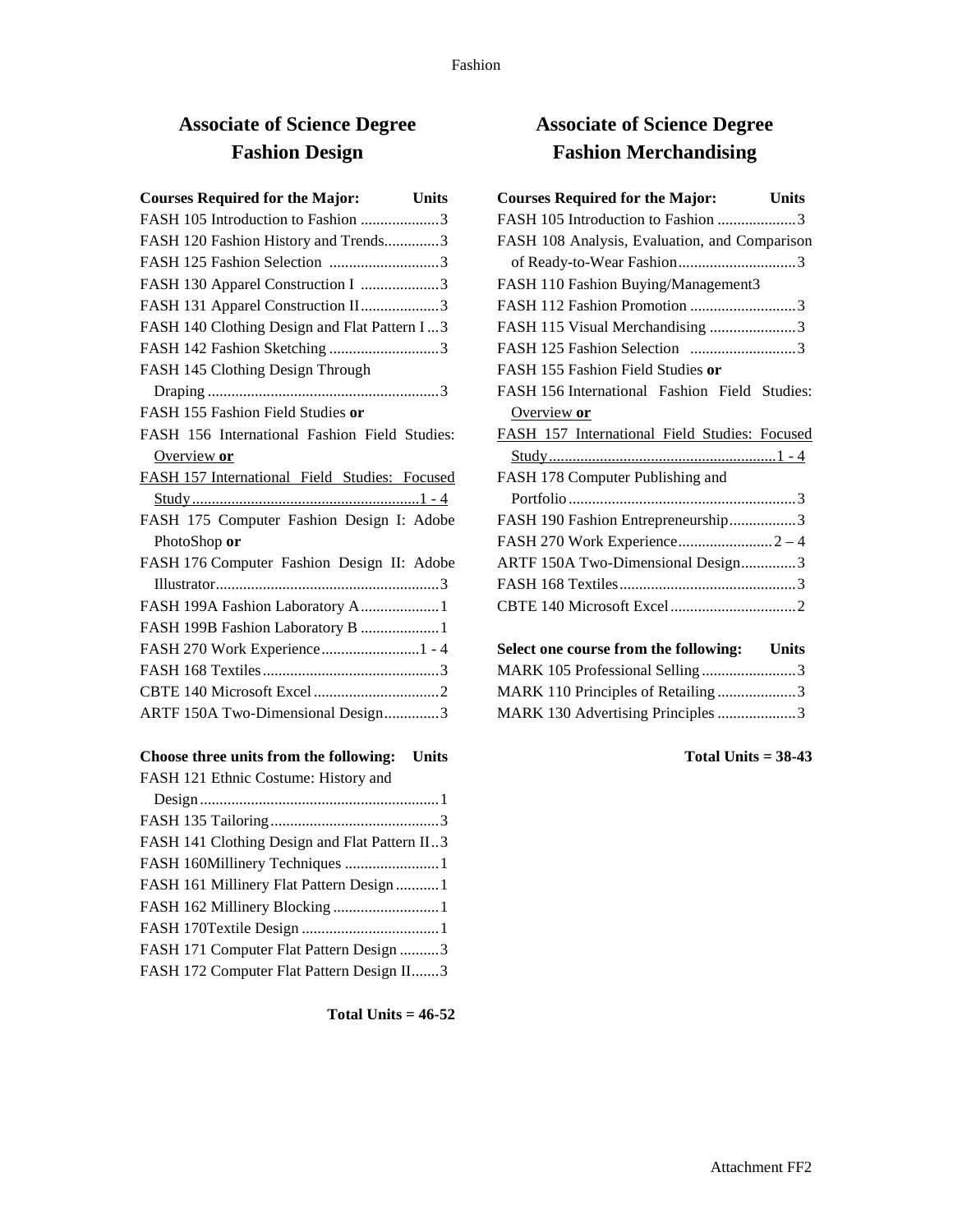Adoption of a program revision at Miramar College.

Proposed program revisions at Miramar College:

# **Certificate of Achievement Fire Officer Certification**

| <b>Courses Required for the Major:</b><br>Units  |
|--------------------------------------------------|
|                                                  |
|                                                  |
|                                                  |
| FIPT 326A Training Instructor 1A: Cognitive      |
|                                                  |
| FIPT 326B Training Instructor 1B: Psychomotor    |
|                                                  |
| FIPT 327A Fire Investigation 1A: Fire Origin and |
|                                                  |
|                                                  |
|                                                  |
|                                                  |
| FIPT 206A Instructor Training IA: Psychomotor    |
|                                                  |
| FIPT 206B Instructor Training IB: Cognitive      |
|                                                  |
| FIPT 381F Basic Fire Fighter 1 Academy9          |
| EMGM 105A Emergency Medical Technician -         |
|                                                  |

**Total Units = 27.5 23**

## **Certificate of Achievement Fire Prevention**

| <b>Courses Required for the Major:</b>           | Units |
|--------------------------------------------------|-------|
| ENGL 101 Reading and Composition3                |       |
| FIPT 101 Fire Protection Organization 3          |       |
| FIPT 102 Fire Prevention Technology 3            |       |
| FIPT 103Fire Protection Equipment and            |       |
|                                                  |       |
| FIPT 104 Building Construction for Fire          |       |
|                                                  |       |
| FIPT 105 Fire Behavior and Combustion3           |       |
| FIPT 327A Fire Investigation 1A: Fire Origin and |       |
|                                                  |       |
|                                                  |       |
|                                                  |       |
| ADJU 357A 832 PC Laws of Arrest  1               |       |

**Total Units = 21.5 20**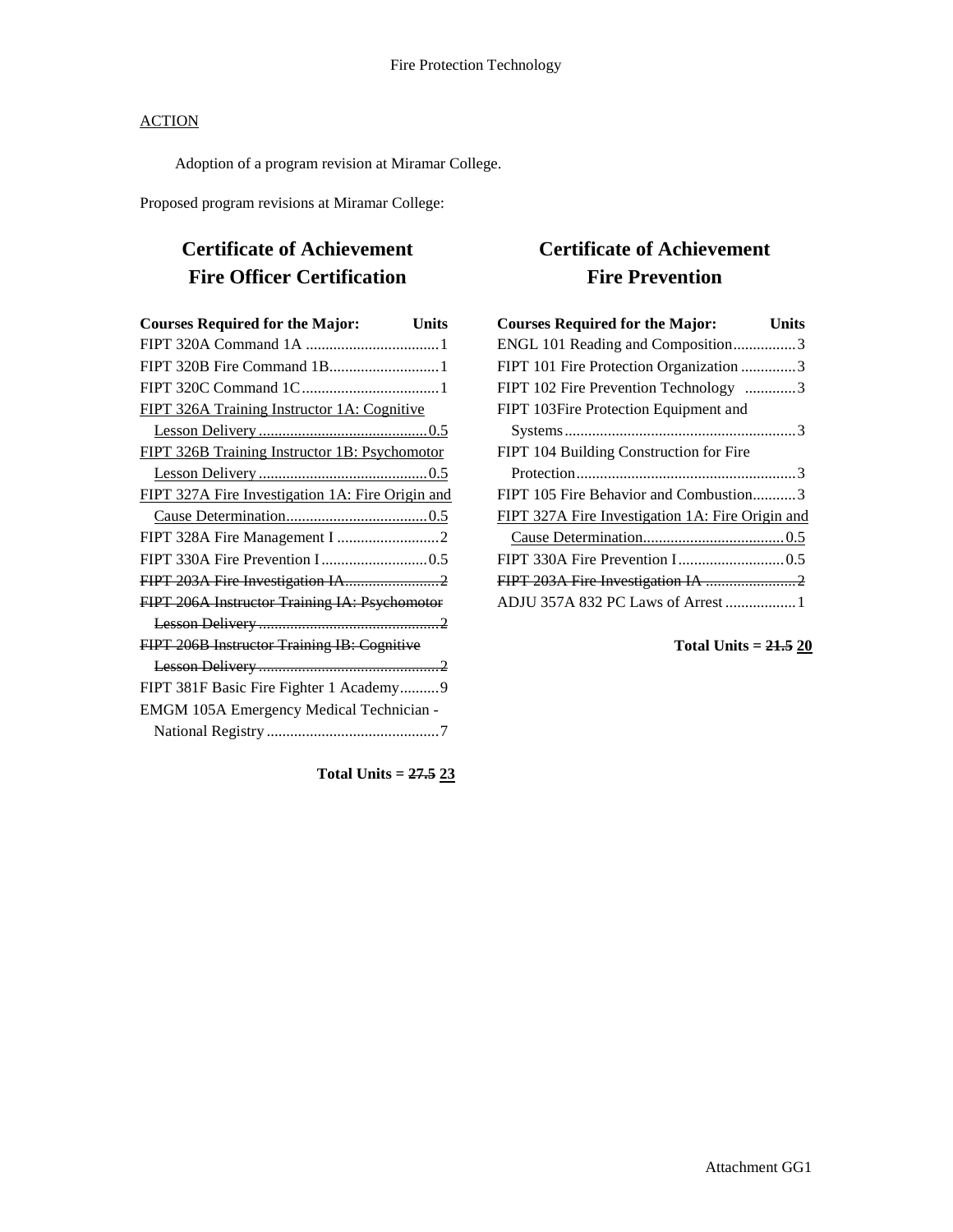# **Certificate of Achievement Fire Technology**

| <b>Courses Required for the Major:</b><br>Units |
|-------------------------------------------------|
| FIPT 150A Introduction to Fire Suppression and  |
| Maintenance Manipulative Tasks                  |
|                                                 |
| FIPT 101 Fire Protection Organization 3         |
| FIPT 102 Fire Prevention Technology 3           |
| FIPT 103 Fire Protection Equipment and          |
|                                                 |
| FIPT 104 Building Construction for Fire         |
|                                                 |
| FIPT 105 Fire Behavior and Combustion3          |
| FIPT 107 Fire Fighting Tactics and Strategy 3   |
| FIPT 109 Fire Service Hydraulics3               |
| FIPT 110 Wildland Fire Control 3                |
| FIPT 120 Firefighter Safety and Survival 3      |
| FIPT 322B Confined Space Rescue                 |
|                                                 |
| FIPT 323B Haz Mat Emergency Response First      |
|                                                 |
| FIPT 308C Confined Space Awareness  0.2         |
| EMGM 105A Emergency Medical Technician -        |
|                                                 |
|                                                 |

## **Associate of Science Degree Fire Officer Certification**

| <b>Courses Required for the Major:</b><br>Units  |
|--------------------------------------------------|
|                                                  |
|                                                  |
|                                                  |
| FIPT 326A Training Instructor 1A: Cognitive      |
|                                                  |
| FIPT 326B Training Instructor 1B: Psychomotor    |
|                                                  |
| FIPT 327A Fire Investigation 1A: Fire Origin and |
|                                                  |
|                                                  |
|                                                  |
|                                                  |
| FIPT 206A Instructor Training IA: Psychomotor    |
|                                                  |
| FIPT 206B Instructor Training IB: Cognitive      |
|                                                  |
| FIPT 381F Basic Fire Fighter 1 Academy9          |
| EMGM 105A Emergency Medical Technician -         |
|                                                  |

**Total Units = 27.5 23**

**Total Units =36.2**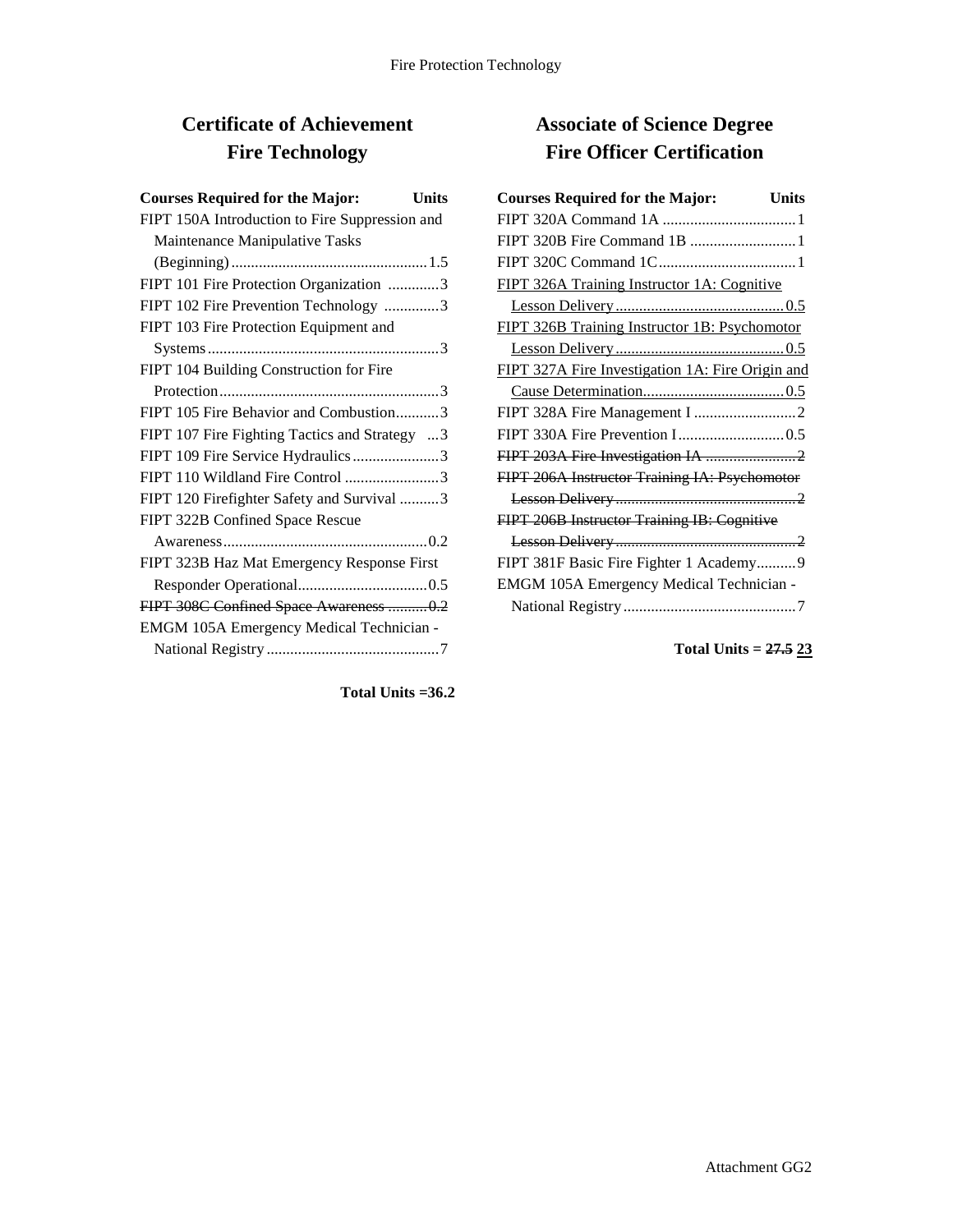# **Associate of Science Degree Fire Prevention**

| <b>Courses Required for the Major:</b>           | Units |
|--------------------------------------------------|-------|
| ENGL 101 Reading and Composition3                |       |
| FIPT 101 Fire Protection Organization 3          |       |
| FIPT 102 Fire Prevention Technology 3            |       |
| FIPT 103Fire Protection Equipment and            |       |
|                                                  |       |
| FIPT 104 Building Construction for Fire          |       |
|                                                  |       |
| FIPT 105 Fire Behavior and Combustion3           |       |
| FIPT 327A Fire Investigation 1A: Fire Origin and |       |
|                                                  |       |
|                                                  |       |
|                                                  |       |
| ADJU 357A 832 PC Laws of Arrest 1                |       |

## **Total Units = 21.5 20**

# **Associate of Science Degree Fire Technology**

| <b>Courses Required for the Major:</b><br>Units |
|-------------------------------------------------|
| FIPT 150A Introduction to Fire Suppression and  |
| Maintenance Manipulative Tasks                  |
|                                                 |
| FIPT 101 Fire Protection Organization 3         |
| FIPT 102 Fire Prevention Technology 3           |
| FIPT 103 Fire Protection Equipment and          |
|                                                 |
| FIPT 104 Building Construction for Fire         |
|                                                 |
| FIPT 105 Fire Behavior and Combustion3          |
| FIPT 107 Fire Fighting Tactics and Strategy 3   |
| FIPT 109 Fire Service Hydraulics3               |
| FIPT 110 Wildland Fire Control 3                |
| FIPT 120 Firefighter Safety and Survival 3      |
| FIPT 322B Confined Space Rescue                 |
|                                                 |
| FIPT 323B Haz Mat Emergency Response First      |
|                                                 |
| FIPT 308C Confined Space Awareness  0.2         |
| EMGM 105A Emergency Medical Technician -        |
|                                                 |

**Total Units =36.2**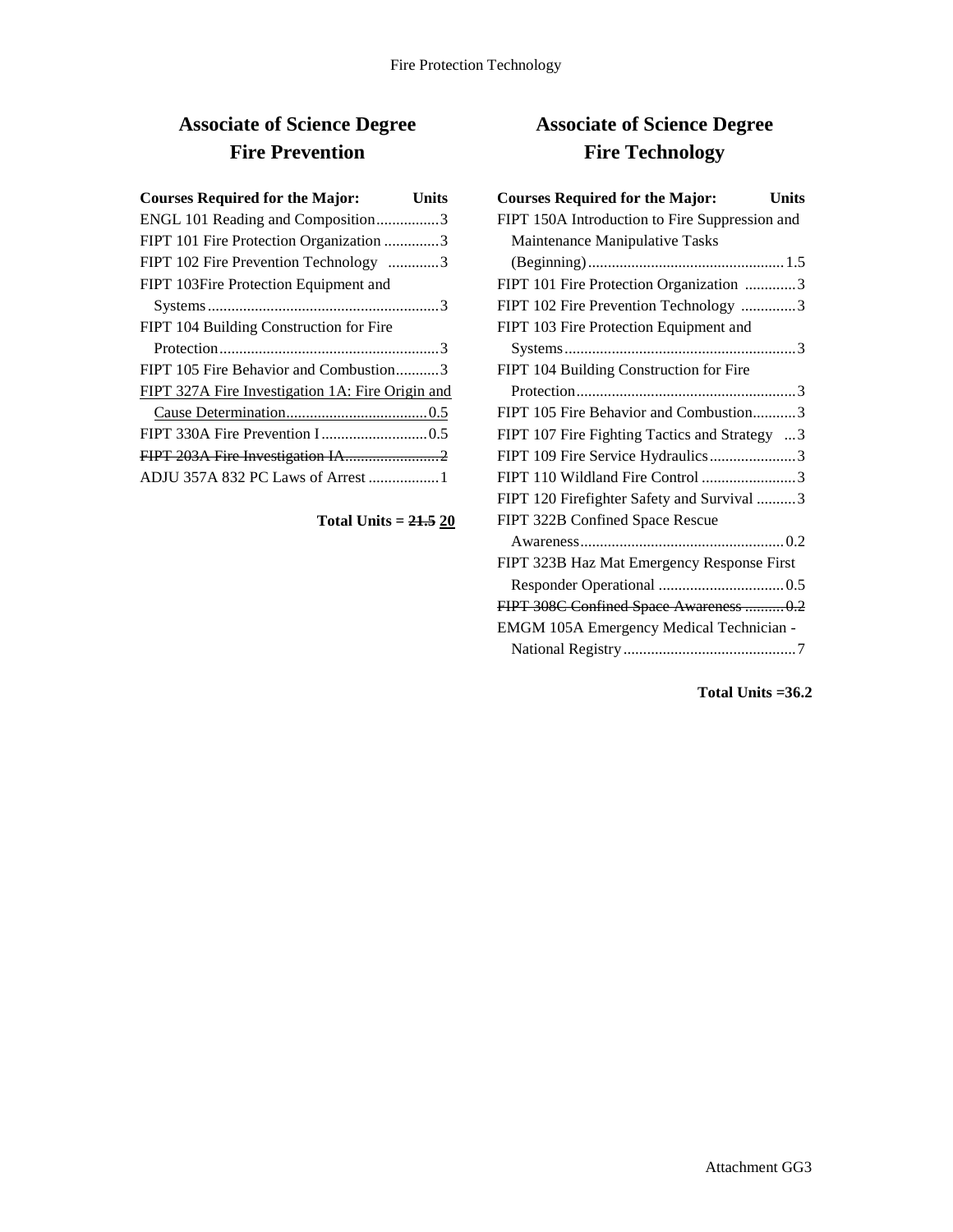Adoption of a program revision at Mesa College.

Proposed program revisions at Mesa College:

## **Associate of Arts Degree Liberal Arts and Sciences: Art Studies-Drama**

| <b>Courses Required for the Major:</b><br><b>Example 1</b> Units |
|------------------------------------------------------------------|
| DRAM 105 Introduction to Dramatic Arts3                          |
| DRAM 132 Beginning Acting3                                       |
| DRAM 133 Intermediate Acting 3                                   |
|                                                                  |
| Select a minimum of 9 units:<br><b>Units</b>                     |
| DRAM 100A Fundamentals of Performance and                        |
|                                                                  |
| DRAM 100B Fundamentals of Performance and                        |
|                                                                  |
| DRAM 104A Theatre Company                                        |
|                                                                  |
| DRAM 104B Theatre Company                                        |
|                                                                  |
| DRAM 200A Fundamentals of Performance and                        |
|                                                                  |
| DRAM 200B Fundamentals of Performance and                        |
|                                                                  |
| DRAM 204A Theatre Company                                        |
|                                                                  |
| DRAM 204B Theatre Company                                        |
|                                                                  |
| DRAM 122 Makeup for the Stage 2                                  |
| DRAM 124 Makeup for the Stage 3                                  |
| DRAM 150 Cinema as Art and                                       |
|                                                                  |
| DRAM 151 Cinema as Art and                                       |
|                                                                  |
| DRAM 268 Experimental Theatre 1 - 3                              |
| COMS 101 Voice and Articulation 3                                |
|                                                                  |

# **Associate of Arts Degree Liberal Arts and Sciences: Arts Studies in Music**

| <b>Courses Required for the Major:</b>        | <b>Units</b> |
|-----------------------------------------------|--------------|
| Select a minimum of 8 units:                  |              |
| MUSI 100 Introduction to Music 3              |              |
| MUSI 103 History of Rock Music 3              |              |
| MUSI 105 Music of Our Time3                   |              |
|                                               |              |
| MUSI 110 Music for Elementary School Teachers |              |
|                                               |              |
| MUSI 111 Jazz - History and Development3      |              |
|                                               |              |
|                                               |              |
| MUSI 125 Music, The Arts, and Humanity 3      |              |
|                                               |              |
| MUSI 150A Basic Musicianship3                 |              |
|                                               |              |
|                                               |              |

| Select a minimum of 10 units:          | <b>Units</b> |
|----------------------------------------|--------------|
|                                        |              |
|                                        |              |
| MUSI 190 The Electronic Music Studio 3 |              |
| MUSI 206A Projects in Composition 3    |              |
|                                        |              |
|                                        |              |
|                                        |              |
|                                        |              |

**Total Units = 18**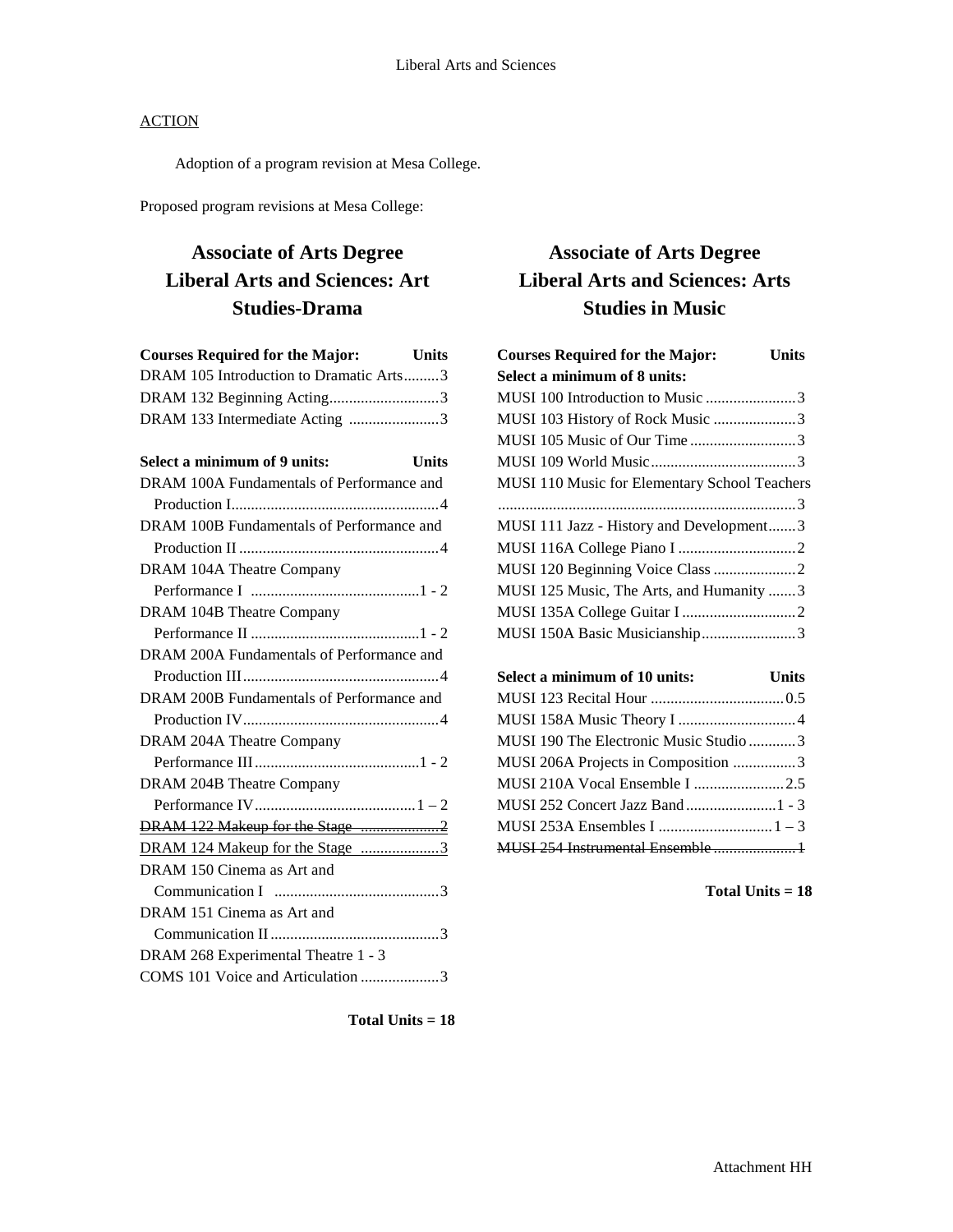Adoption of a program revision at Mesa College.

Proposed program revisions at Mesa College:

# **Associate of Science Degree Applied Mathematics**

| <b>Courses Required for the Major:</b><br>Units |
|-------------------------------------------------|
| <b>MATH 107 Introduction to Scientific</b>      |
|                                                 |
| <b>MATH 107L Introduction to Scientific</b>     |
|                                                 |
| <b>MATH 150 Calculus with Analytic</b>          |
|                                                 |
| <b>MATH 151 Calculus with Analytic</b>          |
|                                                 |
| MATH 245 Discrete Mathematics 3                 |
| <b>MATH 252 Calculus with Analytic</b>          |
|                                                 |
| MATH 254 Introduction to Linear Algebra 3       |

| Choose two courses from the following: |  |  |  |  |  |  |
|----------------------------------------|--|--|--|--|--|--|
|----------------------------------------|--|--|--|--|--|--|

#### **Other courses offered in Mathematics to**

| support other majors:                        | $\blacksquare$ |
|----------------------------------------------|----------------|
| <b>MATH 034A Basic Mathematics and Study</b> |                |
| <b>S1.411.</b>                               |                |

| MATH 038 Pre Algebra and Study Skills4         |
|------------------------------------------------|
| MATH 116 College and Matrix Algebra 3          |
| <b>MATH 121 Basic Techniques of Applied</b>    |
|                                                |
| MATH 122 Basic Techniques of Calculus II  3    |
| <b>MATH 210A Concepts of Elementary School</b> |
|                                                |
| <b>MATH 210B Concepts of Elementary School</b> |
|                                                |
|                                                |

**Total Units = 23 25-29**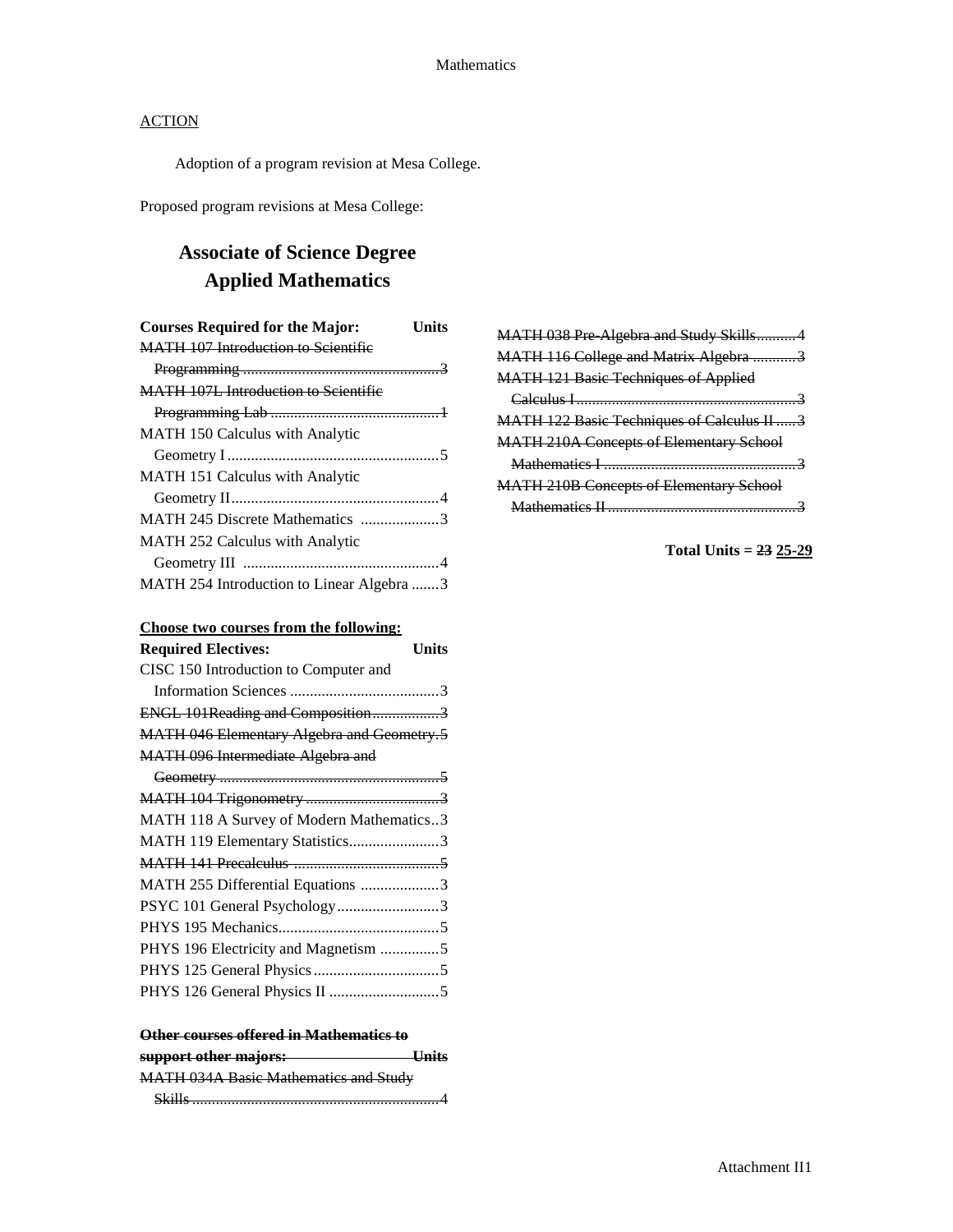# **Associate of Arts Degree Mathematics**

| <b>Courses Required for the Major:</b>    | <b>Units</b> |
|-------------------------------------------|--------------|
| MATH 150 Calculus with Analytic           |              |
|                                           |              |
| MATH 151 Calculus with Analytic           |              |
|                                           |              |
| MATH 245 Discrete Mathematics 3           |              |
| <b>MATH 252 Calculus with Analytic</b>    |              |
|                                           |              |
| MATH 254 Introduction to Linear Algebra 3 |              |

| Select three units from:                   | Units |
|--------------------------------------------|-------|
| <b>MATH 107 Introduction to Scientific</b> |       |
|                                            |       |
| MATH 107L Introduction to Scientific       |       |
|                                            |       |
| MATH 119 Elementary Statistics or          |       |
| MATH 255 Differential Equations or         |       |
|                                            |       |
|                                            |       |

#### **Other courses offered in Mathematics to**

| support other majors:                             |  |
|---------------------------------------------------|--|
| <b>MATH 034A Basic Mathematics and Study</b>      |  |
|                                                   |  |
| MATH 038 Pre Algebra and Study Skills4            |  |
| MATH 116 College and Matrix Algebra3              |  |
| <b>MATH 121 Basic Techniques of Applied</b>       |  |
|                                                   |  |
| <b>MATH 122 Basic Techniques of Calculus II 3</b> |  |
| <b>MATH 210A Concepts of Elementary School</b>    |  |
|                                                   |  |
| <b>MATH 210B Concepts of Elementary School</b>    |  |
|                                                   |  |
| MATH 290 Independent Study  1 3                   |  |
|                                                   |  |

**Total Units = 22-23 22**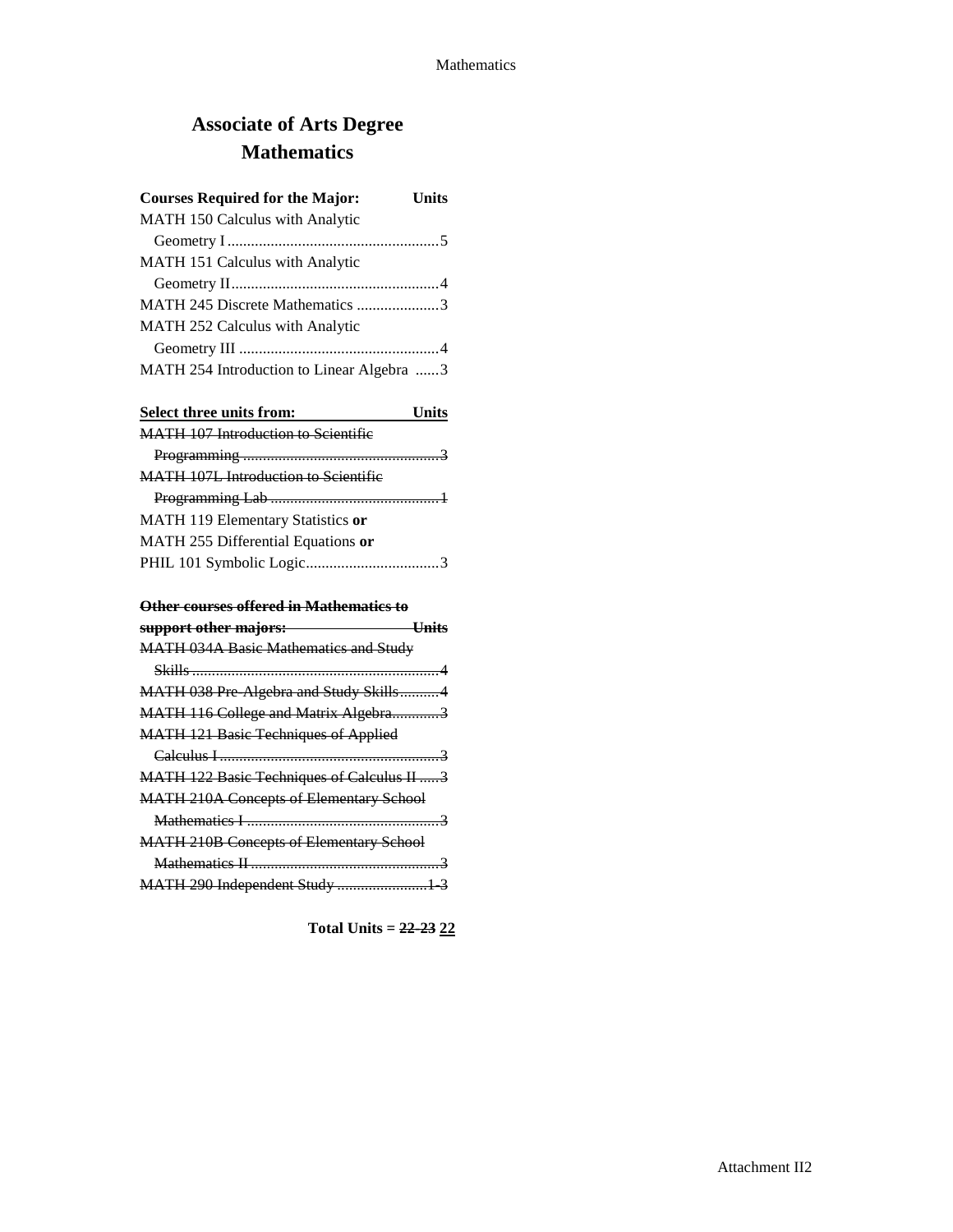Adoption of a program revision at Mesa College.

Proposed program revisions at Mesa College:

# **Certificate of Performance Music Technology**

| <b>Courses Required for the Major:</b> | <b>Units</b> |
|----------------------------------------|--------------|
|                                        |              |
| MUSI 150A Basic Musicianship3          |              |
| MUSI 190 The Electronic Music Studio 3 |              |
|                                        |              |
|                                        |              |

| Select one course from:                   | <b>Units</b> |
|-------------------------------------------|--------------|
| MUSI 205A Projects in Electronic Music or |              |
| MUSI 205B Projects in Electronic Music or |              |
| MUSI 206A Projects in Composition or      |              |
| MUSI 206B Projects in Composition3        |              |

| Select two units from: | <b>Units</b> |
|------------------------|--------------|
|                        |              |
|                        |              |
|                        |              |
|                        |              |
|                        |              |

**Total Units = 17.5**

## **Associate of Arts Degree Music Studies**

*Students may design their own Associate in Arts degree by choosing the appropriate number of units from the following two lists. Music majors planning to transfer to a four-year college as juniors are strongly urged to take the Recommended Electives.*

| Units<br><b>Courses Required for the Major:</b>                        |
|------------------------------------------------------------------------|
| Select fifteen units from the following courses.                       |
| MUSI 100 Introduction to Music 3                                       |
| MUSI 101 Music History I: Middle Ages to Mid                           |
|                                                                        |
| MUSI 102 Music History II: Mid 18 <sup>th</sup> Early 20 <sup>th</sup> |
|                                                                        |
| MUSI 103 History of Rock Music 3                                       |
| MUSI 105 Music of Our Time3                                            |
|                                                                        |
| MUSI 110 Music for Elementary School                                   |
|                                                                        |
| MUSI 111 Jazz - History and Development3                               |
|                                                                        |
| MUSI 125 Music, The Arts, and Humanity 3                               |
| MUSI 150A Basic Musicianship3                                          |
|                                                                        |
|                                                                        |
| MUSI 213A Jazz Theory for Piano I 4                                    |
| MUSI 213B Jazz Theory for Piano II4                                    |
| MUSI 258A Music Theory III 4                                           |
| MUSI 258B Music Theory IV4                                             |
| MUSI 268ABeginning Ear Training                                        |
|                                                                        |
| MUSI 268B Beginning Ear Training Laboratory                            |
|                                                                        |
| MUSI 269A Advanced Ear Training Laboratory                             |
|                                                                        |
| MUSI 269B Advanced Ear Training Laboratory                             |
|                                                                        |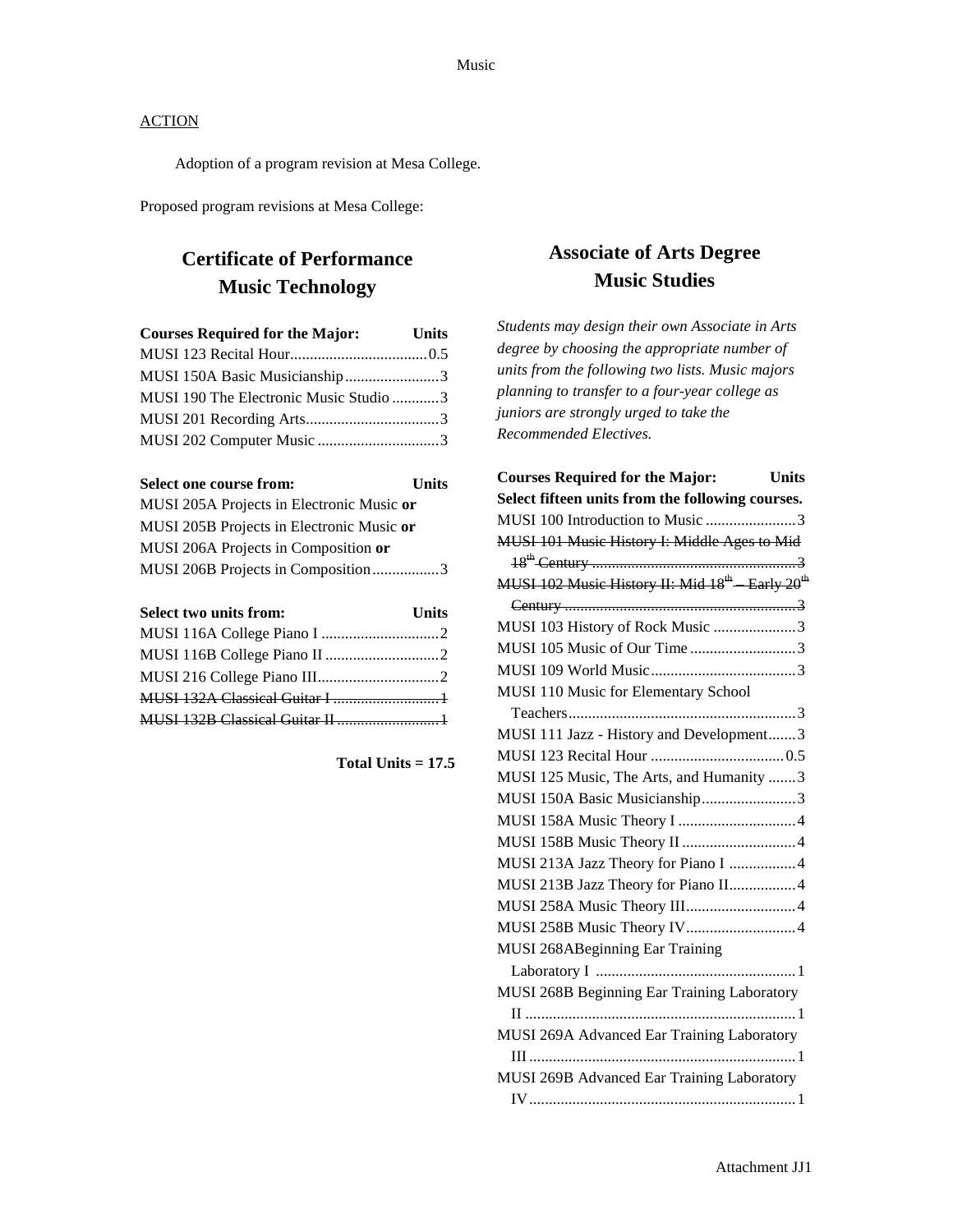| Select twelve units from the following courses. |  |  |  |  |  |
|-------------------------------------------------|--|--|--|--|--|
|-------------------------------------------------|--|--|--|--|--|

|                                          | <b>Units</b> |
|------------------------------------------|--------------|
|                                          |              |
|                                          |              |
|                                          |              |
| MUSI 120 Beginning Voice Class 2         |              |
|                                          |              |
|                                          |              |
| MUSI 132A Classical Guitar I 1           |              |
| MUSI 132B Classical Guitar II 1          |              |
| MUSI 190 The Electronic Music Studio 3   |              |
|                                          |              |
| MUSI 202 Computer Music 3                |              |
| MUSI 205A Projects in Electronic Music 3 |              |
| MUSI 205B Projects in Electronic Music 3 |              |
| MUSI 206A Projects in Composition 3      |              |
| MUSI 206B Projects in Composition 3      |              |
| MUSI 210A Vocal Ensemble I2.5            |              |
| MUSI 210B Vocal Ensemble II2.5           |              |
| MUSI 210C Vocal Ensemble III 2.5         |              |
| MUSI 210D Vocal Ensemble IV2.5           |              |
| MUSI 240 Advanced Voice Class I 2        |              |
|                                          |              |
| MUSI 250A Athletic Concert Band  1       |              |
| MUSI 250B Athletic Concert Band II  1    |              |
| MUSI 250C Athletic Concert Band III 1    |              |
| MUSI 250D Athletic Concert Band IV  1    |              |
|                                          |              |
|                                          |              |
|                                          |              |
|                                          |              |
|                                          |              |
| MUSI 254 Instrumental Ensemble 1         |              |
| MUSI 174A Individualized Study I 1       |              |
| MUSI 174B Individualized Study II 1      |              |
| MUSI 174C Individualized Study III 1     |              |
| MUSI 174D Individualized Study IV 1      |              |
| MUSI 274A Applied Music I 1              |              |
| MUSI 274B Applied Music II1              |              |
| MUSI 274C Applied Music III1             |              |
| MUSI 274D Applied Music IV 1             |              |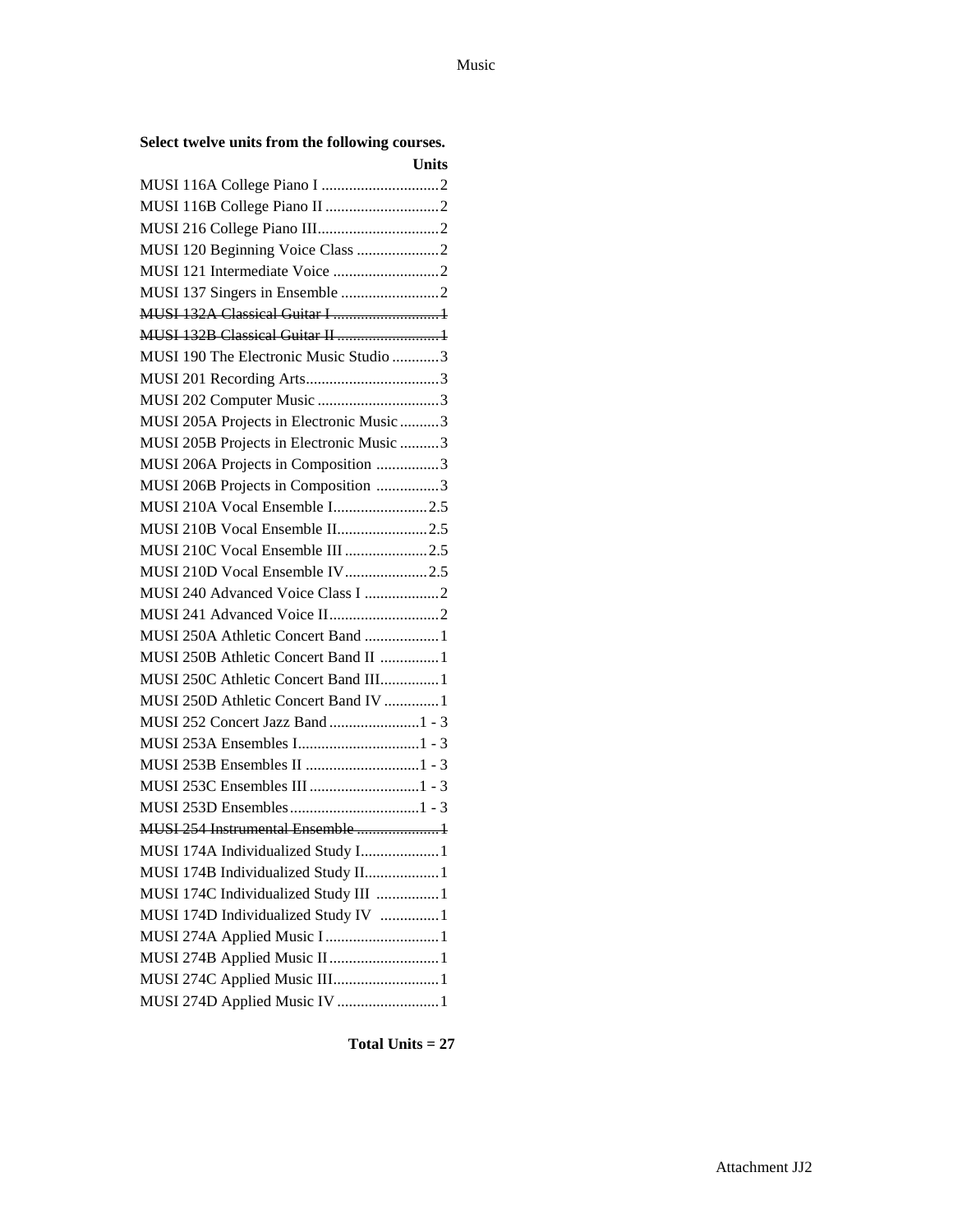Adoption of a program revision at Miramar College.

Proposed program revision at Miramar College:

## **Associate of Arts Degree Music Studies**

| <b>Courses Required for the Major:</b> Units |  |
|----------------------------------------------|--|
| MUSI 100 Introduction to Music 3             |  |
|                                              |  |
|                                              |  |
|                                              |  |
| <b>MUSI 268A Beginning Ear Training</b>      |  |
|                                              |  |

| Select at least 15 units, including at least two      |
|-------------------------------------------------------|
| <b>MUSI courses, from the following: Units</b>        |
| BUSE 140 Business Law and the Legal                   |
|                                                       |
| ENGL 105 Composition and Literature 3                 |
| ENGL 205 Critical Thinking and Intermediate           |
|                                                       |
|                                                       |
|                                                       |
| <b>MUSI 110 Music for Elementary School</b>           |
|                                                       |
| MUSI 111 Jazz History and Development 3               |
| MUSI 120Beginning Voice Class 2                       |
| <b>MUSI 132A Classical Guitar I 1</b>                 |
|                                                       |
| MUSI 150A Basic Musicianship3                         |
|                                                       |
| MUSI 190 The Electronic Music Studio 3                |
|                                                       |
|                                                       |
|                                                       |
| <b>MUSI 268A Beginning Ear Training</b>               |
|                                                       |
| PSYC 101 General Psychology3                          |
| Select one course from the following:<br><b>Units</b> |

| ANTH 103 Introduction to Cultural             |  |
|-----------------------------------------------|--|
|                                               |  |
| ARTF 110 Art History: Prehistoric to Gothic 3 |  |
|                                               |  |

| ARTF 113 Arts of Africa, Oceania, and the     |
|-----------------------------------------------|
|                                               |
| ARTF 125 Art History: Arts of the Asian       |
|                                               |
| ENGL 205  Critical Thinking and Intermediate  |
|                                               |
| HUMA 101 Introduction to the Humanities I  3  |
| HUMA 102 Introduction to the Humanities II  3 |
|                                               |
| PHIL 102A Introduction to Philosophy: Reality |
|                                               |
| PSYC 101 General Psychology3                  |

**Select at least 2 units from following courses**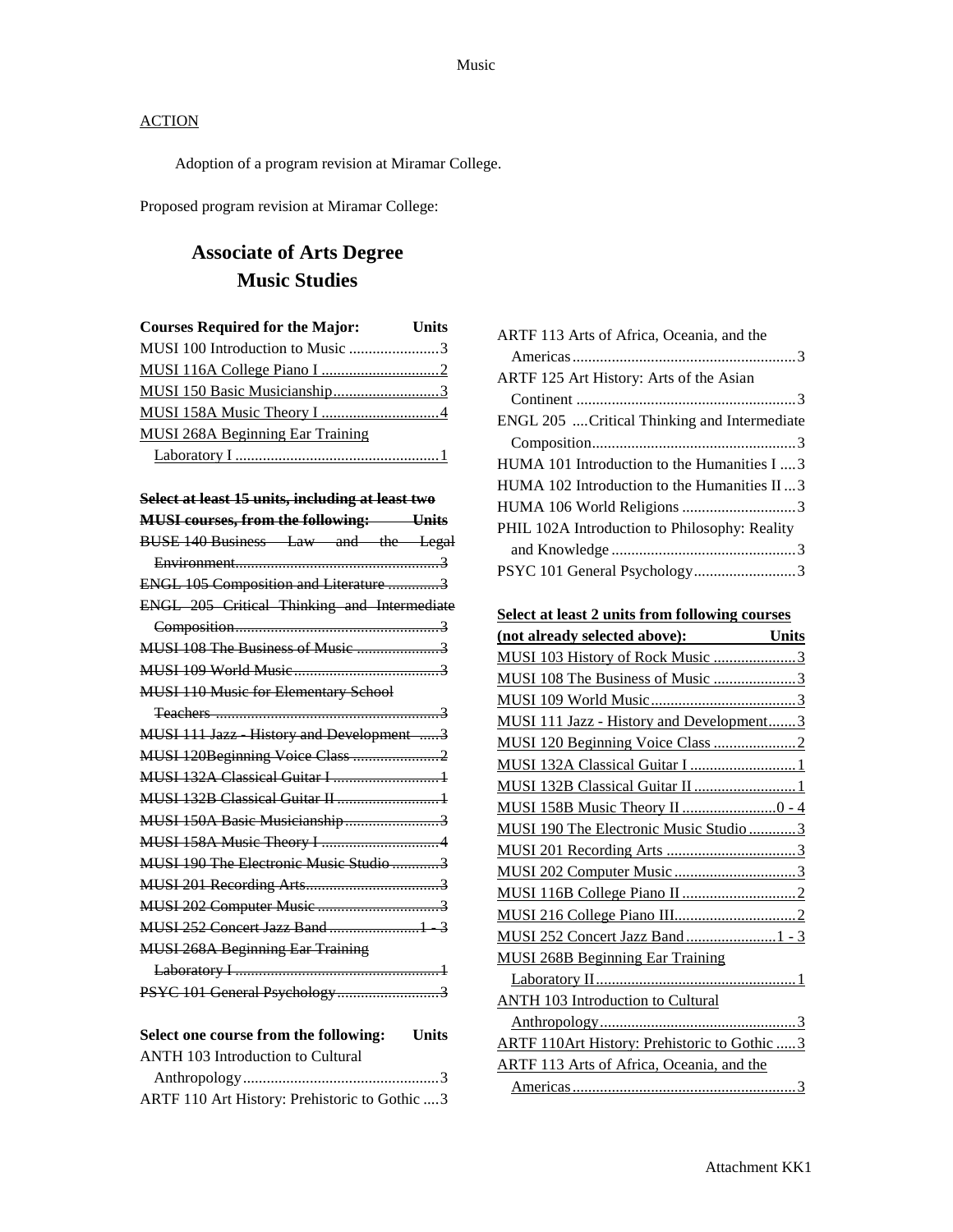| ARTF 125 Art History: Arts of the Asian              |
|------------------------------------------------------|
|                                                      |
| <b>ENGL 205 Critical Thinking and Intermediate</b>   |
|                                                      |
| HUMA 101 Introduction to the Humanities I3           |
| HUMA 102 Introduction to the Humanities II 3         |
|                                                      |
| <b>PHIL 102A Introduction to Philosophy: Reality</b> |
|                                                      |
| PSYC 101 General Psychology3                         |
|                                                      |

**Total Units = 18 18-20**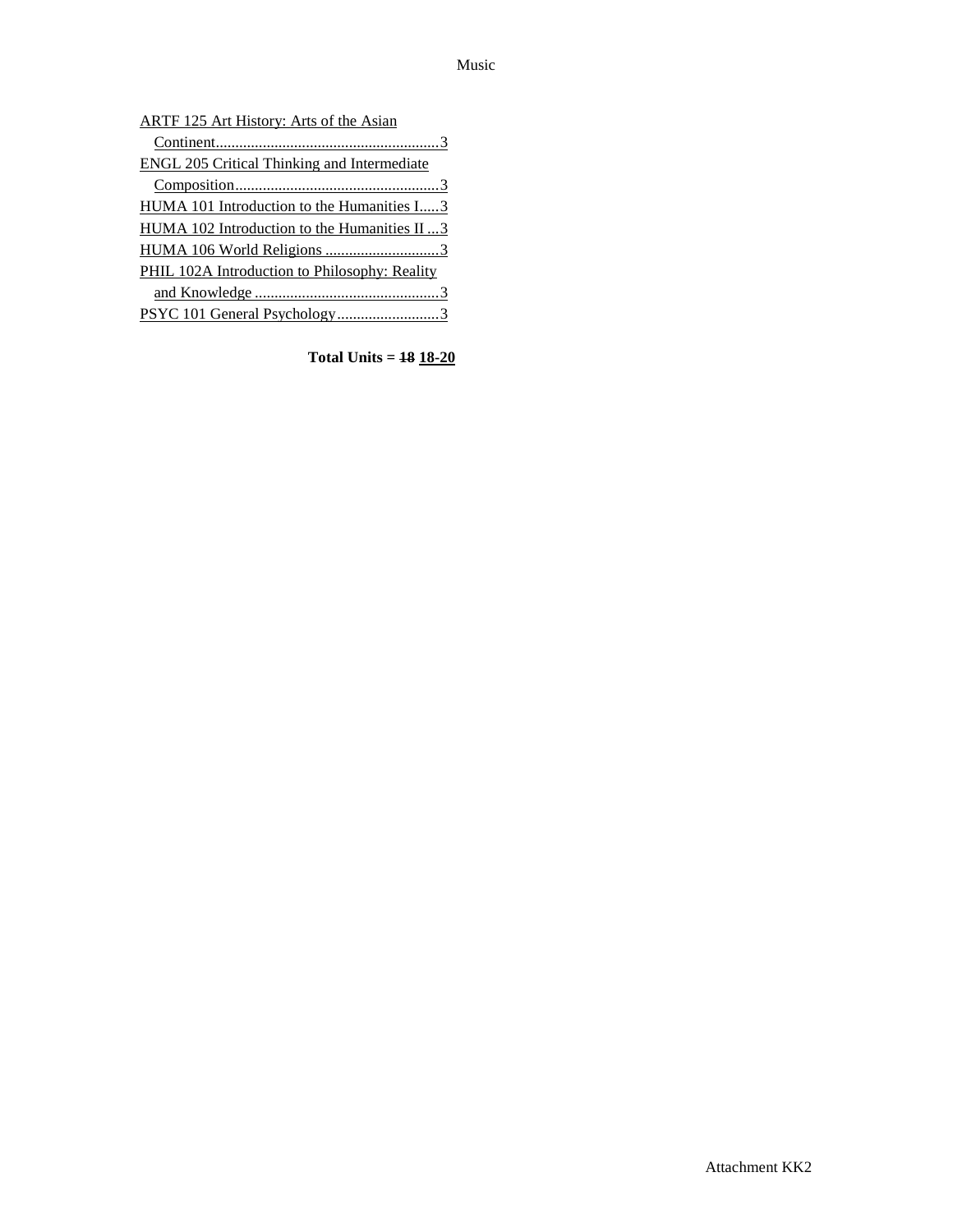### Phlebotomy

Pursuant to Section 78016 of the Education Code, the following is a program review summary: Certificate of Performance Phlebotomy Training Program

| A <sub>1</sub> | Labor Market Information <sup>1</sup> : | The annual average number of persons employed in the<br>Phlebotomy Training Program program area is 700 in the<br>2012-2022 employment years. Approximately 740 new job<br>openings are projected through 2012-2022.          |
|----------------|-----------------------------------------|-------------------------------------------------------------------------------------------------------------------------------------------------------------------------------------------------------------------------------|
| <b>B.</b>      | Duplication <sup>2</sup> :              | Universal Schools and Colleges of Health, San Diego County<br>ROP Oceanside Unified School District, San Diego County<br>ROP Sweetwater Union High School District, and San Diego<br>County ROP Vista Unified School District |
| C.             | Effectiveness <sup>3</sup> :            | Program area OR the projected enrollment of 16 for the 2015-<br>2015 year in the new program area.                                                                                                                            |

- 1. California Labor Market Information at [http://www.labormarketinfo.edd.ca.gov/.](http://www.labormarketinfo.edd.ca.gov/)
- 2. California Labor Market Information at [http://www.labormarketinfo.edd.ca.gov/.](http://www.labormarketinfo.edd.ca.gov/)
- 3. Based on the amount for each cohort.

### **ACTION**

Adoption of a new program at Mesa College.

Proposed new program at Mesa College:

## **Certificate of Performance Phlebotomy Training Program**

**Courses Required for the Major: Units**

| PHLB 060 Phlebotomy Directed Clinical |
|---------------------------------------|
|                                       |